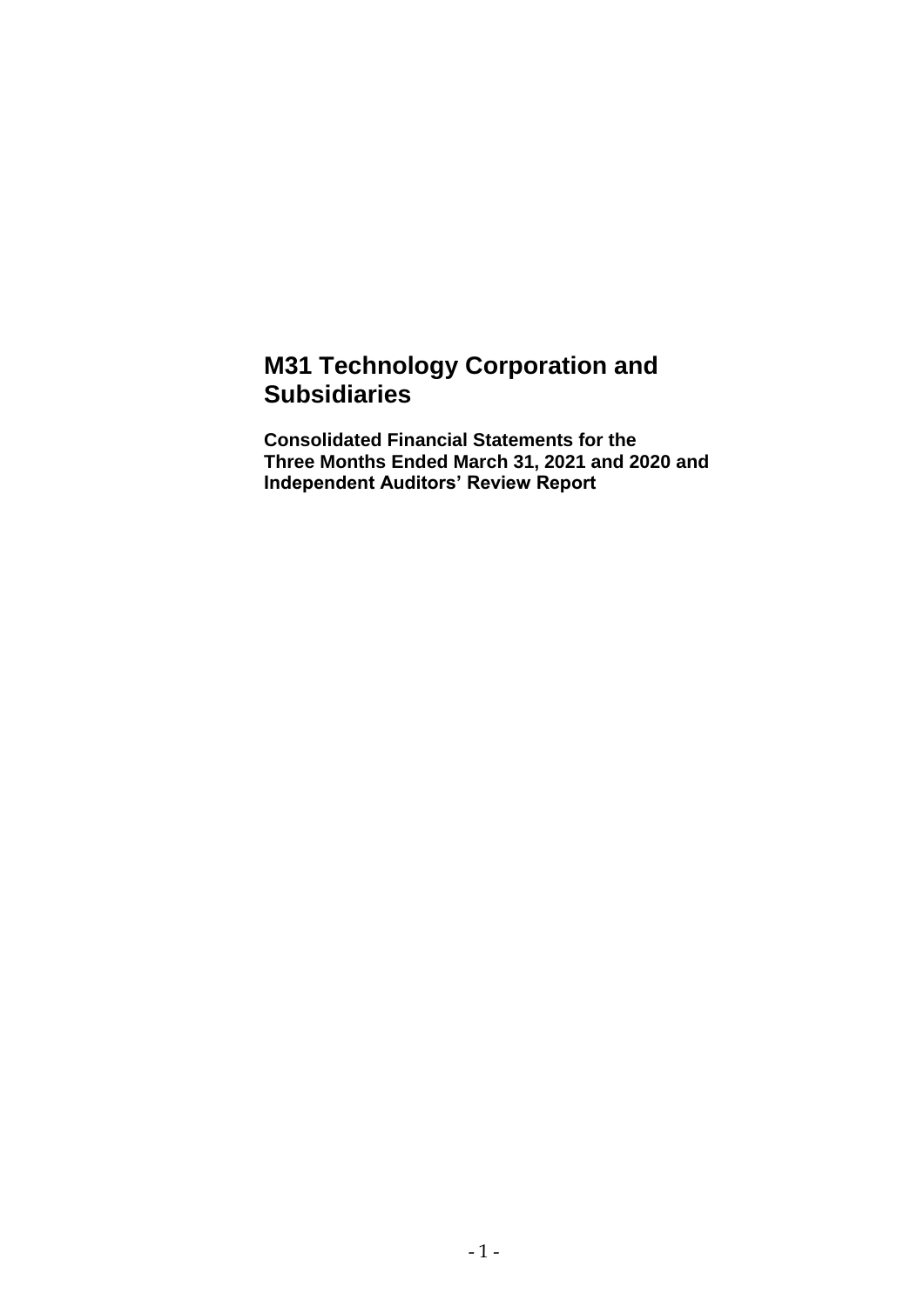# **DELOITTE**

## **Independent Auditors' Review Report**

The Board of Directors and Shareholders M31 Technology Corporation

#### **Introductions**

We have reviewed the accompanying consolidated balance sheets of M31 Technology Corporation and its subsidiaries (collectively referred to as the "Group") as of March 31, 2021 and 2020 and the consolidated statements of comprehensive income, changes in equity and cash flows for the three-month periods then ended, and the notes to the consolidated financial statements, including a summary of significant accounting policies. Management is responsible for the preparation and fair presentation of the consolidated financial statements in accordance with the Regulations Governing the Preparation of Financial Reports by Securities Issuers and International Accounting Standard 34 "Interim Financial Reporting" endorsed and issued into effect by the Financial Supervisory Commission of the Republic of China. Our responsibility is to express a conclusion on the consolidated financial statements based on our review.

#### **Scope of Review**

We conducted our review in accordance with Statement of Auditing Standards No.65 "Review of Financial Information Performed by the Independent Auditor of the Entity." A review of consolidated financial statements consists of making inquiries, primarily of persons responsible for financial and accounting matters, and applying analytical and other review procedures. A review is substantially less in scope than an audit and consequently does not enable us to obtain assurance that we would become aware of all significant matters that might be identified in an audit. Accordingly, we do not express an audit opinion.

#### **Conclusion**

Based on our review, nothing has come to our attention that caused us to believe that the accompanying consolidated financial statements do not present fairly, in all material respects the consolidated financial position of the Group as of March 31, 2021 and 2020, and its consolidated financial performance and its consolidated cash flows for the three-month periods then ended in accordance with the Regulations Governing the Preparation of Financial Reports by Securities Issuers and International Accounting Standard 34 "Interim Financial Reporting" endorsed and issued into effect by the Financial Supervisory Commission of the Republic of China.

The engagement partners on the review resulting in this independent auditors' review report are Yu Feng Huang and Mei Chen Tsai.

Deloitte & Touche Taipei, Taiwan Republic of China

May 4, 2021

#### *Notice to Readers*

*The accompanying consolidated financial statements are intended only to present the consolidated financial position, financial performance and cash flows in accordance with accounting principles and practices general accepted in the Republic of China and not those of any other jurisdictions. The standards, procedures and practices to review such consolidated financial statements are those generally applied in the Republic of China.*

*For the convenience of readers, the independent auditors' review report and the accompanying consolidated financial statements have been translated into English from the original Chinese version prepared and used in the Republic of China. If there is any conflict between the English version and the original Chinese version or any difference in the interpretation of the two versions. The Chinese-language independent auditors' review report and consolidated financial statements shall prevail.*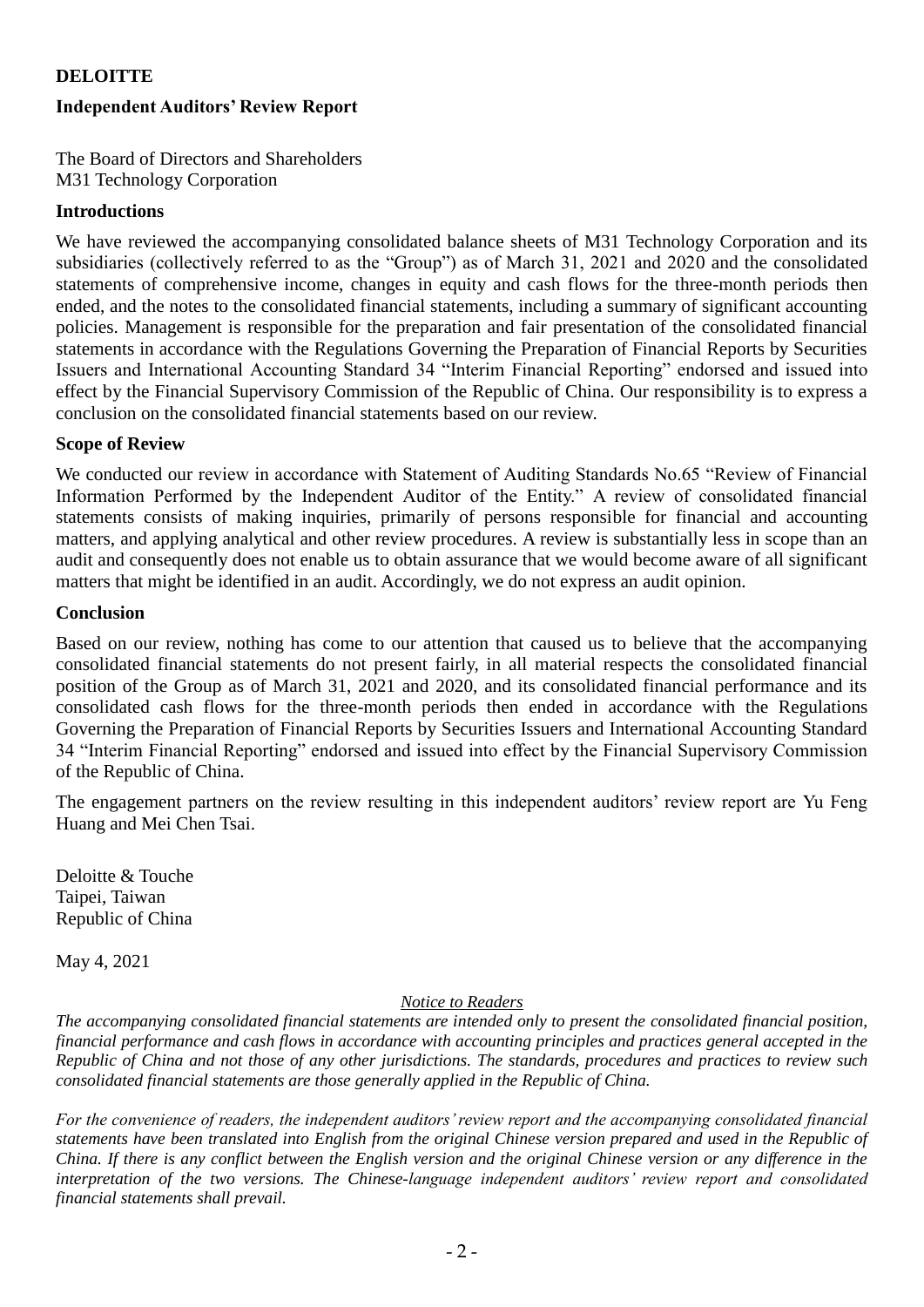# **M31 TECHNOLOGY CORPORATION AND SUBSIDIARIES**

# **CONSOLIDATED BALANCE SHEETS MARCH 31, 2021, DECEMBER 31, 2020, AND MARCH 31, 2020 (In Thousands of New Taiwan Dollars)**

|                                                                 | <b>MARCH 31, 2021</b><br>(Reviewed) |                          | <b>DECEMBER 31, 2020</b><br>(Audited) |                          | <b>MARCH 31, 2020</b><br>(Reviewed) |                 |
|-----------------------------------------------------------------|-------------------------------------|--------------------------|---------------------------------------|--------------------------|-------------------------------------|-----------------|
| <b>ASSETS</b>                                                   | <b>Amount</b>                       | $\frac{0}{0}$            | <b>Amount</b>                         | $\frac{0}{0}$            | <b>Amount</b>                       | $\frac{0}{0}$   |
| <b>CURRENT ASSETS</b>                                           |                                     |                          |                                       |                          |                                     |                 |
| Cash and cash equivalents (Note 6)                              | \$<br>455,852                       | 22                       | 527,760<br>\$                         | 30                       | \$<br>598,460                       | 36              |
| Financial assets at fair value through profit or loss - current |                                     |                          |                                       |                          |                                     |                 |
| (Note 7)                                                        | 609,944                             | 29                       | 444,616                               | 25                       | 485,442                             | 29              |
| Financial assets at amortized cost – current (Note 9)           | 85,605                              | 4                        | 227,840                               | 13                       | 74,450                              | 5               |
| Accounts receivable (Notes 10 and 21)                           | 153,192                             | 7                        | 254,612                               | 15                       | 222,757                             | 13              |
| Other receivables                                               | 7,183                               |                          | 95                                    |                          |                                     |                 |
| Current tax assets (Note 4)                                     | 47,514                              | $\mathbf{2}$             | 41,567                                | $\overline{2}$           | 29,516                              | $\mathbf{2}$    |
| Prepayments (Note 15)                                           | 55,083                              | 3                        | 15,816                                |                          | 29,860                              | $\overline{2}$  |
| Other current assets (Note 15)                                  | 8,479                               |                          | 8,475                                 |                          | 1,871                               |                 |
| Total current assets                                            | 1,422,852                           | 68                       | 1,520,781                             | 87                       | 1,442,356                           | 87              |
| NON-CURRENT ASSETS                                              |                                     |                          |                                       |                          |                                     |                 |
| Financial assets at fair value through other comprehensive      |                                     |                          |                                       |                          |                                     |                 |
| income-non-current (Note 8)                                     | 20,522                              | 1                        | 28,000                                | $\overline{2}$           | 9,350                               | 1               |
| Property, plant and equipment (Note 12)                         | 595,086                             | 29                       | 175,035                               | 10                       | 171,470                             | 10              |
| Right-of-use Assets (Note 13)                                   | 2,003                               |                          | 4,186                                 |                          | 10,940                              | 1               |
| Intangible assets (Note 14)                                     | 7,333                               | 1                        | 7,775                                 |                          | 1,883                               |                 |
| Deferred tax assets (Note 4)                                    | 5,253                               |                          | 7,867                                 |                          | 6,640                               | $\mathbf{1}$    |
| Other non-current assets (Note 15)                              | 26,135                              |                          | 13,118                                |                          | 6,070                               |                 |
| Total non-current assets                                        | 656,332                             | $-32$                    | 235,981                               | 13                       | 206,353                             | 13              |
|                                                                 |                                     |                          |                                       |                          |                                     |                 |
| <b>TOTAL</b>                                                    | \$2,079,184                         | 100                      | \$1,756,762                           | 100                      | \$1,648,709                         | 100             |
| <b>LIABILITIES AND EQUITY</b>                                   |                                     |                          |                                       |                          |                                     |                 |
| <b>CURRENT LIABILITIES</b>                                      |                                     |                          |                                       |                          |                                     |                 |
| Contract liabilities – current (Note 21)                        | \$<br>59,797                        | 3                        | \$<br>90,167                          | 5                        | \$<br>60,536                        | 4               |
| Accounts payable (Note 17)                                      | 1,078                               | $\overline{\phantom{a}}$ | 3,085                                 | $\overline{\phantom{a}}$ | 1,981                               |                 |
| Other payables (Note 18)                                        | 66,232                              | 3                        | 114,637                               | $\boldsymbol{7}$         | 56,140                              | $\mathfrak{Z}$  |
| Current tax liabilities (Note 4)                                | 36,207                              | $\overline{c}$           | 28,861                                | $\sqrt{2}$               | 32,262                              | $\overline{c}$  |
| Lease liabilities – current (Note 13)                           | 1,157                               |                          | 3,074                                 |                          | 8,853                               | $\mathbf{1}$    |
| Long-term loans maturing within one year (Note 16)              | 18,498                              |                          |                                       |                          |                                     |                 |
| Other current liabilities (Note 18)                             | 3,227                               |                          | 6,809                                 |                          | 2,160                               |                 |
| Total current liabilities                                       | 186,196                             | 9                        | 246,633                               | 14                       | 161,932                             | 10              |
|                                                                 |                                     |                          |                                       |                          |                                     |                 |
| NON-CURRENT LIABILITIES                                         |                                     |                          |                                       |                          |                                     |                 |
| Long-term loans (Note 16)                                       | 281,502                             | 14                       |                                       |                          |                                     |                 |
| Deferred tax liabilities (Note 4)                               |                                     |                          |                                       |                          | 81                                  |                 |
| Lease liabilities – non-current (Note 13)                       | 799                                 |                          | 1,095                                 |                          | 2,072                               |                 |
| Total non-current liabilities                                   | 282,301                             | 14                       | 1,095                                 |                          | 2,153                               |                 |
|                                                                 |                                     |                          |                                       |                          |                                     |                 |
| <b>Total liabilities</b>                                        | 468,497                             | $-23$                    | 247,728                               | 14                       | 164,085                             | 10              |
| EQUITY (Note 20)                                                |                                     |                          |                                       |                          |                                     |                 |
| Share capital                                                   |                                     |                          |                                       |                          |                                     |                 |
| Ordinary shares                                                 | 313,180                             | $-15$                    | 313,180                               |                          | 313,180                             | <u>19</u>       |
| Capital surplus                                                 | 634,551                             | $\frac{30}{2}$           | 634,551                               | $\frac{18}{36}$          | 634,551                             | $\frac{39}{2}$  |
| Retained earnings                                               |                                     |                          |                                       |                          |                                     |                 |
| Legal reserve                                                   | 92,583                              | 4                        | 92,583                                | 6                        | 61,727                              | $\overline{4}$  |
| Unappropriated earnings                                         | 599,397                             |                          | 493,824                               |                          | 488,384                             |                 |
| Total retained earnings                                         | 691,980                             | $\frac{29}{33}$          | 586,407                               | $\frac{28}{34}$          | 550,111                             | $\frac{29}{33}$ |
| Other equity                                                    | 19,040                              |                          | 22,960                                |                          | 3,248                               |                 |
| Treasury shares                                                 | 48,064)                             | $\overline{2})$          | 48,064)                               | 3)                       | 16,466)                             | $\frac{1}{2}$   |

| Total equity | .610,687    |            | 1,509,034   | 86         | .484,624    | $-90$ |
|--------------|-------------|------------|-------------|------------|-------------|-------|
| <b>TOTAL</b> | \$2.079.184 | <u>100</u> | \$1,756,762 | <u>100</u> | \$1,648,709 | 100   |

The accompanying notes are an integral part of the consolidated financial statements.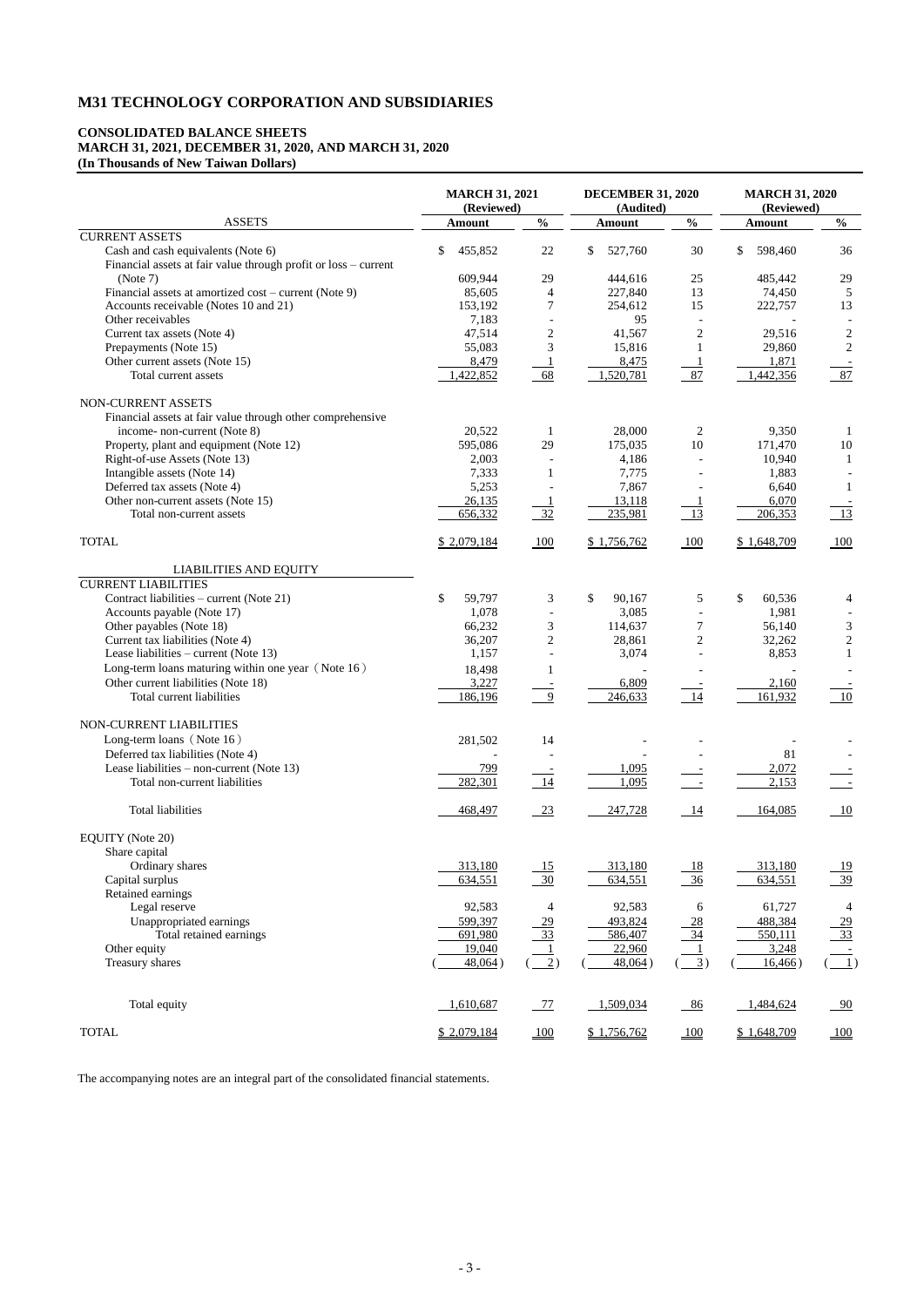# **M31 TECHNOLOGY CORPORATION AND SUBSIDIARIES**

## **CONSOLIDATED STATEMENTS OF COMPREHENSIVE INCOME FOR THE THREE MONTHS ENDED MARCH 31, 2021 AND 2020 (In Thousands of New Taiwan Dollars, Except Earnings Per Share) (Reviewed, Not Audited)**

|                                                | <b>Three Months Ended</b><br><b>March 31, 2021</b> |               | <b>Three Months Ended</b><br><b>March 31, 2020</b> |                 |  |  |
|------------------------------------------------|----------------------------------------------------|---------------|----------------------------------------------------|-----------------|--|--|
|                                                | <b>Amount</b>                                      | $\frac{0}{0}$ | <b>Amount</b>                                      | $\frac{0}{0}$   |  |  |
| <b>OPERATING REVENUE (Note 21)</b>             | $\mathcal{S}$<br>213,135                           | 100           | \$<br>196,285                                      | 100             |  |  |
| <b>GROSS PROFIT</b>                            | 213,135                                            | 100           | 196,285                                            | 100             |  |  |
| <b>OPERATING EXPENSES</b> (Notes 14 and<br>22) |                                                    |               |                                                    |                 |  |  |
| Selling and Marketing expenses                 | 15,684)                                            | 7)<br>(       | 15,777)<br>(                                       | 8)<br>€         |  |  |
| General and administrative expenses            | 21,908)                                            | 10)<br>€      | 24,078)<br>$\left($                                | 12)<br>€        |  |  |
| Research and development expenses              | 105,946)                                           | 50)<br>(      | 92,827)<br>€                                       | 48)<br>(        |  |  |
| Expected credit gain (loss) (Note 10)          | 1,212)                                             | 1)            | 4,032)                                             | $\overline{2})$ |  |  |
| Total operating expenses                       | 144,750)                                           | 68)           | 136,714)                                           | 70)             |  |  |
| <b>OPERATING INCOME</b>                        | 68,385                                             | 32            | 59,571                                             | 30              |  |  |
| NON-OPERATING INCOME AND                       |                                                    |               |                                                    |                 |  |  |
| <b>EXPENSES</b> (Note 22)                      |                                                    |               |                                                    |                 |  |  |
| Interest income                                | 306                                                |               | 2,350                                              | 1               |  |  |
| Other income                                   | 80                                                 |               | 311                                                |                 |  |  |
| Other gains and losses                         | 2,691)                                             | 1)<br>€.      | 7,546                                              | 4               |  |  |
| Finance costs                                  | 66)                                                |               | 46)                                                |                 |  |  |
| Total non-operating income<br>and expenses     | 2,371)                                             | (1)           | 10,161                                             | 5               |  |  |
| PROFIT BEFORE INCOME TAX                       | 66,014                                             | 31            | 69,732                                             | 35              |  |  |
| <b>INCOME TAX EXPENSE (Notes 4</b>             |                                                    |               |                                                    |                 |  |  |
| and 23)                                        | 10,377)                                            | 5)            | 10,276)                                            | 5)              |  |  |
| <b>NET PROFIT FOR THE PERIOD</b>               | 55,637                                             | 26            | 59,456                                             | 30              |  |  |

(Continued)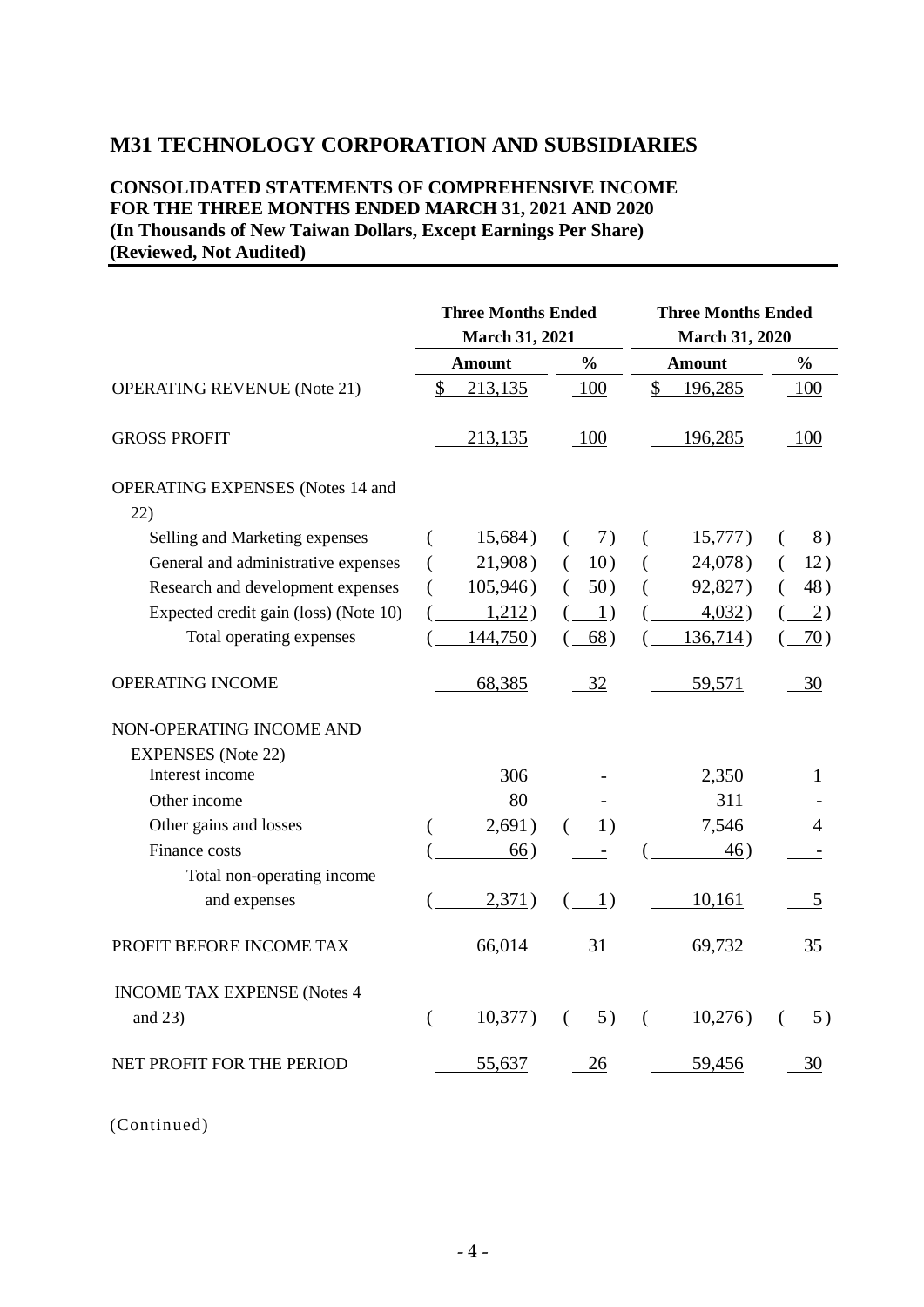|                                                                                                                                                                                                                                               | <b>Three Months Ended</b> |               | <b>Three Months Ended</b> |               |  |  |
|-----------------------------------------------------------------------------------------------------------------------------------------------------------------------------------------------------------------------------------------------|---------------------------|---------------|---------------------------|---------------|--|--|
|                                                                                                                                                                                                                                               | <b>March 31, 2021</b>     |               | <b>March 31, 2020</b>     |               |  |  |
|                                                                                                                                                                                                                                               | <b>Amount</b>             | $\frac{0}{0}$ | <b>Amount</b>             | $\frac{0}{0}$ |  |  |
| OTHER COMPREHENSIVE INCOME<br>Items that will not be reclassified<br>subsequently to profit or loss:<br>Unrealized gain/(loss) on<br>investments in equity<br>instruments at fair value<br>through other<br>comprehensive income<br>(Note 20) | \$<br>46,007              | 22            | \$                        |               |  |  |
| Items that may be reclassified                                                                                                                                                                                                                |                           |               |                           |               |  |  |
| subsequently to profit or loss:                                                                                                                                                                                                               |                           |               |                           |               |  |  |
| Exchange differences on<br>translating the financial                                                                                                                                                                                          |                           |               |                           |               |  |  |
| statements of foreign                                                                                                                                                                                                                         |                           |               |                           |               |  |  |
| operations (Note 20)                                                                                                                                                                                                                          | 11                        |               | 81                        |               |  |  |
| Income tax relating to items<br>that may be reclassified<br>subsequently to profit or loss                                                                                                                                                    |                           |               |                           |               |  |  |
| (Notes 4, 20, and 23)                                                                                                                                                                                                                         | $\overline{2})$<br>9      |               | 16)<br>65                 |               |  |  |
| Other comprehensive income                                                                                                                                                                                                                    |                           |               |                           |               |  |  |
| (loss) for the period, net of                                                                                                                                                                                                                 |                           |               |                           |               |  |  |
| income tax                                                                                                                                                                                                                                    | 46,016                    | 22            | 65                        |               |  |  |
| TOTAL COMPREHENSIVE INCOME                                                                                                                                                                                                                    |                           |               |                           |               |  |  |
| FOR THE PERIOD                                                                                                                                                                                                                                | 101,653<br>$\frac{1}{2}$  | 48            | $\frac{1}{2}$<br>59,521   | 30            |  |  |
| <b>EARNINGS PER SHARE (Note 24)</b>                                                                                                                                                                                                           |                           |               |                           |               |  |  |
| <b>Basic</b>                                                                                                                                                                                                                                  | \$<br>1.79                |               | $\frac{1}{2}$<br>1.90     |               |  |  |
| Diluted                                                                                                                                                                                                                                       | \$<br>1.79                |               | \$<br>1.90                |               |  |  |

The accompanying notes are an integral part of the consolidated financial statements.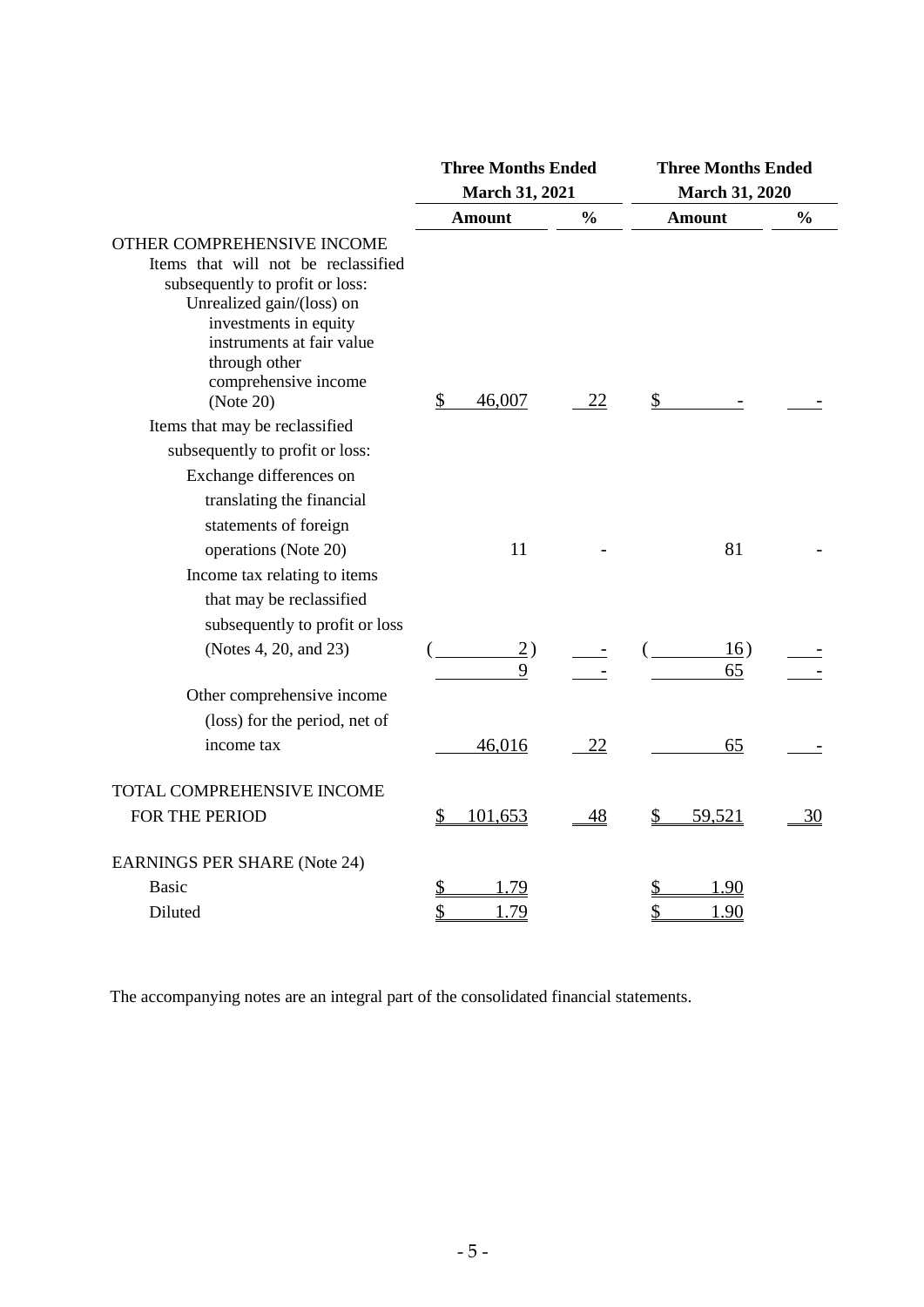# **M31 TECHNOLOGY CORPORATION AND SUBSIDIARIES**

#### **CONSOLIDATED STATEMENTS OF CHANGES IN EQUITY FOR THE THREE MONTHS ENDED MARCH 31, 2021 AND 2020 (In Thousands of New Taiwan Dollars) (Reviewed, Not Audited)**

|                                                                                                                          |                                       |               |                           |                               |                          | <b>Other Equity</b>                                                                   |                                                                                                                |                                            |                     |
|--------------------------------------------------------------------------------------------------------------------------|---------------------------------------|---------------|---------------------------|-------------------------------|--------------------------|---------------------------------------------------------------------------------------|----------------------------------------------------------------------------------------------------------------|--------------------------------------------|---------------------|
|                                                                                                                          | <b>Share Capital</b><br><b>Shares</b> |               |                           |                               | <b>Retained Earnings</b> | <b>Exchange</b><br><b>Difference</b><br><b>On Translating the</b><br><b>Financial</b> | <b>Unrealized Valuation</b><br>Gain (Loss) on<br><b>Financial Assets at Fair</b><br><b>Value Through Other</b> |                                            |                     |
|                                                                                                                          | (In Thousands)                        | <b>Amount</b> | Capital<br><b>Surplus</b> | <b>Legal Reserve Earnings</b> | Unappropriated           | <b>Statements of</b><br><b>Foreign Operations</b>                                     | Comprehensive<br><b>Income</b>                                                                                 | <b>Amount of</b><br><b>Treasury Shares</b> | <b>Total Equity</b> |
| <b>BALANCE AT JANUARY 1, 2020</b>                                                                                        | 31,318                                | \$313,180     | \$634,551                 | 61,727<br>$\mathbb{S}$        | 428,928<br>$\mathbb{S}$  | 67)<br>(                                                                              | 3,250<br>$\mathcal{S}$                                                                                         | $\overline{a}$                             | \$1,441,569         |
| Net profit for the Three Months Ended March 31, 2020                                                                     |                                       |               |                           |                               | 59,456                   |                                                                                       |                                                                                                                |                                            | 59,456              |
| Other comprehensive income (loss) for the Three<br>Months Ended March 31, 2020, net of income tax<br>(Note 20)           |                                       |               |                           |                               |                          | 65                                                                                    |                                                                                                                |                                            | 65                  |
| Total comprehensive income (loss) for the Three                                                                          |                                       |               |                           |                               |                          |                                                                                       |                                                                                                                |                                            |                     |
| Months Ended March 31, 2020                                                                                              |                                       |               |                           |                               | 59,456                   | 65                                                                                    |                                                                                                                |                                            | 59,521              |
| Purchase of treasury shares (Note 20)                                                                                    |                                       |               |                           |                               |                          |                                                                                       |                                                                                                                | 16,466                                     | 16,466              |
| <b>BALANCE AT MARCH 31, 2020</b>                                                                                         | 31,318                                | \$313,180     | \$634,551                 | 61,727<br>\$.                 | \$488,384                | (S)<br>2)                                                                             | 3,250                                                                                                          | 16,466)<br>$$^{\circ}$                     | \$1,484,624         |
| <b>BALANCE AT JANUARY 1, 2021</b>                                                                                        | 31,318                                | \$313,180     | \$634,551                 | 92,583<br>$\mathbb{S}$        | \$493,824                | (<br>604)                                                                             | \$<br>23,564                                                                                                   | 48,064)<br>(S <sub>0</sub> )               | \$1,509,034         |
| Net profit for the Three Months Ended March 31, 2021                                                                     |                                       |               |                           |                               | 55,637                   |                                                                                       |                                                                                                                |                                            | 55,637              |
| Other comprehensive income (loss) for the Three<br>Months Ended March 31, 2021, net of income tax                        |                                       |               |                           |                               |                          |                                                                                       |                                                                                                                |                                            |                     |
| (Note 20)                                                                                                                |                                       |               |                           |                               |                          |                                                                                       | 46,007                                                                                                         |                                            | 46,016              |
| Total comprehensive income (loss) for the Three<br>Months Ended March 31, 2021                                           |                                       |               |                           |                               | 55,637                   |                                                                                       | 46,007                                                                                                         |                                            | 101,653             |
| Disposal of investments in equity instruments at fair<br>value through other comprehensive income (Notes 8<br>and $20$ ) |                                       |               |                           |                               | 49,936                   |                                                                                       | 49,936)                                                                                                        |                                            |                     |
| <b>BALANCE AT MARCH 31, 2021</b>                                                                                         | 31,318                                | \$313,180     | \$634,551                 | 92,583                        | \$599,397                | 595)<br>( <u>\$</u>                                                                   | 19,635                                                                                                         | 48,064)<br>$(S_$                           | \$1,610,687         |

The accompanying notes are an integral part of the consolidated financial statements.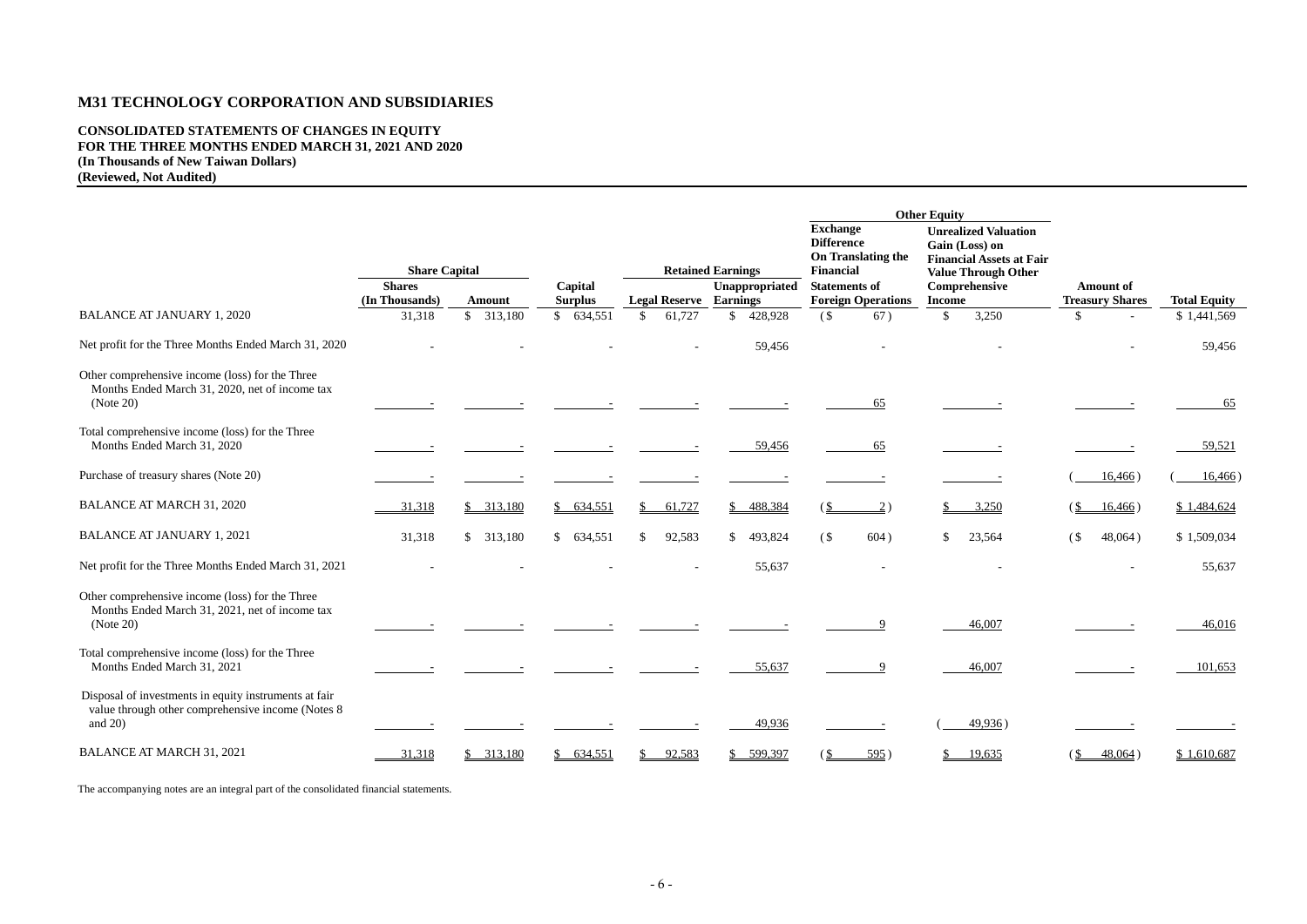# **M31 TECHNOLOGY CORPORATION AND SUBSIDIARIES**

## **CONSOLIDATED STATEMENTS OF CASH FLOWS FOR THE THREE MONTHS ENDED MARCH 31, 2021 AND 2020 (In Thousands of New Taiwan Dollars) (Reviewed, Not Audited)**

|                                              | <b>Three Months</b><br><b>Ended</b><br><b>March 31, 2021</b> |         | <b>Three Months</b><br><b>Ended</b><br><b>March 31, 2020</b> |         |
|----------------------------------------------|--------------------------------------------------------------|---------|--------------------------------------------------------------|---------|
| CASH FLOWS FROM OPERATING ACTIVITIES         |                                                              |         |                                                              |         |
| Profit before income tax                     | \$                                                           | 66,014  | \$                                                           | 69,732  |
| Adjustments for:                             |                                                              |         |                                                              |         |
| Depreciation expenses                        |                                                              | 9,461   |                                                              | 9,672   |
| Amortization expenses                        |                                                              | 911     |                                                              | 706     |
| Expected credit loss                         |                                                              | 1,212   |                                                              | 4,032   |
| Net gain on fair value changes of financial  |                                                              |         |                                                              |         |
| assets at fair value through profit or loss  |                                                              | 328)    |                                                              | 576)    |
| Finance costs                                |                                                              | 66      |                                                              | 46      |
| Interest income                              |                                                              | 306)    |                                                              | 2,350)  |
| Unrealized gain on foreign currency exchange |                                                              | 6,958)  |                                                              | 10,365) |
| Changes in operating assets and liabilities  |                                                              |         |                                                              |         |
| Accounts receivable                          |                                                              | 101,957 |                                                              | 45,161) |
| Other receivables                            |                                                              | 7,177)  |                                                              | 482     |
| Prepayments                                  |                                                              | 39,267) |                                                              | 12,310) |
| Other current assets                         |                                                              | 4)      |                                                              | 3)      |
| <b>Contract liabilities</b>                  |                                                              | 30,370) |                                                              | 33,005  |
| Accounts payable                             |                                                              | 2,048)  |                                                              | 128)    |
| Other payables                               |                                                              | 41,658) |                                                              | 33,542) |
| Other current liabilities                    |                                                              | 3,582)  |                                                              | 3,454)  |
| Cash generated from operations               |                                                              | 47,923  |                                                              | 9,786   |
| Interest received                            |                                                              | 395     |                                                              | 2,350   |
| Interest paid                                |                                                              | 11)     |                                                              | 46)     |
| Income tax paid                              |                                                              | 6,364)  |                                                              | 1,904)  |
| Net cash generated from operating activities |                                                              | 41,943  |                                                              | 10,186  |

(Continued)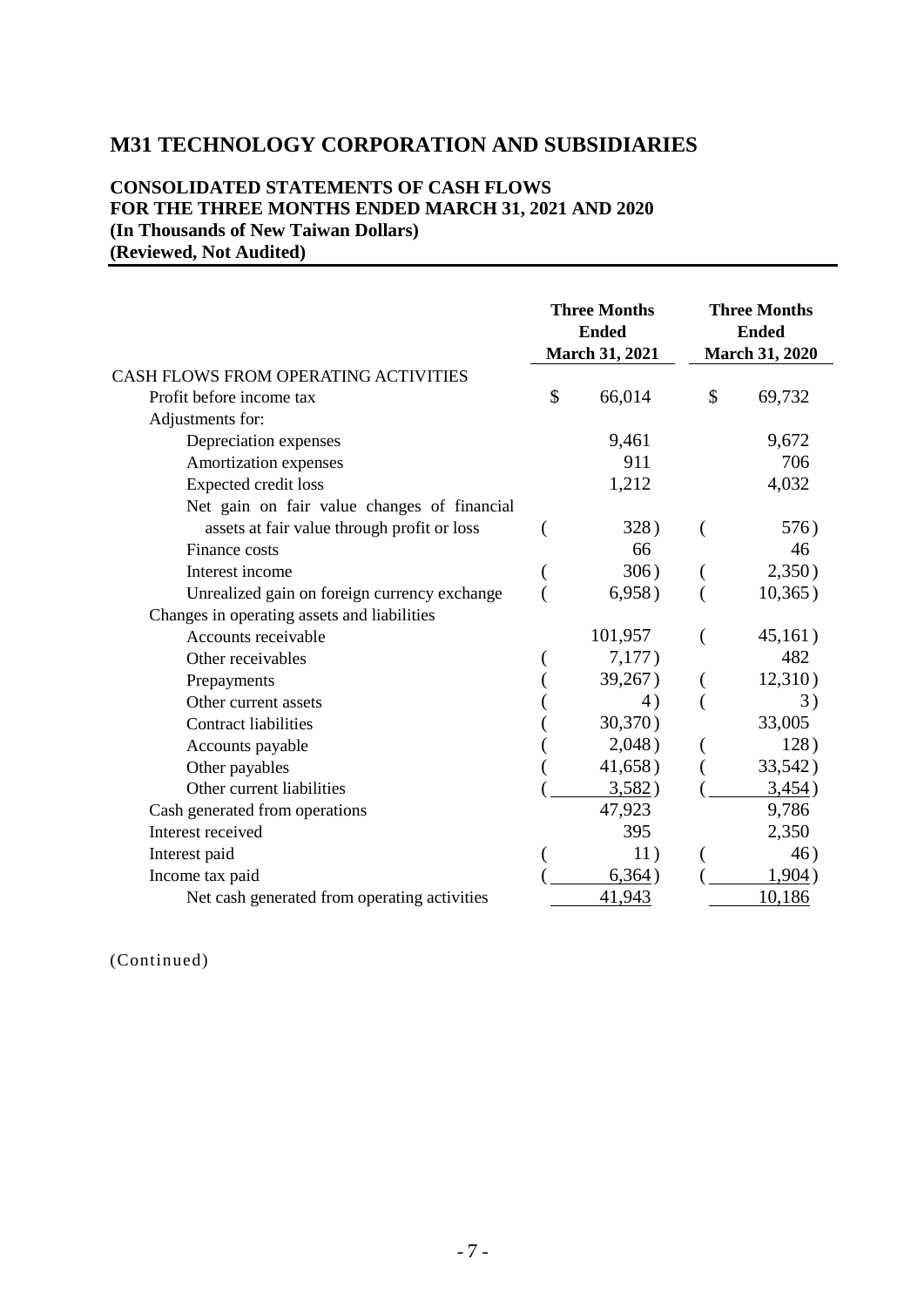|                                                                                                                                                                                                                             | <b>Three Months</b><br><b>Ended</b> |                              | <b>Three Months</b><br><b>Ended</b> |                              |  |
|-----------------------------------------------------------------------------------------------------------------------------------------------------------------------------------------------------------------------------|-------------------------------------|------------------------------|-------------------------------------|------------------------------|--|
|                                                                                                                                                                                                                             |                                     | <b>March 31, 2021</b>        |                                     | <b>March 31, 2020</b>        |  |
| CASH FLOWS FROM INVESTING ACTIVITIES<br>Disposal of financial assets at fair value through<br>other comprehensive income<br>Disposal of financial assets at amortized cost                                                  | \$                                  | 53,485<br>151,200            | \$                                  |                              |  |
| Purchase of financial assets at fair value through<br>profit or loss<br>Disposal of financial assets at fair value through                                                                                                  | (                                   | $165,000$ )                  | $\left($                            | $80,000$ )                   |  |
| profit or loss                                                                                                                                                                                                              |                                     |                              |                                     | 100,001                      |  |
| Acquisition of property, plant and equipment<br>Decrease in refundable deposits                                                                                                                                             |                                     | 434,128)                     | $\left($                            | 9,960)<br>53                 |  |
| Acquisition of intangible assets                                                                                                                                                                                            |                                     | 469)                         | $\overline{(\ }$                    | 242)                         |  |
| Increase in prepayments for equipment<br>Net cash (used in)/generated from investing                                                                                                                                        |                                     | 13,017)                      |                                     |                              |  |
| activities                                                                                                                                                                                                                  |                                     | 407,929)                     |                                     | 9,852                        |  |
| CASH FLOWS FROM FINANCING ACTIVITIES<br>Long-term loans<br>Repayment of the principal portion of lease liabilities<br>Payments to acquire treasury shares<br>Net cash generated from/(used in) from<br>financing activities |                                     | 300,000<br>2,215)<br>297,785 |                                     | 2,294)<br>16,466)<br>18,760) |  |
| EFFECTS OF EXCHANGE RATE CHANGES ON THE<br><b>BALANCE OF CASH HELD IN FOREIGN</b><br><b>CURRENCIES</b>                                                                                                                      |                                     | 3,707)                       |                                     | 7,627                        |  |
| NET (DECREASE) INCREASE IN CASH AND<br><b>CASH EQUIVALENTS</b>                                                                                                                                                              |                                     | 71,908)                      |                                     | 8,905                        |  |
| CASH AND CASH EQUIVALENTS AT THE<br><b>BEGINNING OF PERIOD</b>                                                                                                                                                              |                                     | 527,760                      |                                     | 589,555                      |  |
| CASH AND CASH EQUIVALENTS AT THE END OF<br><b>PERIOD</b>                                                                                                                                                                    | \$                                  | 455,852                      | \$                                  | 598,460                      |  |

The accompanying notes are an integral part of the consolidated financial statements.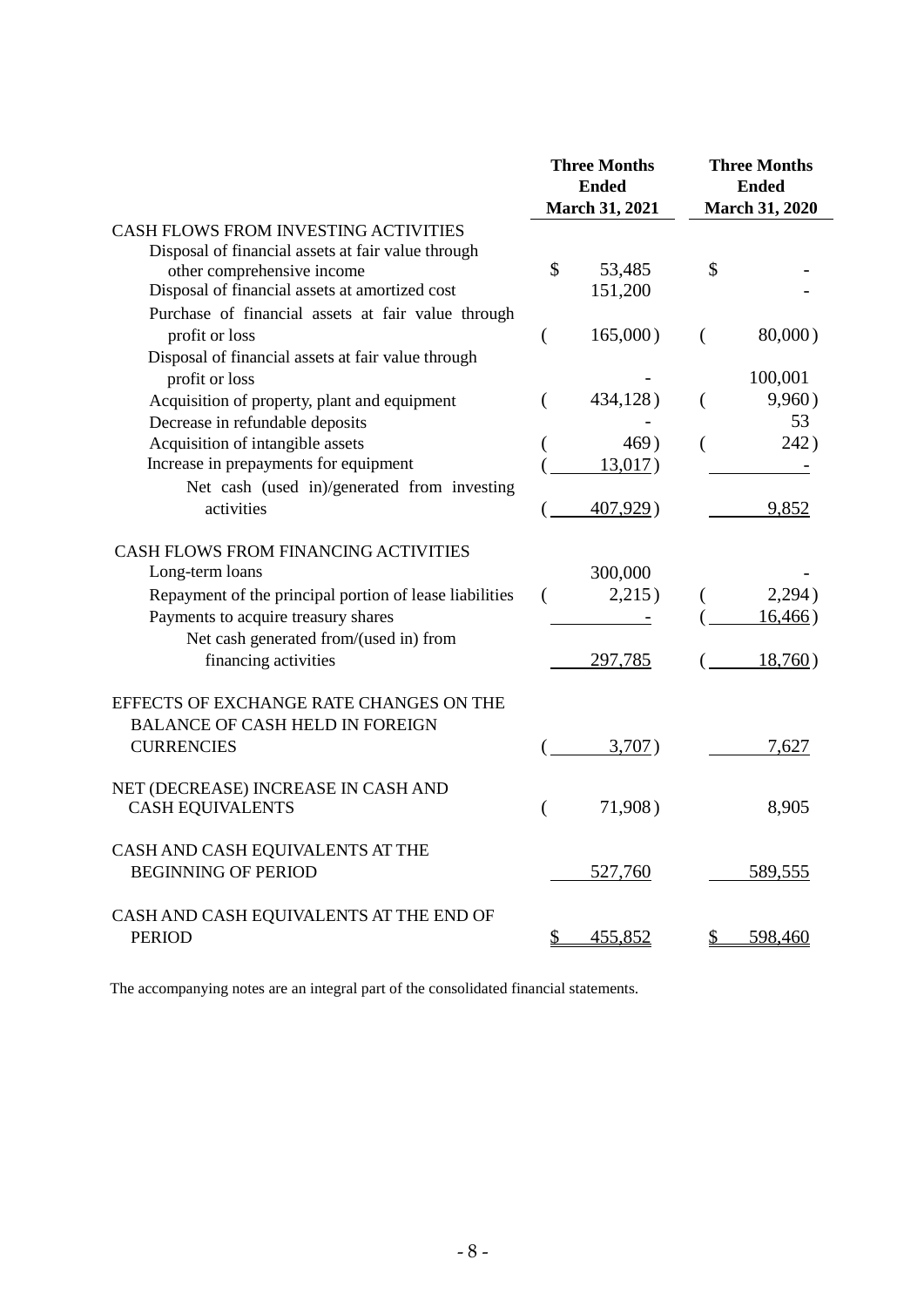# **M31 TECHNOLOGY CORPORATION AND SUBSIDIARIES**

#### **NOTES TO CONSOLIDATED FINANCIAL STATEMENTS FOR THE THREE MONTHS ENDED MARCH 31, 2021 AND 2020 (Reviewed, Not Audited) (In Thousands of New Taiwan Dollars, Unless Stated Otherwise)**

#### **1. GENERAL INFORMATION**

M31 Technology Corporation (the "Company") was incorporated on October 21, 2011. The Company mainly offers Silicon IP design services in the integrated circuit industry.

The Company's shares have been listed on the Taipei Exchange (TPEx) since January 2019.

The consolidated financial statements are presented in the Company's functional currency, the New Taiwan Dollar.

#### **2. APPROVAL OF FINANCIAL STATEMENTS**

The consolidated financial statements were approved by the Company's board of directors on May 4, 2021.

#### **3. APPLICATION OF NEW, AMENDED AND REVISED STANDARDS AND INTERPRETATIONS**

3.1 Initial application of the International Financial Reporting Standards (IFRS), International Accounting Standards (IAS), IFRIC Interpretations (IFRIC), and SIC Interpretations (SIC) (collectively, "IFRSs") endorsed and issued into effect by the Financial Supervisory Commission (FSC).

The initial application of the IFRSs endorsed and issued into effect by the FSC would not have any material impact on M31 Technology Corporation and its controlled entities' (the "Group") accounting policies.

3.2 The IFRSs issued by IASB but not yet endorsed and issued into effect by the FSC

|                                                                | <b>Effective Date</b>             |
|----------------------------------------------------------------|-----------------------------------|
| <b>New/Revised/Amended Standards and Interpretations</b>       | <b>Announced by IASB</b> (Note 1) |
| "Annual Improvements to IFRS Standards 2018-2020"              | January 1, 2022 (Note 2)          |
| Amendments to IFRS 3 "Reference to the Conceptual              |                                   |
| Framework"                                                     | January 1, 2022 (Note 3)          |
| Amendments to IFRS 10 and IAS 28 "Sale or Contribution of      |                                   |
| Assets between an Investor and its Associate or Joint Venture" | To be determined by IASB          |
|                                                                |                                   |

(Continued)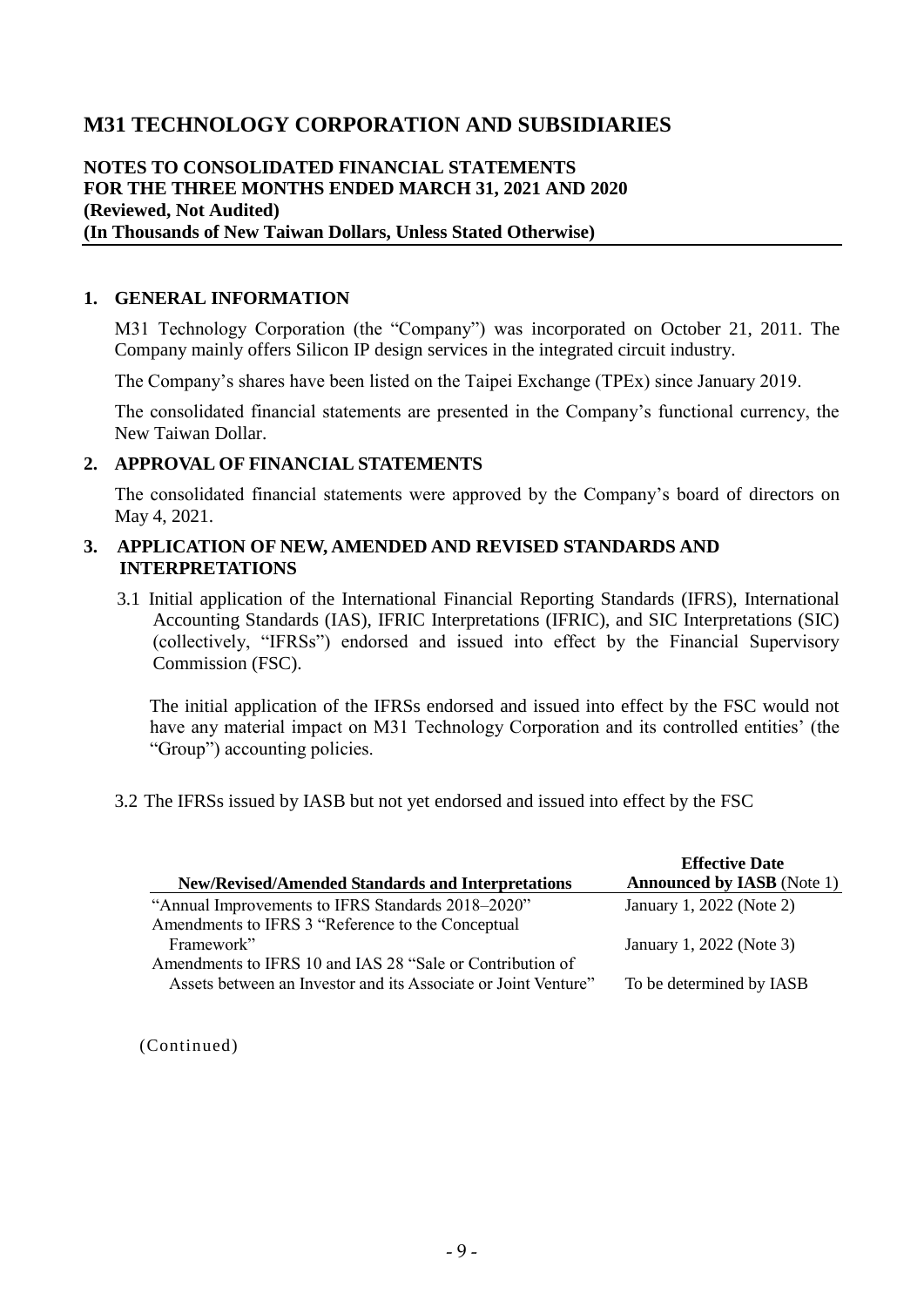| <b>New/Revised/Amended Standards and Interpretations</b>         | <b>Effective Date</b><br><b>Announced by IASB</b> (Note 1) |
|------------------------------------------------------------------|------------------------------------------------------------|
| Amendments to IFRS 16 "COVID-19-Related Rent Concessions         | April 1, 2021 (Note 8)                                     |
| after June 30, 2021"                                             |                                                            |
| IFRS 17 "Insurance Contracts"                                    | January 1, 2023                                            |
| Amendments to IFRS 17                                            | January 1, 2023                                            |
| Amendments to IAS 1 "Classification of Liabilities as Current or | January 1, 2023                                            |
| Non-current"                                                     |                                                            |
| Amendments to IAS 1 "Disclosure of Accounting Policies"          | January 1, 2023 (Note 6)                                   |
| Amendments to IAS 8 "Definition of Accounting Estimates"         | January 1, 2023 (Note 7)                                   |
| Amendments to IAS 16 "Property, Plant and Equipment -            | January 1, 2022 (Note 4)                                   |
| Proceeds before Intended Use"                                    |                                                            |
| Amendments to IAS 37 "Onerous Contracts–Cost of Fulfilling a     | January 1, 2022 (Note 5)                                   |
| Contract"                                                        |                                                            |

- Note 1: Unless stated otherwise, the above New/Revised/Amended Standards and Interpretations are effective for annual periods beginning on or after their respective effective dates.
- Note 2: The amendments to IFRS 9 are applied prospectively to modifications and exchanges of financial liabilities that occur on or after the annual reporting periods beginning on or after January 1, 2022. IAS 41 "Agriculture" amendments are applied prospectively to the fair value measurements on or after the annual reporting periods beginning on or after January 1, 2022. The amendments to IFRS 1, "First-time Adoptions of IFRSs", are applied retrospectively for annual reporting periods beginning on or after January 1, 2022.
- Note 3: The amendments are applicable to business combinations for which the acquisition date is on or after the annual reporting periods beginning on or after January 1, 2022.
- Note 4: The amendments are applicable to property, plant and equipment that are brought to the location and condition necessary for them to be capable of operating in the manner intended by management on or after January 1, 2021.
- Note 5: The amendments are applicable to contracts for which the entity has not yet fulfilled all its obligations on January 1, 2022.
- Note 6: The amendments are applicable to any deferment for annual reporting periods beginning on or after January 1, 2023.
- Note 7: The amendments are applicable to changes in accounting estimates and changes in accounting policies that occur in annual reporting periods beginning on or after January 1, 2023.
- Note 8: The amendments are effective for the lessees' annual reporting period beginning on April 1, 2021, and the cumulative effects are recognized at the beginning of the annual reporting periods.

As of the date the accompanying consolidated financial statements were authorized for issue, the Group continues in evaluating the impact on its financial position and financial performance resulting from the application of other standards or interpretations. The related impact will be disclosed when the evaluation is completed.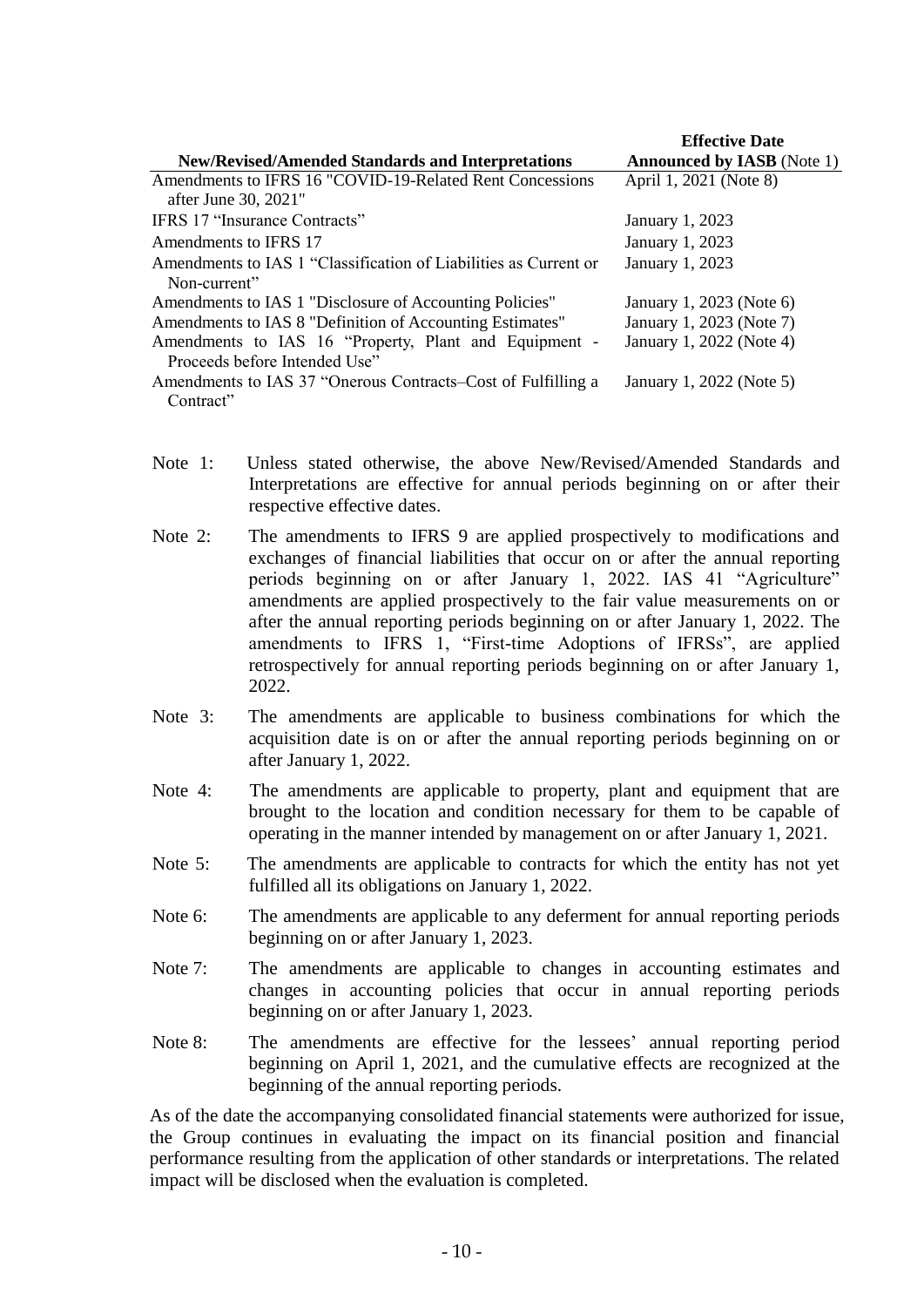# **4. SUMMARY OF SIGNIFICANT ACCOUNTING POLICIES**

#### 4.1 Statement of compliance

The consolidated financial statements have been prepared in accordance with the Regulations Governing the Preparation of Financial Reports by Securities Issuers and IAS 34 "Interim Financial Reporting" endorsed and issued into effect by the FSC. The consolidated financial statements do not present all required disclosures for a complete set of annual consolidated financial statements prepared under the IFRSs.

#### 4.2 Basis of preparation

The consolidated financial statements have been prepared on the historical cost basis except for financial instruments which are measured at fair value.

The fair value measurements, which are grouped into Levels 1 to 3 based on the degree to which the fair value measurement inputs are observable and based on the significance of the inputs to the fair value measurement in its entirety, are described as follows:

- (1) Level 1 inputs are quoted prices (unadjusted) in active markets for identical assets or liabilities.
- (2) Level 2 inputs are inputs other than quoted prices included in Level 1 that are observable for the asset or liability, either directly (i.e., as prices) or indirectly (i.e., derived from prices).
- (3) Level 3 inputs are unobservable inputs for the asset or liability.
- 4.3 Basis of consolidation

The consolidated financial statements incorporate the financial statements of the Company and the entities controlled by the Company (subsidiaries).

Income and expenses of subsidiaries acquired or disposed of during the period are included in the consolidated statements of profit or loss and other comprehensive income from the effective dates of acquisitions or up to the effective dates of disposals, as appropriate.

When necessary, adjustments are made to the financial statements of subsidiaries to bring their accounting policies into line with those used by the Company.

All intra-group transactions, balances, income and expenses are eliminated in full upon consolidation. Total comprehensive income of subsidiaries is attributed to the owners of the Company and to the non-controlling interests even if this results in the non-controlling interests having a deficit balance.

Changes in the Group's ownership interests in subsidiaries that do not result in the Group losing control over the subsidiaries are accounted for as equity transactions. The carrying amounts of the interests of the Group and the non-controlling interests are adjusted to reflect the changes in their relative interests in the subsidiaries. Any difference between the amount by which the non-controlling interests are adjusted and the fair value of the consideration paid or received is recognized directly in equity and attributed to the owners of the Company.

Please refer to Note 11, Table 5, and Table 6 for the details, the ownership percentage, and the main business of subsidiaries.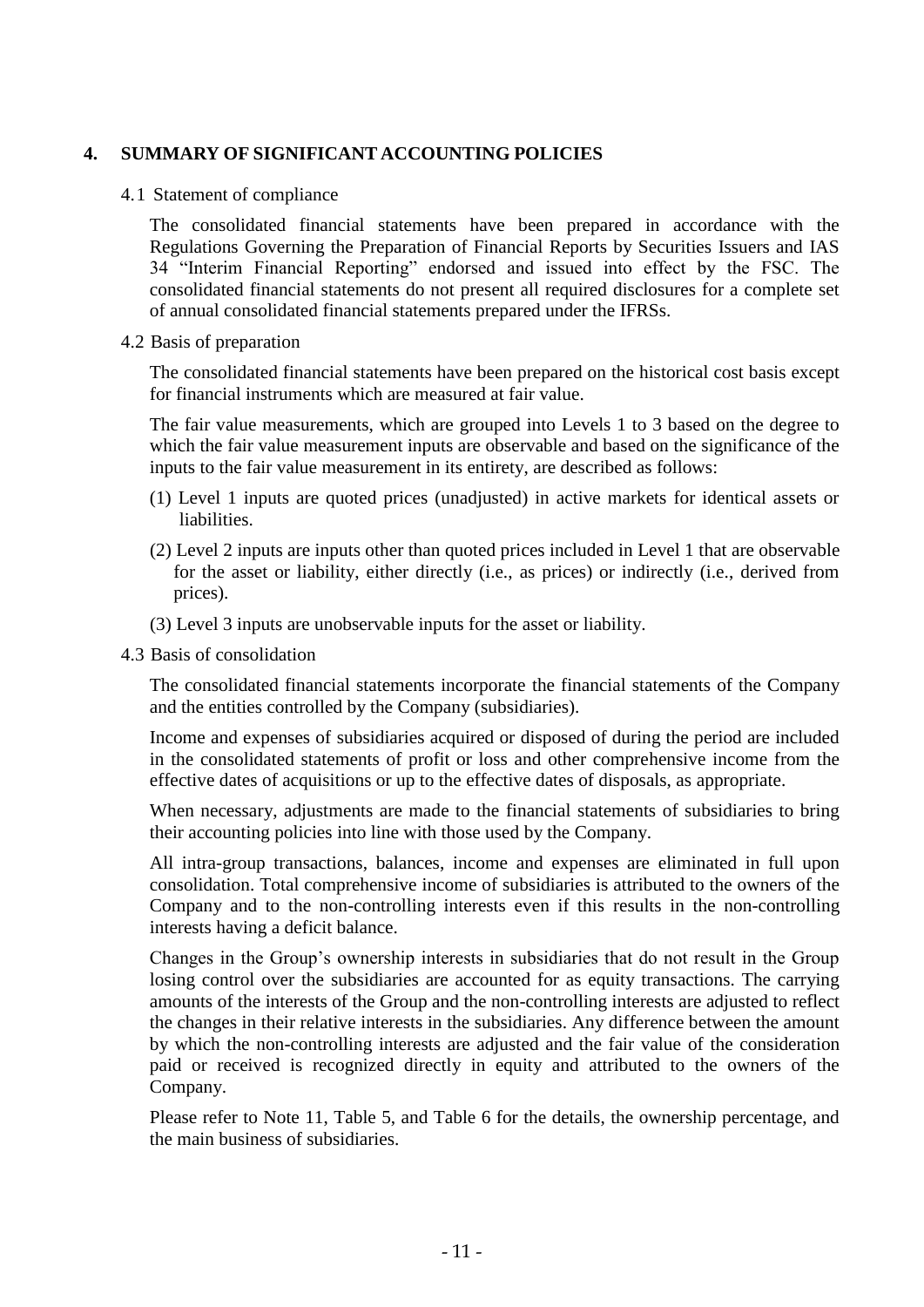4.4 Other significant accounting policies

Except for the following, please refer to the summary of significant accounting policies in the Company's consolidated financial statements for the year ended December 31, 2020.

#### Taxation

The income tax expense represents the sum of the tax currently payable and deferred tax. The interim period income tax expense is accrued using the tax rate that would be applicable to expected total annual earnings, that is, the estimated average annual effective income tax rate applied to the pre-tax income of the interim period.

#### **5. CRITICAL ACCOUNTING JUDGMENTS AND KEY SOURCES OF ESTIMATION UNCERTAINTY**

Please refer to the Critical Accounting Judgments and Key Sources of Estimation Uncertainty in the Company's consolidated financial statements for the year ended December 31, 2020.

#### **6. CASH AND CASH EQUIVALENTS**

|                                       | <b>March 31, 2021</b> |                  | <b>December 31, 2020</b> | <b>March 31, 2020</b> |
|---------------------------------------|-----------------------|------------------|--------------------------|-----------------------|
| Cash on hand                          |                       | 57               | 70                       | 70                    |
| Checking accounts and demand deposits |                       | 427,260          | 280,210                  | 202,442               |
| Cash equivalents (investments with    |                       |                  |                          |                       |
| original maturities of less than 3    |                       |                  |                          |                       |
| months)                               |                       |                  |                          |                       |
| Time deposits                         |                       | 28,535           | 247,480                  | 395,948               |
|                                       |                       | <u>\$455,852</u> | \$527,760                | \$598,460             |

The market rates of cash in bank at balance sheet dates were as follows:

|               |                        | March 31, 2021 December 31, 2020 March 31, 2020 |                           |
|---------------|------------------------|-------------------------------------------------|---------------------------|
| Bank deposits | $0.010\% \sim 0.260\%$ | $0.010\%$ ~ $0.405\%$                           | $0.010\% \approx 2.400\%$ |

#### **7. FINANCIAL ASSETS AT FAIR VALUE THROUGH PROFIT OR LOSS**

|                                 | <b>March 31, 2021</b> | <b>December 31, 2020</b> | <b>March 31, 2020</b> |
|---------------------------------|-----------------------|--------------------------|-----------------------|
| Current                         |                       |                          |                       |
| Mandatorily measured at FVTPL   |                       |                          |                       |
| Non-derivative financial assets |                       |                          |                       |
| -fund beneficiary certificate   | \$609,944             | \$444,616                | <u>\$485,442</u>      |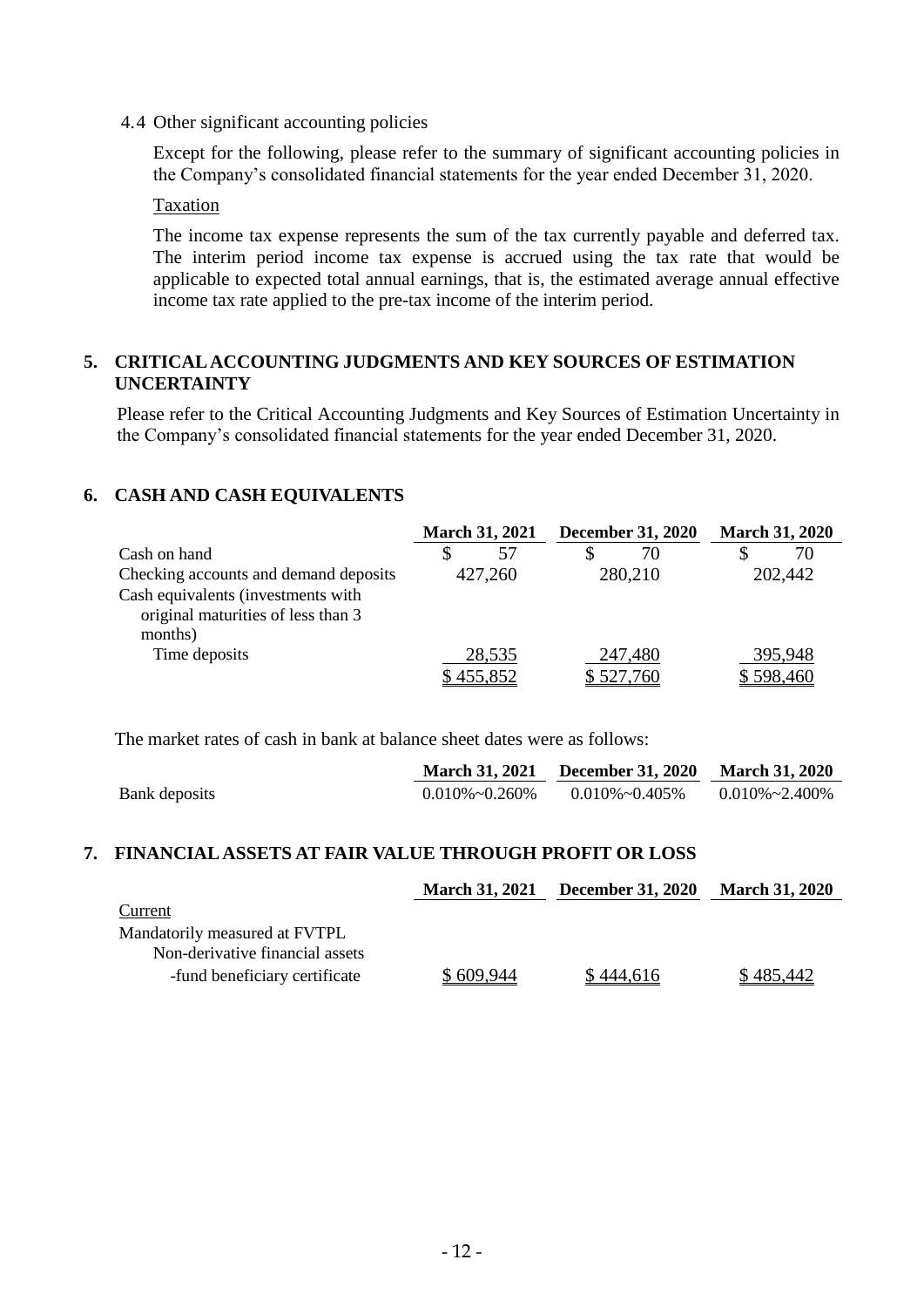#### **8. FINANCIAL ASSETS AT FAIR VALUE THROUGH OTHER COMPREHENSIVE INCOME**

#### Investment in equity instrument

|                                      | <b>March 31, 2021</b> | <b>December 31, 2020</b> | <b>March 31, 2020</b> |
|--------------------------------------|-----------------------|--------------------------|-----------------------|
| Non-current                          |                       |                          |                       |
| Domestic investment                  |                       |                          |                       |
| Listed shares and emerging market    |                       |                          |                       |
| shares                               |                       |                          |                       |
| Ordinary shares -                    |                       |                          |                       |
| iSTART-TEK Inc.                      | 20,522                | 28,000                   |                       |
| Unlisted shares                      |                       |                          |                       |
| Ordinary shares -<br>iSTART-TEK Inc. |                       |                          | 9,350                 |

These investments in equity instruments are held for the medium to long-term strategic purposes and are expected to bring profits from long-term investments. Accordingly, the management elected to designate these investments in equity instruments as at FVTOCI as they believe that recognizing short-term fluctuations in these investments' fair value in profit or loss would not be consistent with the Group's strategy of holding these investments for long-term purposes.

#### **9. FINANCIAL ASSETS AT AMORTIZED COST**

|                                  | <b>March 31, 2021</b> | December 31, 2020 March 31, 2020 |        |
|----------------------------------|-----------------------|----------------------------------|--------|
| Current                          |                       |                                  |        |
| Domestic investments             |                       |                                  |        |
| Time deposits with original      |                       |                                  |        |
| maturities of more than 3 months | \$85,605              | \$227,840                        | 74,450 |

The ranges of interest rates for time deposits with original maturities of more than 3 months were  $0.325\% \sim 0.500\%$ ,  $0.325\% \sim 0.520\%$ , and  $1.035\% \sim 2.300\%$  as of March 31, 2021, December 31, 2020, and March 31, 2020, respectively.

#### **10. ACCOUNTS RECEIVABLE**

|                                     | <b>March 31, 2021</b> | <b>December 31, 2020</b> | <b>March 31, 2020</b> |
|-------------------------------------|-----------------------|--------------------------|-----------------------|
| Accounts receivable                 |                       |                          |                       |
| At amortized cost                   |                       |                          |                       |
| Gross carrying amount               | \$159,109             | \$259,323                | \$229,581             |
| Less: Allowance for impairment loss | 5,917                 | 4.711)                   | 6,824                 |
|                                     |                       | 254,612                  |                       |

#### Accounts receivable

As provided by contracts, payments shall be received for services rendered by the Group within 30 to 90 days from the completion of each phase. In determining the recoverability of accounts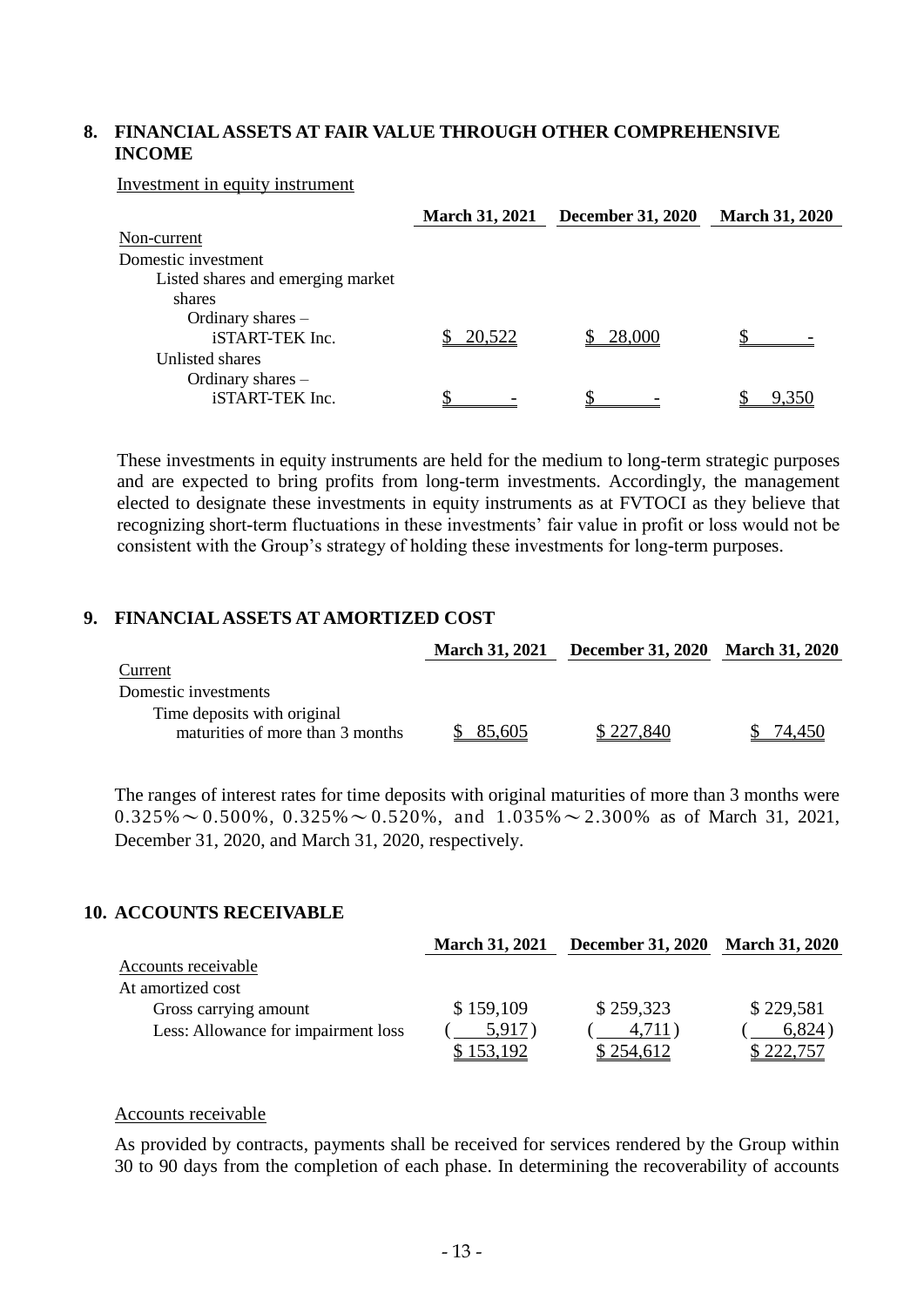receivable, the Group considers any change in the credit quality of the accounts receivable since the date the credit was initially granted to the balance sheet dates.

The Group has adopted a policy of only dealing with creditworthy counterparties as a means of mitigating the risk of financial loss from defaults. The Group's exposure and the credit ratings of its counterparties are continuously monitored and the aggregate value of transactions concluded is spread amongst approved counterparties. Credit exposure is controlled by counterparty limits that are reviewed and approved by the key management personnel annually.

In order to minimize credit risk, the management of the Group has delegated a team responsible for determining credit limits, credit approvals and other monitoring procedures to ensure that follow-up action is taken to recover overdue debts. In addition, the Group reviews the recoverable amount of each individual accounts receivable at the balance sheet dates to ensure that adequate allowance for impairment loss is made for possible irrecoverable amounts. In this regard, the management believes the Group's credit risk was significantly reduced.

The Group measures the loss allowance for accounts receivable at an amount equal to lifetime ECLs. The expected credit losses on accounts receivable are estimated using a provision matrix by reference to the past default experience of the debtor and an analysis of the debtor's current financial position, adjusted for general economic conditions of the industry in which the debtor operate and an assessment of both the current as well as the forecasted direction of economic conditions at the balance sheet dates. As the Group's historical credit loss experience does not show significantly different loss patterns for different customer segments, the provision for loss allowance based on past due status is not further distinguished according to the Group's different customer base.

The Group writes off an account receivable when there is information indicating that the debtor is in severe financial difficulty, and there is no realistic prospect of recovery. For accounts receivable that have been written off, the Group continues to engage in enforcement activity to attempt to recover the receivables due. Where recoveries are made, these are recognized in profit or loss.

The following table derails the loss allowance of accounts receivable based on the Group's provision matrix.

|                             | <b>Not Past</b> | 1 to 60           | 61 to 120         | 121 to 180 | 181 to 365         | <b>Over 365</b>  |           |
|-----------------------------|-----------------|-------------------|-------------------|------------|--------------------|------------------|-----------|
|                             | Due             | Davs              | Davs              | Davs       | Davs               | Davs             | Total     |
| Expected credit losses rate | $0\%$ ~0.32%    | $0\% \sim 1.83\%$ | $0\% \sim 8.41\%$ | -          | $0\% \sim 15.11\%$ | $0\% \sim 100\%$ |           |
| Gross carrying amount       | 69.234          | \$49,179          | 35.389            |            | 4.109              | 1.198            | \$159,109 |
| Loss allowance (lifetime    |                 |                   |                   |            |                    |                  |           |
| ECL)                        | 223             | 898               | 2.977)            |            | 621)               | 1,198            | 5,917)    |
| Amortized cost              | 69,011          | 48.281            | 32.412            |            | 3.488              |                  | 5 153,192 |

#### March 31, 2021

#### December 31, 2020

|                             | <b>Not Past</b>   | 1 to 60           | 61 to 120         | 121 to 180         | 181 to 365         | Over 365         |           |
|-----------------------------|-------------------|-------------------|-------------------|--------------------|--------------------|------------------|-----------|
|                             | Due               | Davs              | Davs              | Davs               | <b>Davs</b>        | Davs             | Total     |
| Expected credit losses rate | $0\% \sim 0.21\%$ | $0\% \sim 1.63\%$ | $0\% \sim 3.27\%$ | $0\% \sim 12.17\%$ | $0\% \sim 13.99\%$ | $0\% \sim 100\%$ |           |
| Gross carrying amount       | \$166,371         | 73.315            | 13.044            | 4.101              | 293                | 2.199            | \$259,323 |
| Loss allowance (lifetime)   |                   |                   |                   |                    |                    |                  |           |
| ECL)                        | $350^{\circ}$     | 1.195 )           | 427)              | 499                | 41                 | 2,199            | 4.711     |
| Amortized cost              | \$166.021         | 72.120            | 12,617            | 3.602              | 252                |                  | \$254.612 |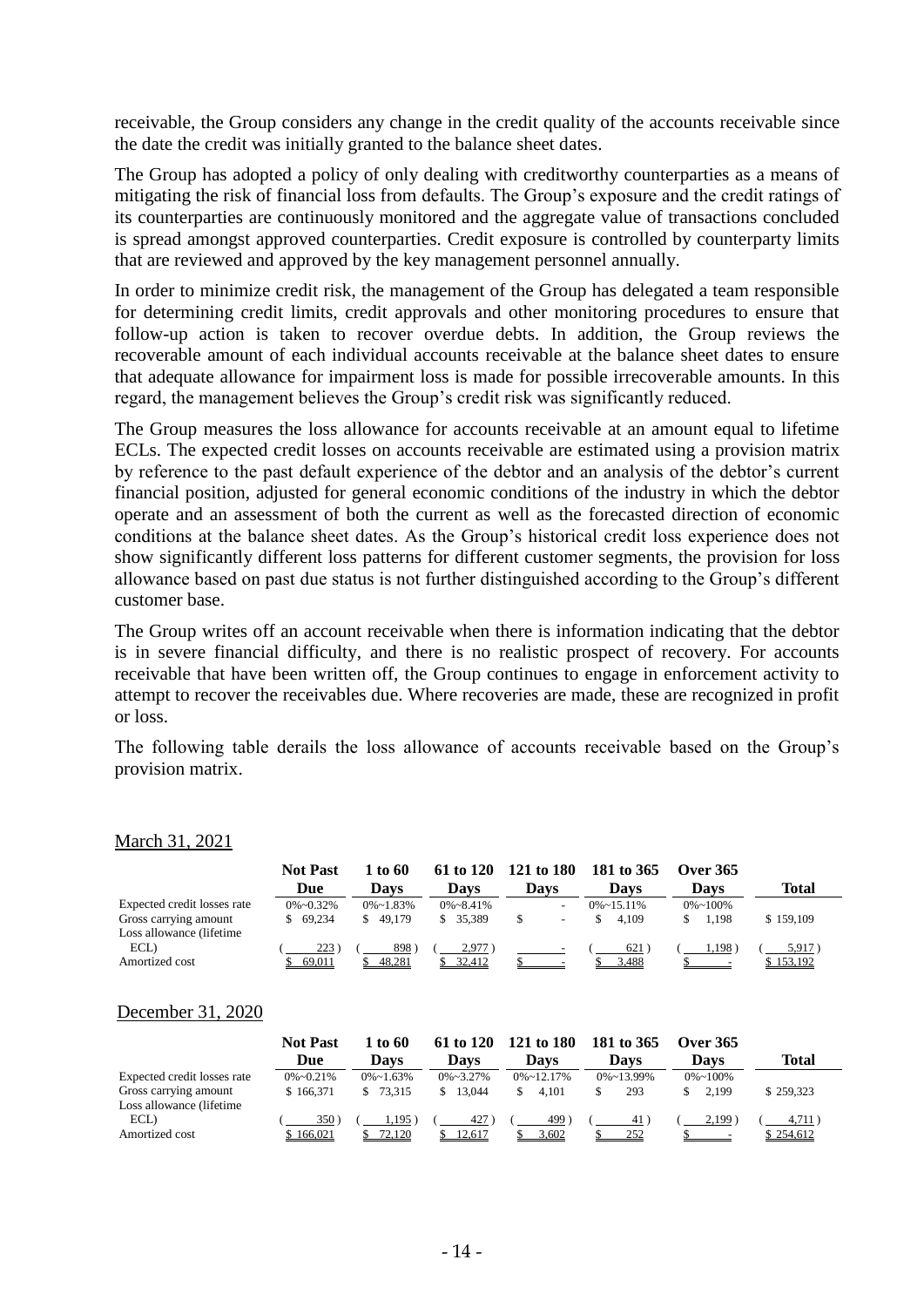#### March 31, 2020

|                                                    | <b>Not Past</b> | 1 to 60           | 61 to 120         | 121 to 180         | 181 to 365         | <b>Over 365</b>  |                  |
|----------------------------------------------------|-----------------|-------------------|-------------------|--------------------|--------------------|------------------|------------------|
|                                                    | Due             | Davs              | Davs              | Davs               | Davs               | Davs             | Total            |
| Expected credit losses rate                        | $0\%$ ~0.24%    | $0\% \sim 1.43\%$ | $0\% \sim 5.72\%$ | $0\% \sim 10.22\%$ | $0\% \sim 13.47\%$ | $0\% \sim 100\%$ |                  |
| Gross carrying amount<br>Loss allowance (lifetime) | \$109.196       | 92.915            | 11.931            | 4.804              | 7.712              | 3.023            | \$229.581        |
| ECL)<br>Amortized cost                             | 257)<br>108.939 | 1.332 )<br>91.583 | 682<br>249        | 491<br>4.313       | 1.039<br>6.673     | 3.023            | 6.824<br>222,757 |

The movements of the loss allowance of accounts receivable were as follows:

|                                 | <b>Three Months Ended</b><br><b>March 31, 2021</b> | <b>Three Months Ended</b><br><b>March 31, 2020</b> |
|---------------------------------|----------------------------------------------------|----------------------------------------------------|
| Balance, beginning of period    | 4.711                                              | 2,820                                              |
| Add: Net remeasurement of loss  |                                                    |                                                    |
| allowance                       | 1,212                                              | 4,032                                              |
| Effect of exchange rate changes |                                                    | $28^{\circ}$                                       |
| Balance, end of period          |                                                    | 6.824                                              |

#### **11. SUBSIDIARIES**

Subsidiaries included in the consolidated financial statements

The subjects of the consolidated financial statements are as follows:

|                        |                                   |                                             | Proportion of Ownership $(\% )$ |                             |                          |               |
|------------------------|-----------------------------------|---------------------------------------------|---------------------------------|-----------------------------|--------------------------|---------------|
| Investor               | <b>Investee</b>                   | <b>Nature of Activities</b>                 | March<br>31, 2021               | <b>December</b><br>31, 2020 | <b>March</b><br>31, 2020 | <b>Remark</b> |
| The Company            | M31 Technology<br>USA, INC.       | Product marketing and<br>technical services | 100%                            | 100%                        | 100%                     | (1)           |
|                        | Sirius Venture Ltd.               | Investment holding                          | 100%                            | 100%                        | 100\%                    | (1)           |
| Sirius Venture<br>Ltd. | M31 Technology<br>(Shanghai) Inc. | Product marketing and<br>technical services | 100\%                           | 100\%                       | 100\%                    | (2)           |

#### Remark:

- (1) The main operating risk is the exchange rate risk.
- (2) The main operational risks are the exchange rate risk and political risk led by changes in political policies and cross-strait relations.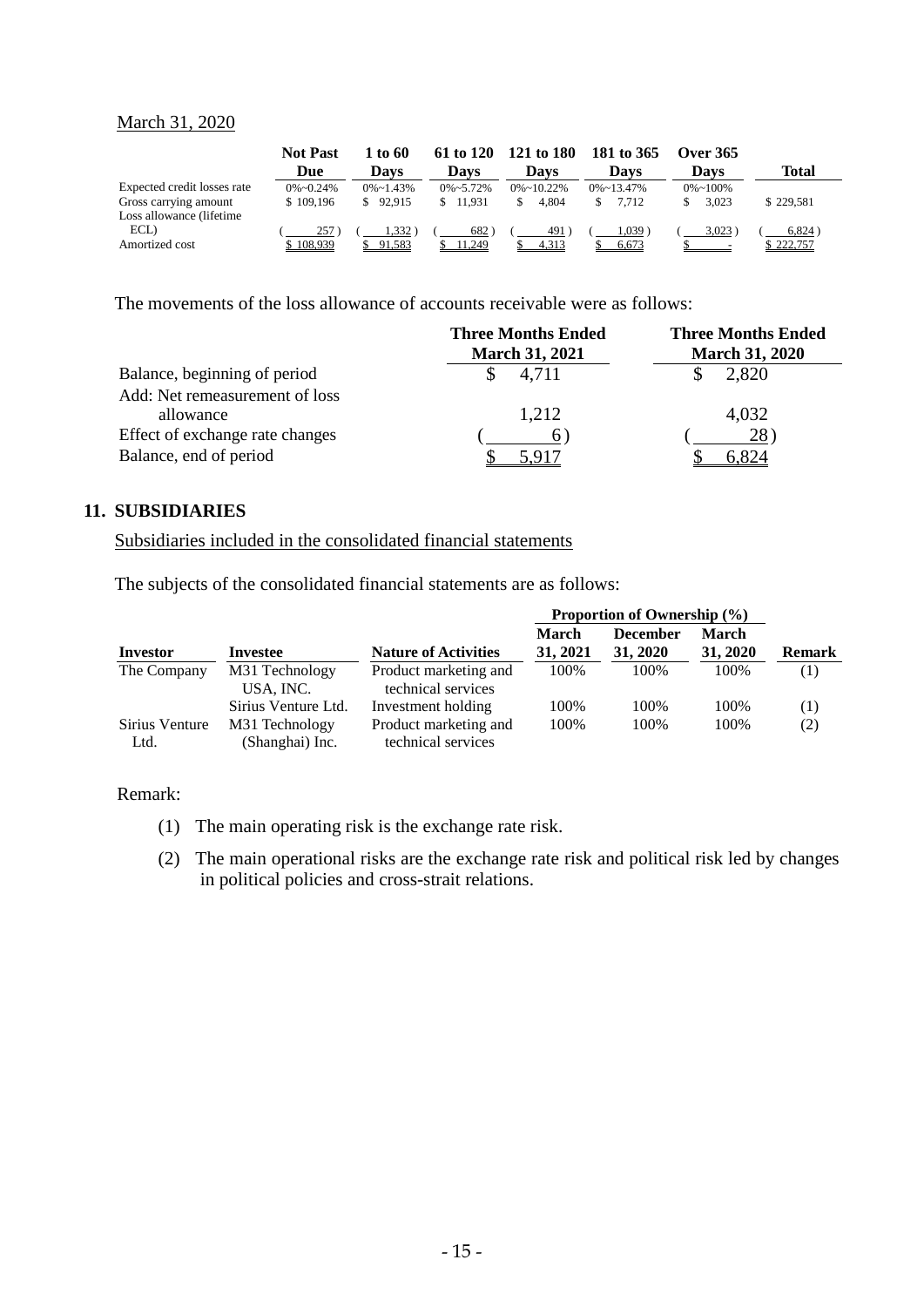# **12. PROPERTY, PLANT AND EQUIPMENT**

# Assets used by the Group

|                                                                                                                                                                      | Land                                            | <b>Buildings</b> | <b>Office</b><br>Equipment           | Leasehold<br><b>Improvements</b>            | Other<br><b>Facilities</b>                       | <b>Total</b>                                                 |
|----------------------------------------------------------------------------------------------------------------------------------------------------------------------|-------------------------------------------------|------------------|--------------------------------------|---------------------------------------------|--------------------------------------------------|--------------------------------------------------------------|
| Cost<br>Balance at January 1, 2021<br><b>Additions</b><br>Net exchange differences                                                                                   | \$98,853<br>126,440<br>$\overline{\phantom{a}}$ | \$<br>300,626    | 69,642<br>\$<br>260                  | 10,890<br>\$<br>\$                          | 98,447<br>\$<br>$\overline{2}$ )                 | \$277,832<br>427,326<br>2)                                   |
| Balance at March 31, 2021<br>Accumulated depreciation<br>Balance at January 1, 2021<br>Depreciation expense<br>Net exchange differences<br>Balance at March 31, 2021 | \$225,293<br>$\mathbb{S}$<br>\$                 | \$300,626<br>\$  | 69,902<br>52,306<br>1,505<br>53.811  | 10,890<br>\$<br>6,100<br>673<br>6,773<br>\$ | \$98,445<br>44,391<br>5,097<br>2)<br>49,486<br>S | \$705,156<br>\$102,797<br>7,275<br>$\sqrt{2}$ )<br>\$110,070 |
| Carrying amounts at March<br>31, 2021<br>Carrying amounts at<br>December 31, 2020, and                                                                               | \$225,293                                       | \$300,626        | 16,091                               | 4,117<br>S                                  | 48,959                                           | \$595,086                                                    |
| January 1, 2021<br>Cost<br>Balance at January 1, 2020                                                                                                                | 98,853<br>S<br>98,853<br>\$                     | \$<br>\$         | 17,336<br>70,816<br>\$               | 4,790<br>\$23,433                           | \$54,056<br>79,087<br>\$                         | \$175,035<br>\$272,189                                       |
| <b>Additions</b><br>Net exchange differences<br>Balance at March 31, 2020                                                                                            | \$98,853                                        | \$               | 3<br>70.819                          | \$23,433                                    | 9,960<br>89,049<br>\$                            | 9,960<br>5<br>\$282,154                                      |
| <b>Accumulated depreciation</b><br>Balance at January 1, 2020<br>Depreciation expense<br>Net exchange differences<br>Balance at March 31, 2020                       | \$<br>\$                                        | \$<br>\$         | 46,571<br>\$<br>2,100<br>2<br>48,673 | 14,604<br>\$.<br>1,246<br>\$<br>15,850      | 42,038<br>\$<br>4,122                            | \$103,213<br>7,468<br>3                                      |
| Carrying amounts at March<br>31, 2020                                                                                                                                | 98,853<br>\$                                    |                  | 22,146                               | 7,583                                       | 46,161<br>\$<br>42,888                           | \$110,684<br>\$171,470                                       |

No impairment or reversal of losses was recognized for the three months ended March 31, 2021 and 2020.

The Group's property, plant and equipment are depreciated on a straight-line basis over the following estimated useful lives:

| <b>Buildings</b>        | $35-50$ years |
|-------------------------|---------------|
| Office Equipment        | 3-5 years     |
| Leasehold Improvements  | 3 years       |
| <b>Other Facilities</b> | 3 years       |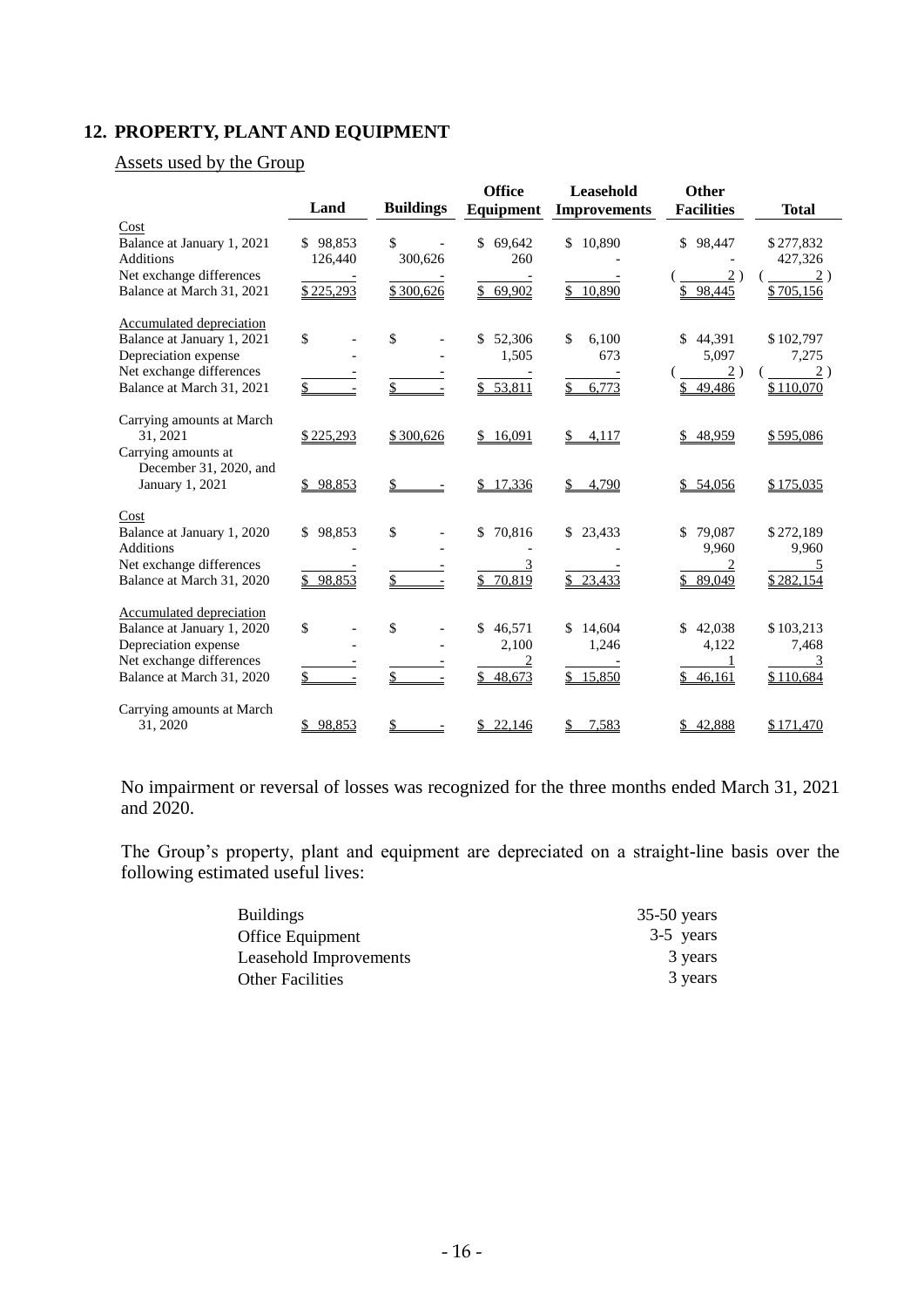#### **13. LEASE AGREEMENT**

13.1 Right-of-use assets

|                                                                         | <b>March 31, 2021</b> | <b>December 31, 2020</b>                           | <b>March 31, 2020</b>                       |
|-------------------------------------------------------------------------|-----------------------|----------------------------------------------------|---------------------------------------------|
| Carrying amounts                                                        |                       |                                                    |                                             |
| <b>Buildings</b>                                                        | 2,003                 | 4,186                                              | 10,940                                      |
|                                                                         |                       | <b>Three Months Ended</b><br><b>March 31, 2021</b> | Three Months Ended<br><b>March 31, 2020</b> |
| Additions to right-of-use assets<br>Depreciation of right-of-use assets |                       |                                                    | 3,634                                       |
| <b>Buildings</b>                                                        |                       |                                                    |                                             |

Expect for the aforementioned addition and recognized depreciation expenses, the Group has no significant subleasing and impairment losses in right-of-use assets for the three months ended March 31, 2021 and 2020.

#### 13.2 Lease liabilities

|                  | <b>March 31, 2021</b> | <b>December 31, 2020</b> | <b>March 31, 2020</b> |
|------------------|-----------------------|--------------------------|-----------------------|
| Carrying amounts |                       |                          |                       |
| Current          |                       |                          |                       |
| Non-current      | 700                   |                          |                       |

Discount rate for lease liabilities is as follows:

|                  | <b>March 31, 2021</b> | <b>December 31, 2020</b> | <b>March 31, 2020</b> |
|------------------|-----------------------|--------------------------|-----------------------|
| <b>Buildings</b> | .60%                  | 1.60%                    | 1.60%                 |

#### 13.3 Other lease information

|                                         | <b>Three Months Ended</b><br><b>March 31, 2021</b> | <b>Three Months Ended</b><br><b>March 31, 2020</b> |  |
|-----------------------------------------|----------------------------------------------------|----------------------------------------------------|--|
| Expenses relating to short-term         | 565                                                | 426                                                |  |
| leases<br>Total cash outflow for leases |                                                    | 766)                                               |  |

The Group has elected to apply the recognition exemption to buildings qualified as short-term leases and thus, did not recognize right-of-use assets and lease liabilities for these leases.

All lease commitments with lease terms commencing after the balance sheet dates are as follows:

|                   | <b>March 31, 2021</b> | <b>December 31, 2020</b> | <b>March 31, 2020</b> |
|-------------------|-----------------------|--------------------------|-----------------------|
| Lease commitments |                       | 16.                      | 22.023                |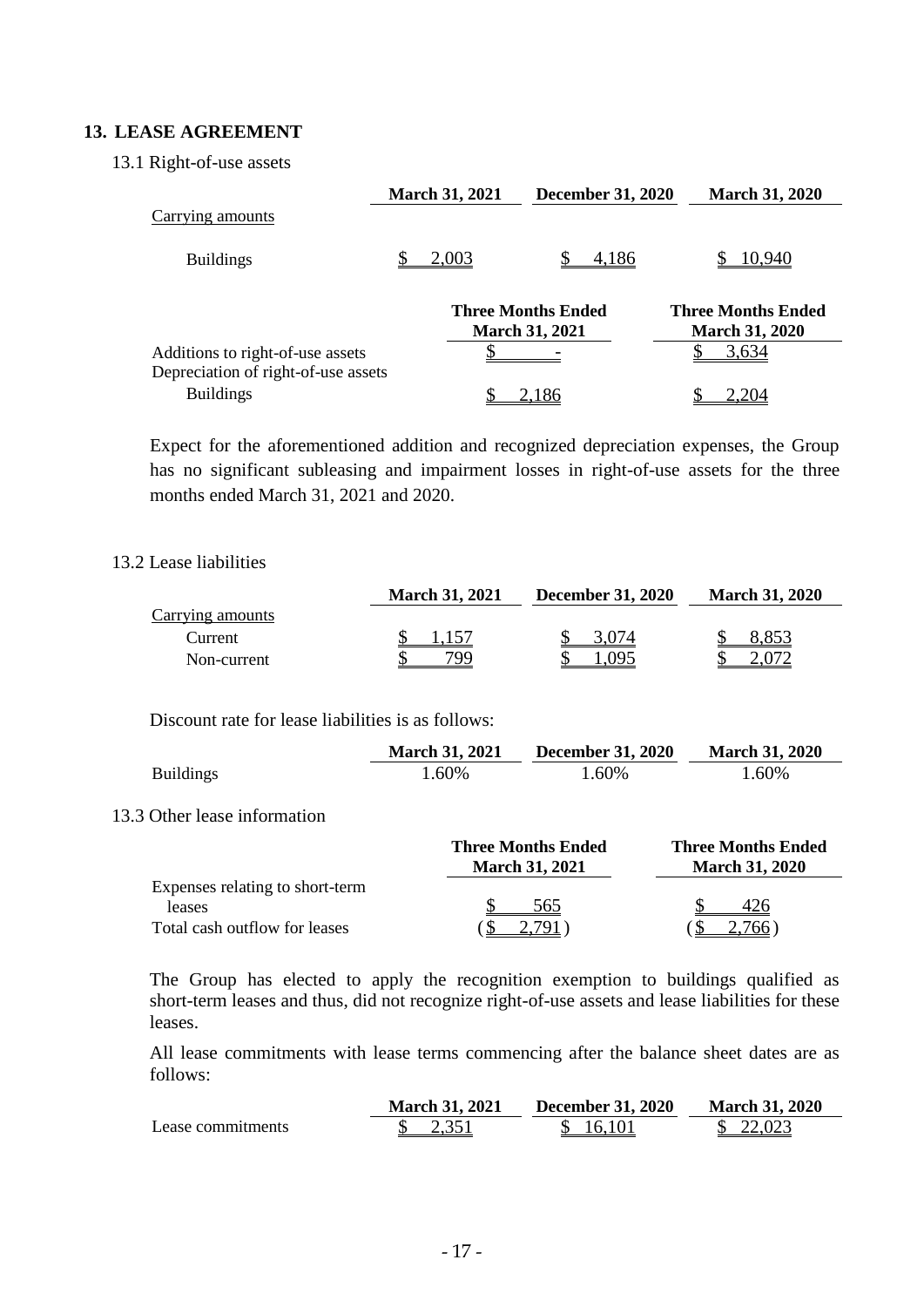### **14. INTANGIBLE ASSETS**

|                                                           | <b>Software</b> |
|-----------------------------------------------------------|-----------------|
| Cost                                                      |                 |
| Balance at January 1, 2021                                | 16,677<br>\$    |
| Separately acquired                                       | 469             |
| Balance at March 31, 2021                                 | \$17,146        |
| Accumulated amortization                                  |                 |
| Balance at January 1, 2021                                | \$<br>8,902     |
| Amortization expense                                      | 911             |
| Balance at March 31, 2021                                 | \$<br>9,813     |
| Carrying amounts at March 31, 2021                        | 7,333           |
| Carrying amounts at December 31, 2020 and January 1, 2021 |                 |
| Cost                                                      |                 |
| Balance at January 1, 2020                                | \$<br>8,466     |
| Separately acquired                                       | 242             |
| Balance at March 31, 2020                                 | 8,708           |
| Accumulated amortization                                  |                 |
| Balance at January 1, 2020                                | \$<br>6,119     |
| Amortization expense                                      | 706             |
| Balance at March 31, 2020                                 | \$<br>6,825     |
| Carrying amounts at March 31, 2020                        | 1,883<br>\$     |

Intangible assets are amortized on a straight-line basis over estimated useful lives of 3 years. An analysis of amortization expense by function:

|                                     | <b>Three Months Ended</b><br><b>March 31, 2021</b> | <b>Three Months Ended</b><br><b>March 31, 2020</b> |
|-------------------------------------|----------------------------------------------------|----------------------------------------------------|
| General and administrative expenses | 295                                                | 94                                                 |
| Research and development expenses   | 616                                                | 612                                                |
|                                     |                                                    | 706 F                                              |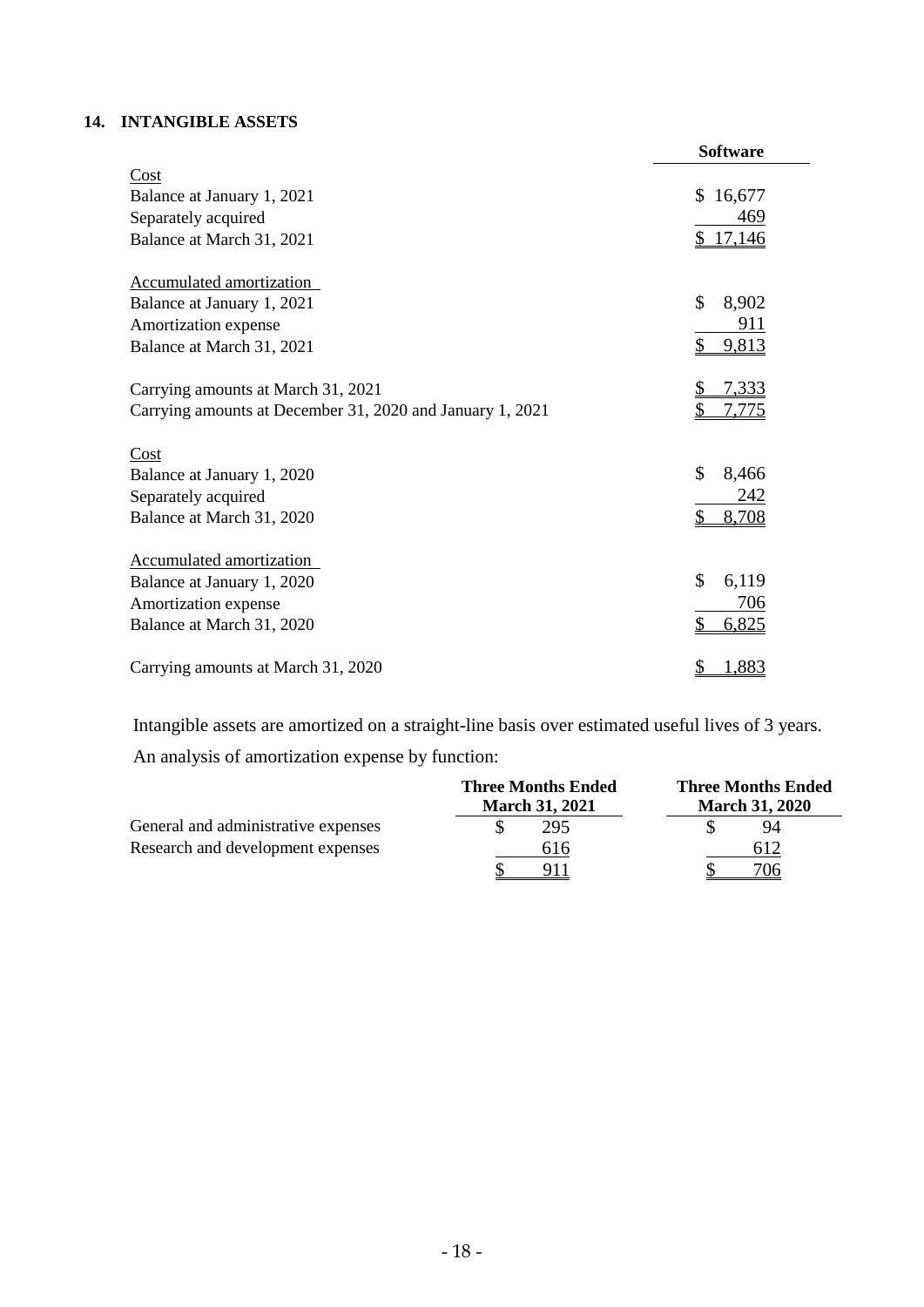#### **15. OTHER ASSETS**

|                                     | <b>March 31, 2021</b> | <b>December 31, 2020</b> | <b>March 31, 2020</b> |
|-------------------------------------|-----------------------|--------------------------|-----------------------|
| Current                             |                       |                          |                       |
| Prepayments                         | 55,083<br>S.          | \$<br>15,816             | 29,860<br>\$          |
| Refundable deposits                 | 7,987                 | 7,987                    | 1,867                 |
| Other financial assets – restricted |                       |                          |                       |
| assets (Note 29)                    | 485                   | 484                      |                       |
| Others                              |                       |                          |                       |
|                                     | 63,562                | 24,291                   | 31,731                |
| Non-current                         |                       |                          |                       |
| Prepayments for equipment           | 26,035                | 13,018<br>\$             | \$                    |
| Refundable deposits                 | 100                   | 100                      | 6,070                 |
|                                     | 26,135                | <u>13,118</u>            | 6,070                 |

Ranges of market interest rate on balance sheet dates are set out as follows:

|                            | <b>March 31, 2021</b> | <b>December 31, 2020</b> | <b>March 31, 2020</b>    |
|----------------------------|-----------------------|--------------------------|--------------------------|
| Other financial assets $-$ |                       |                          |                          |
| restricted assets          | 0.25%                 | 0.25%                    | $\overline{\phantom{0}}$ |

# **16. LOANS**

| Long-term loans                | <b>March 31, 2021</b> | <b>December 31, 2020</b> | <b>March 31, 2020</b> |  |
|--------------------------------|-----------------------|--------------------------|-----------------------|--|
| Guaranteed loans (Note 29)     |                       |                          |                       |  |
| <b>Bank Loans</b>              | \$300,000             | $\overline{\phantom{a}}$ |                       |  |
| Less: Long-term loans maturing |                       |                          |                       |  |
| within one year                | 18,498)               | $\overline{\phantom{a}}$ |                       |  |
| Long-term loans                | \$281,502             |                          |                       |  |

In March 2021, the Group obtained a newly appropriated bank loan of NT\$300,000 thousand with an interest rate of 1.10% to be repaid monthly over 15 years, which was used to purchase land and buildings.

#### **17. ACCOUNTS PAYABLE**

|                  | <b>March 31, 2021</b> | <b>December 31, 2020</b> | <b>March 31, 2020</b> |
|------------------|-----------------------|--------------------------|-----------------------|
| Accounts payable |                       |                          |                       |
| Operating        | \$1,078               | \$3,085                  | 1,981                 |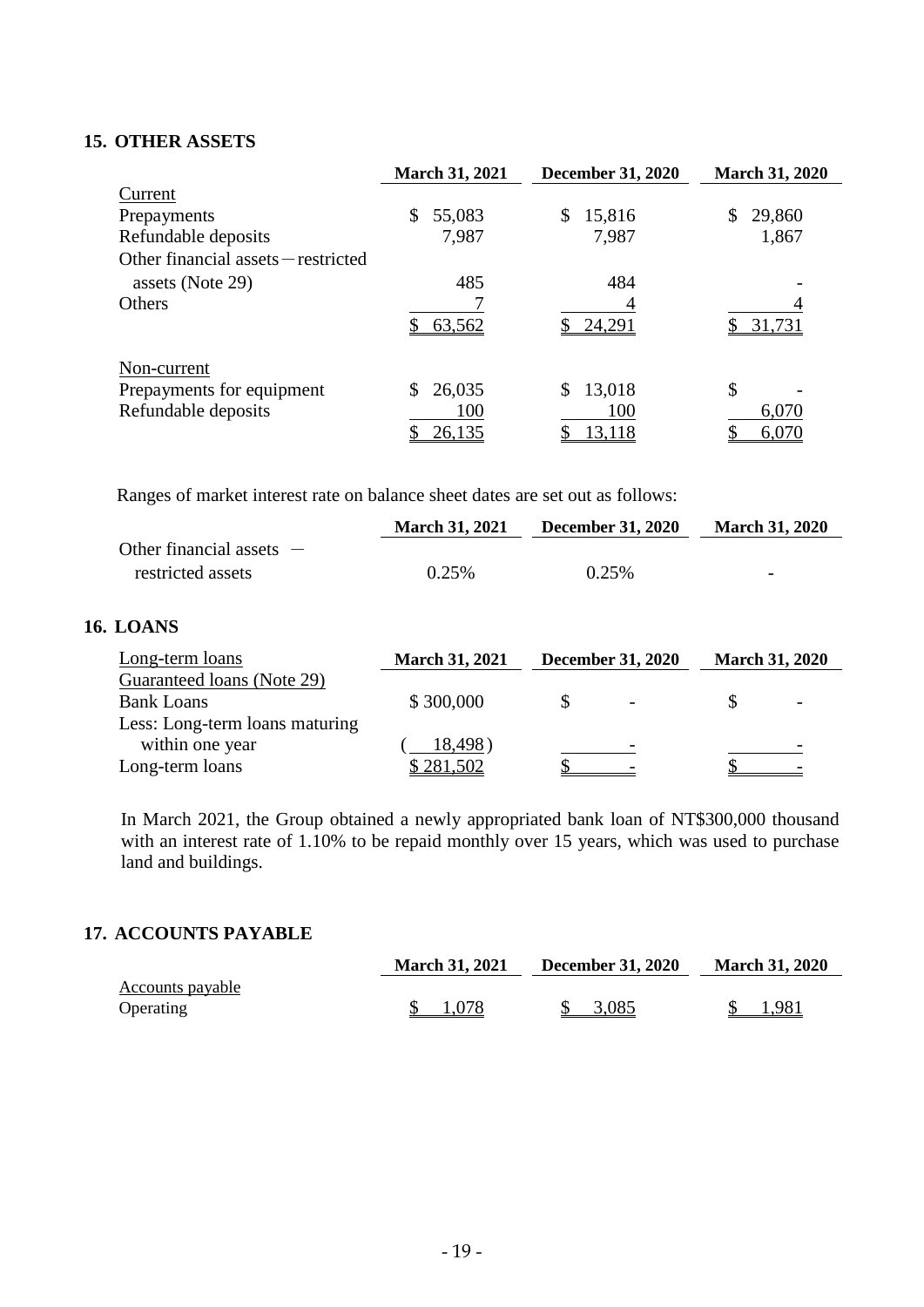#### **18. OTHER LIABILITIES**

|                           | <b>March 31, 2021</b> | <b>December 31, 2020</b> | <b>March 31, 2020</b> |
|---------------------------|-----------------------|--------------------------|-----------------------|
| Current                   |                       |                          |                       |
| Other payables            |                       |                          |                       |
| Payables for salaries or  |                       |                          |                       |
| bonuses                   | \$<br>34,707          | 87,874<br>\$             | \$<br>30,562          |
| Payables for software     | 12,312                |                          |                       |
| Payables for annual leave | 6,119                 | 5,782                    | 4,944                 |
| Payables for purchases of |                       |                          |                       |
| equipment                 | 3,409                 | 10,211                   | 10,222                |
| Payables for insurance    | 3,281                 | 2,821                    | 2,614                 |
| Payables for retirement   |                       |                          |                       |
| benefits                  | 3,238                 | 3,031                    | 2,847                 |
| Payables for professional |                       |                          |                       |
| service fees              | 728                   | 1,160                    | 663                   |
| Payables for tax expense  |                       | 218                      | 49                    |
| Others                    | 2,438                 | 3,540                    | 4,239                 |
|                           | 66,232                | \$114,637                | 56,140                |
| Other liabilities         |                       |                          |                       |
| Collection                | 3,227                 | \$<br>6,809              | 2,160                 |

#### **19. RETIREMENT BENEFIT PLANS**

The Group adopted a pension plan under the Labor Pension Act (LPA), which is a state-managed defined contribution plan. Under the LPA, the Company makes monthly contributions to employees' individual pension accounts at 6% of monthly salaries and wages. For subsidiaries located in other countries, the contributions to employees' individual pension accounts are made in accordance with local regulations.

#### **20. EQUITY**

#### 20.1 Share capital

#### Ordinary shares

|                             | <b>March 31, 2021</b> | <b>December 31, 2020</b> | <b>March 31, 2020</b> |
|-----------------------------|-----------------------|--------------------------|-----------------------|
| Number of shares authorized |                       |                          |                       |
| (in thousands)              | 50,000                | 50,000                   | 50,000                |
| Shares authorized           | 500,000               | \$500,000                |                       |
| Number of shares issued and |                       |                          |                       |
| fully paid (in thousands)   | <u>31,318</u>         | 31,318                   | 31,318                |
| Shares issued               |                       |                          |                       |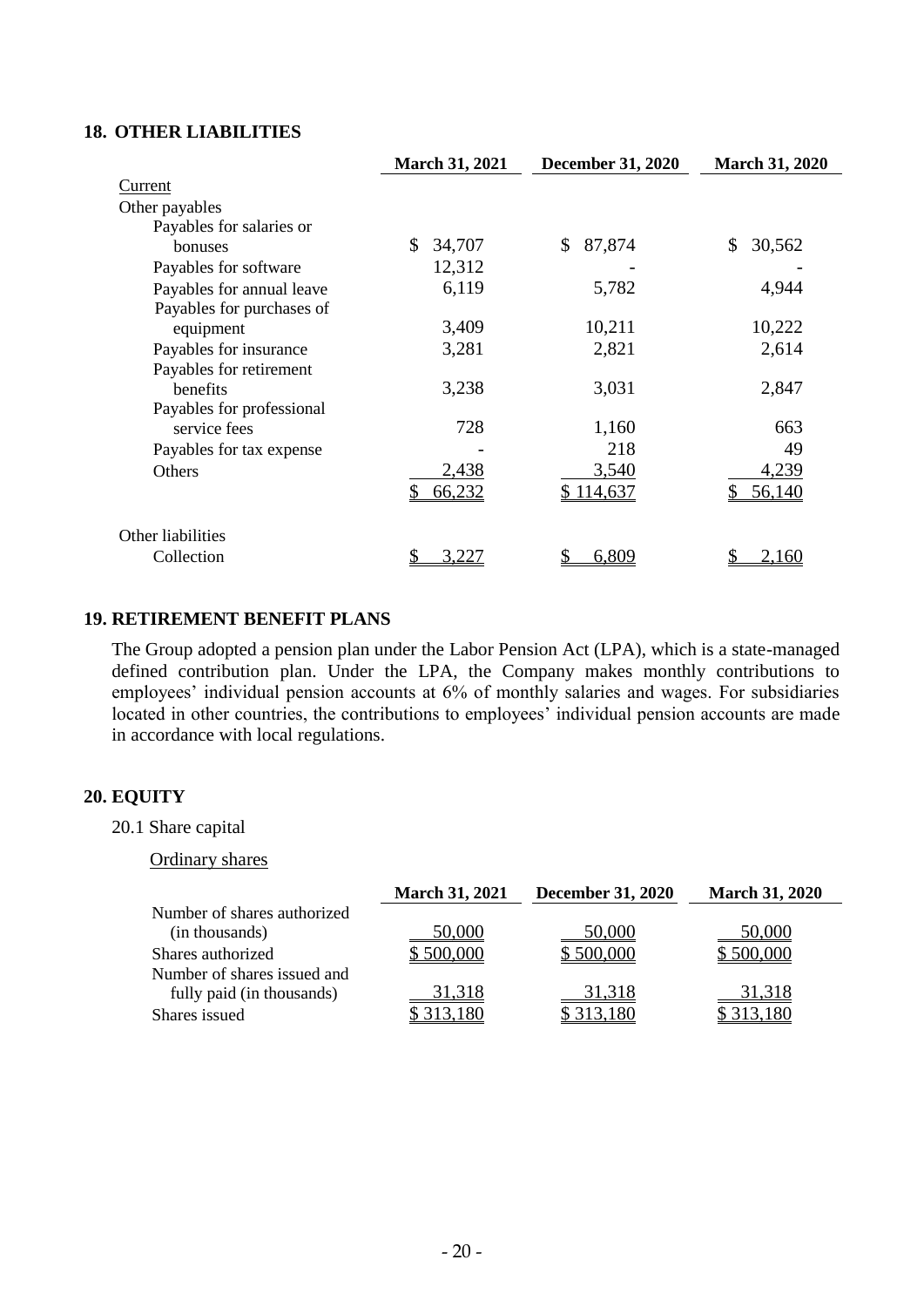#### 20.2 Capital surplus

|                                  | <b>March 31, 2021</b> | <b>December 31, 2020</b> | <b>March 31, 2020</b> |
|----------------------------------|-----------------------|--------------------------|-----------------------|
| May be used to offset a deficit, |                       |                          |                       |
| distributed as cash              |                       |                          |                       |
| dividends, or transferred to     |                       |                          |                       |
| share capital $(1)$              |                       |                          |                       |
| Arising from issuance of         |                       |                          |                       |
| ordinary shares                  | \$630,511             | \$630,511                | \$630,511             |
| May be used to offset a deficit  |                       |                          |                       |
| only $(2)$                       |                       |                          |                       |
| Arising from employee share      |                       |                          |                       |
| options                          | 4,040                 | 4,040                    | 4,040                 |
|                                  | 634,551               | 634,551                  | 634,551               |

- (1) Such capital surplus may be used to offset a deficit; in addition, when the Group has no deficit, such capital surplus may be distributed as cash dividends or transferred to share capital (limited to a certain percentage of the Company's capital surplus and to once a year).
- (2) Such capital surplus refers to the amount transferred from Capital surplus-employee share options during the execution of employee share options.

#### 20.3 Retained earnings and dividend policy

The Company's Articles of Incorporation state that, where the Company made profit in a fiscal year, the profit shall be first utilized in the following order:

- (1) Paying taxes.
- (2) Offsetting losses of previous years.
- (3) Setting aside as legal reserve 10% of the remaining profit until the amount of the accumulated legal reserve equals the amount of the Company's capital.
- (4) Setting aside or reversing a special reserve in accordance with the laws and regulations.
- (5) Any remaining profit together with any undistributed retained earnings shall be used by the Company's board of directors as the basis for proposing a distribution plan, which should be resolved in the shareholders' meeting for the distribution of dividends and bonuses to shareholders.

The Company's Articles of Incorporation state the policies on the distribution of employees' compensation and remuneration of directors, refer to "Employees' compensation and remuneration of directors" in Note 22 (7).

The Company's Articles of Incorporation also provide that the ratio of cash dividend shall not be less than 10% of the total distribution of earnings.

Legal reserve shall be appropriated until the remaining balance reaches the Company's total paid-in capital. The legal reserve may be used to offset deficits. If the Company has no deficit and the legal reserve has exceeded 25% of the Company's paid-in capital, the excess may be transferred to capital or distributed in cash.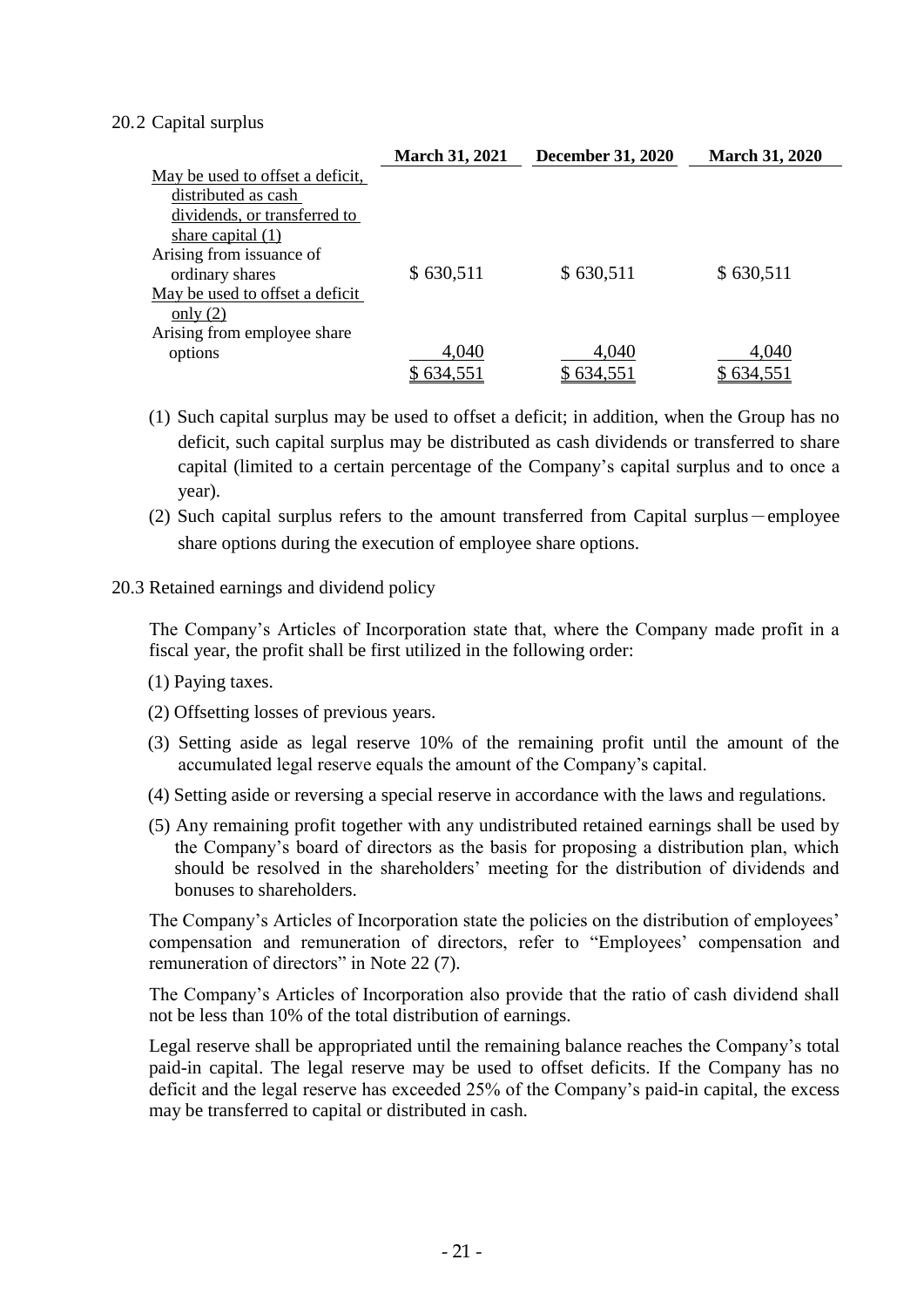The appropriations of 2020 and 2019 earnings have been proposed and approved by the Company's Board of Directors in its meeting held on February 23, 2021, and by the Company's shareholders in its meeting held on May 29, 2020, respectively. The appropriations and dividends per share were set out as follows:

|                                 | <b>Year Ended</b>        | <b>Year Ended</b>        |
|---------------------------------|--------------------------|--------------------------|
|                                 | <b>December 31, 2020</b> | <b>December 31, 2019</b> |
| Legal reserve                   | \$ 33,064                | \$ 30,856                |
| Cash dividends                  | \$248,856                | \$234,885                |
| Cash dividends per share (NT\$) |                          |                          |

The appropriations of earnings for 2020 are subject to the resolution of the shareholders' meeting to be held on May 27, 2021.

### 20.4 Other equity items

(1) Exchange differences on translating the financial statements of foreign operations

|                                     |     | Three Months Ended<br><b>March 31, 2021</b> |     | <b>Three Months Ended</b><br><b>March 31, 2020</b> |
|-------------------------------------|-----|---------------------------------------------|-----|----------------------------------------------------|
| Balance, beginning of period        | `\$ | 604)                                        | `\$ | 07                                                 |
| Recognized for the period           |     |                                             |     |                                                    |
| Exchange differences on translating |     |                                             |     |                                                    |
| the financial statements of         |     |                                             |     |                                                    |
| foreign operations                  |     |                                             |     | 81                                                 |
| Income tax on translating the       |     |                                             |     |                                                    |
| financial statements of foreign     |     |                                             |     |                                                    |
| operations                          |     |                                             |     | 16)                                                |
| Balance, end of period              |     |                                             |     |                                                    |

(2) Unrealized gain (loss) on financial assets at FVTOCI

|                                       | <b>Three Months Ended</b><br><b>March 31, 2021</b> | <b>Three Months Ended</b><br><b>March 31, 2020</b> |
|---------------------------------------|----------------------------------------------------|----------------------------------------------------|
| Balance, beginning of period          | 23,564                                             | 3,250                                              |
| Recognized for the period             |                                                    |                                                    |
| Unrealized gain (loss)                |                                                    |                                                    |
| Equity instruments                    | 46,007                                             |                                                    |
| Other comprehensive income (loss) for |                                                    |                                                    |
| the period                            | 46,007                                             |                                                    |
| Cumulative unrealized gain of equity  |                                                    |                                                    |
| instruments transferred to retained   |                                                    |                                                    |
| earnings due to disposal              | 49,936                                             |                                                    |
| Balance, end of period                | 19,635                                             |                                                    |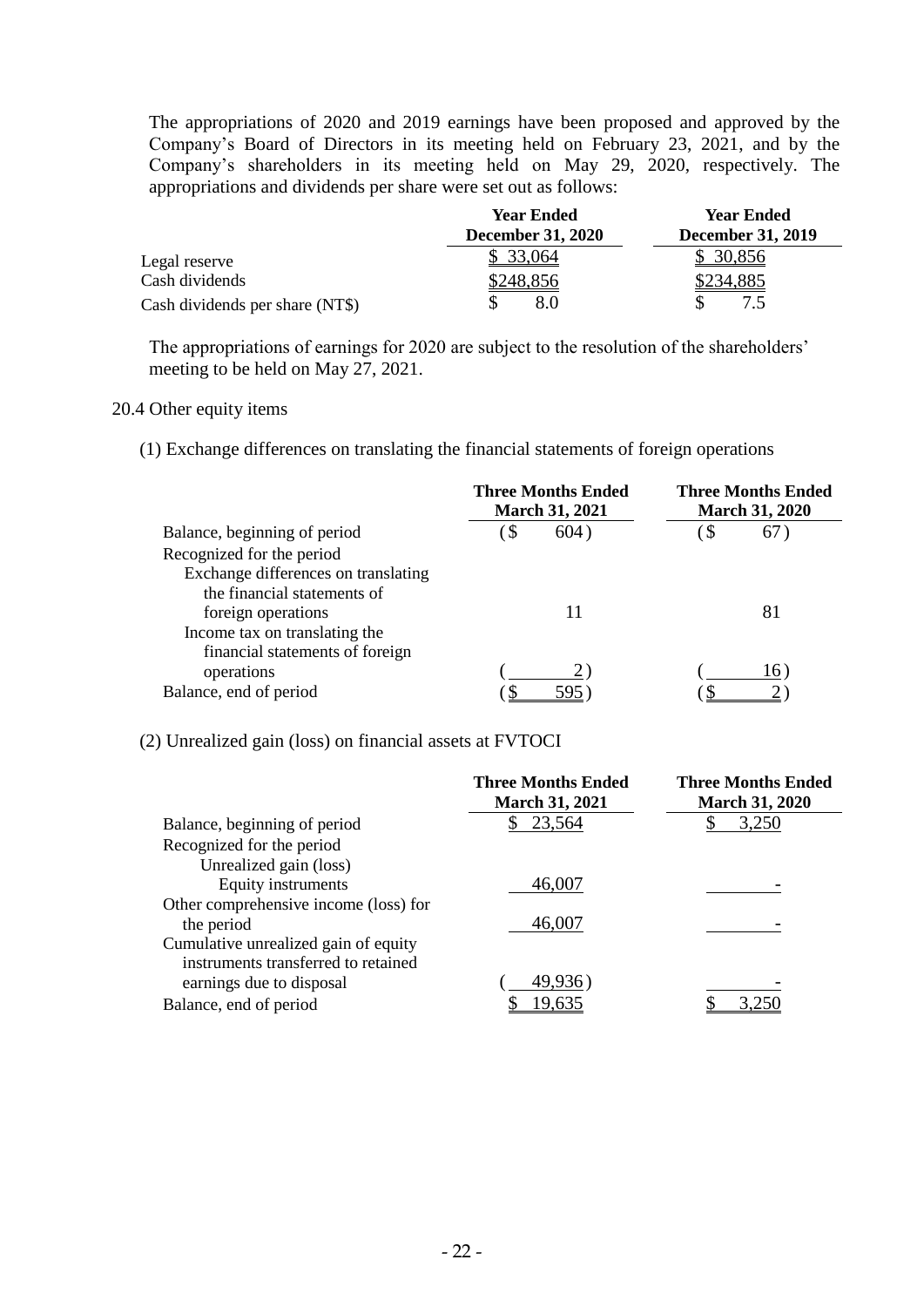#### 20.5 Treasury shares

| <b>Purpose of Buy-back</b>                                                                              | <b>Shares Transferred to</b><br><b>Employees</b><br>(In Thousands of Shares) |
|---------------------------------------------------------------------------------------------------------|------------------------------------------------------------------------------|
| Number of shares at January 1, 2021 and<br>March 31, 2021                                               | 211                                                                          |
| Number of shares at January 1, 2020<br>Increase during the period<br>Number of shares at March 31, 2020 | 83                                                                           |

In March 16, 2020, the Board of Directors approved the Company's first repurchase of shares that authorized the purchase of up to 250 thousand shares from March 17, 2020 to May 16, 2020. The Company has repurchased 211 thousand shares in total with an average cost of 227.79 dollars.

Under the Securities and Exchange Act, the Company shall neither pledge treasury shares nor exercise shareholders' rights on these held shares, such as the rights to dividends and to vote.

As provided by the Securities and Exchange Act, the shares repurchased for the purpose of transferring to employees shall be transferred within five years from the date of reacquisition. The shares not transferred within the said time limit shall be deemed as not issued by the company, and amendment registration of eliminating shares shall be processed.

#### **21. REVENUE**

|                           | <b>Three Months Ended</b> | <b>Three Months Ended</b> |
|---------------------------|---------------------------|---------------------------|
|                           | <b>March 31, 2021</b>     | <b>March 31, 2020</b>     |
| Technical service revenue | \$176,919                 | \$171,164                 |
| Royalty revenue           | 36,216                    | 25,121                    |
|                           |                           | 196,285                   |

#### 21.1 Contract information

(1) Technical service revenue

The department of Silicon IP design service signs contracts based on which the Group offers Silicon IP design service, and the customers shall pay the transaction price when the Group satisfies the performance obligation.

#### (2) Royalty revenue

Royalty revenue refers to the contract-based royalties received by the Group through licensing standardized Silicon IP to customers for mass production.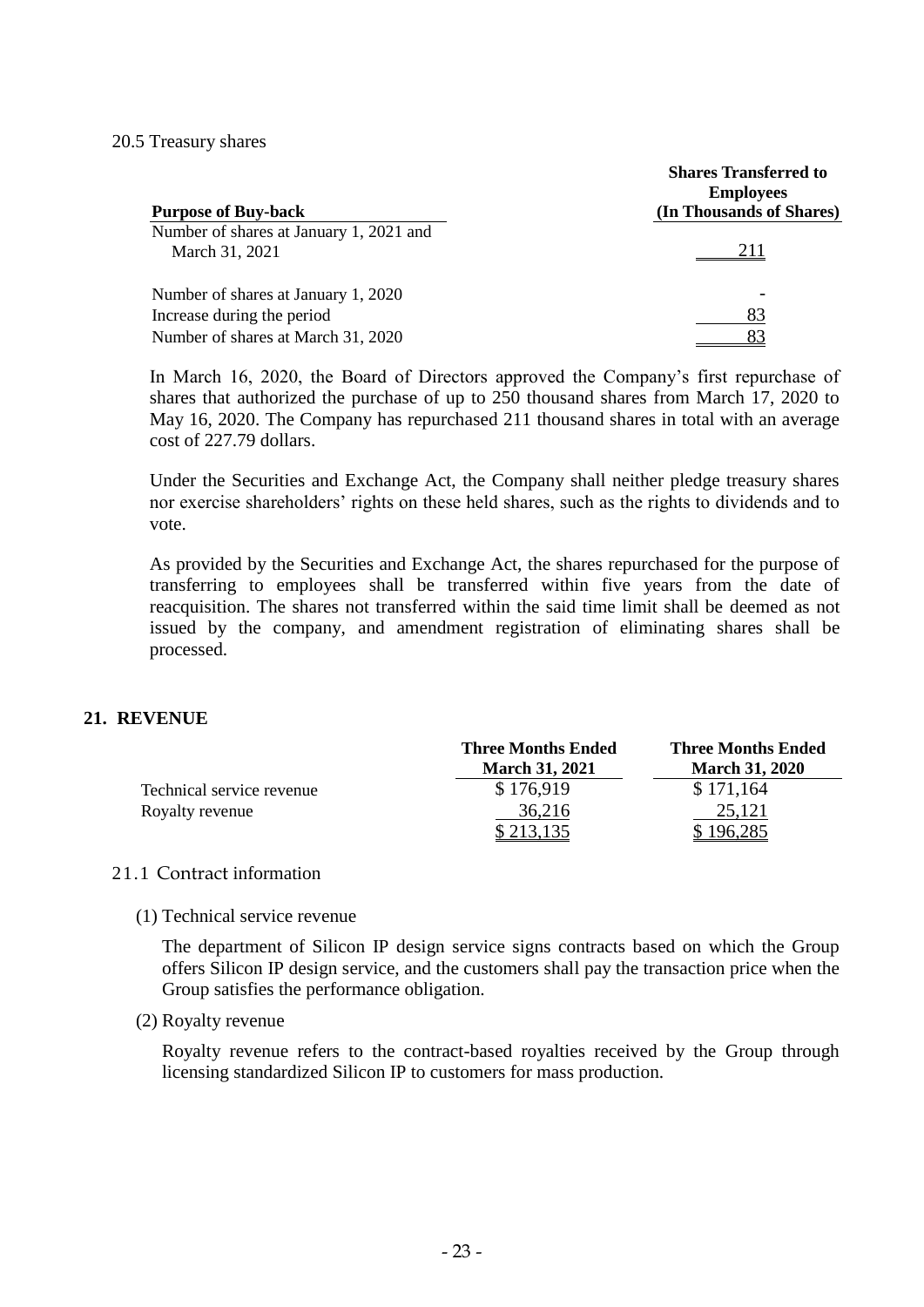# 21.2 Contract balances

|                                                                 | March 31.<br>2021 | December 31.<br>2020 | March 31.<br>2020 | January 1,<br>2020 |
|-----------------------------------------------------------------|-------------------|----------------------|-------------------|--------------------|
| Accounts receivable (Note 10)<br>Contract liabilities - current | 153.192           | 254.612              |                   | 79.282             |
| Technical service revenue                                       | 59.797            | 90.167               | 60.536            |                    |

The changes in the contract liabilities primarily result from the timing difference between the satisfaction of performance obligation and the customer's payment.

#### **22. NET PROFIT FROM CONTINUING OPERATIONS**

The net profit from continuing operations comprises the following items:

### 22.1 Interest income

|                             | <b>Three Months Ended</b><br><b>March 31, 2021</b> | <b>Three Months Ended</b><br><b>March 31, 2020</b> |
|-----------------------------|----------------------------------------------------|----------------------------------------------------|
| Bank deposits               | 261                                                | 2,284                                              |
| Imputed interest on deposit |                                                    | 66                                                 |
|                             |                                                    |                                                    |

#### 22.2 Other income

|              | <b>Three Months Ended</b> | <b>Three Months Ended</b> |
|--------------|---------------------------|---------------------------|
|              | <b>March 31, 2021</b>     | <b>March 31, 2020</b>     |
| Other income |                           |                           |

#### 22.3 Other gains and losses

|                                                                              | <b>Three Months Ended</b><br><b>March 31, 2021</b> | <b>Three Months Ended</b><br><b>March 31, 2020</b> |
|------------------------------------------------------------------------------|----------------------------------------------------|----------------------------------------------------|
| Net foreign exchange (losses) gains<br>Net interest from financial assets at | 3,019)                                             | 6.970                                              |
| fair value through profit or loss                                            | 328                                                | 576                                                |
|                                                                              | .69                                                |                                                    |

#### 22.4 Finance costs

|                               | <b>Three Months Ended</b><br><b>March 31, 2021</b> | <b>Three Months Ended</b><br><b>March 31, 2020</b> |
|-------------------------------|----------------------------------------------------|----------------------------------------------------|
| Interest on bank loans        | 55.                                                | $\overline{\phantom{a}}$                           |
| Interest on lease liabilities |                                                    |                                                    |
|                               |                                                    |                                                    |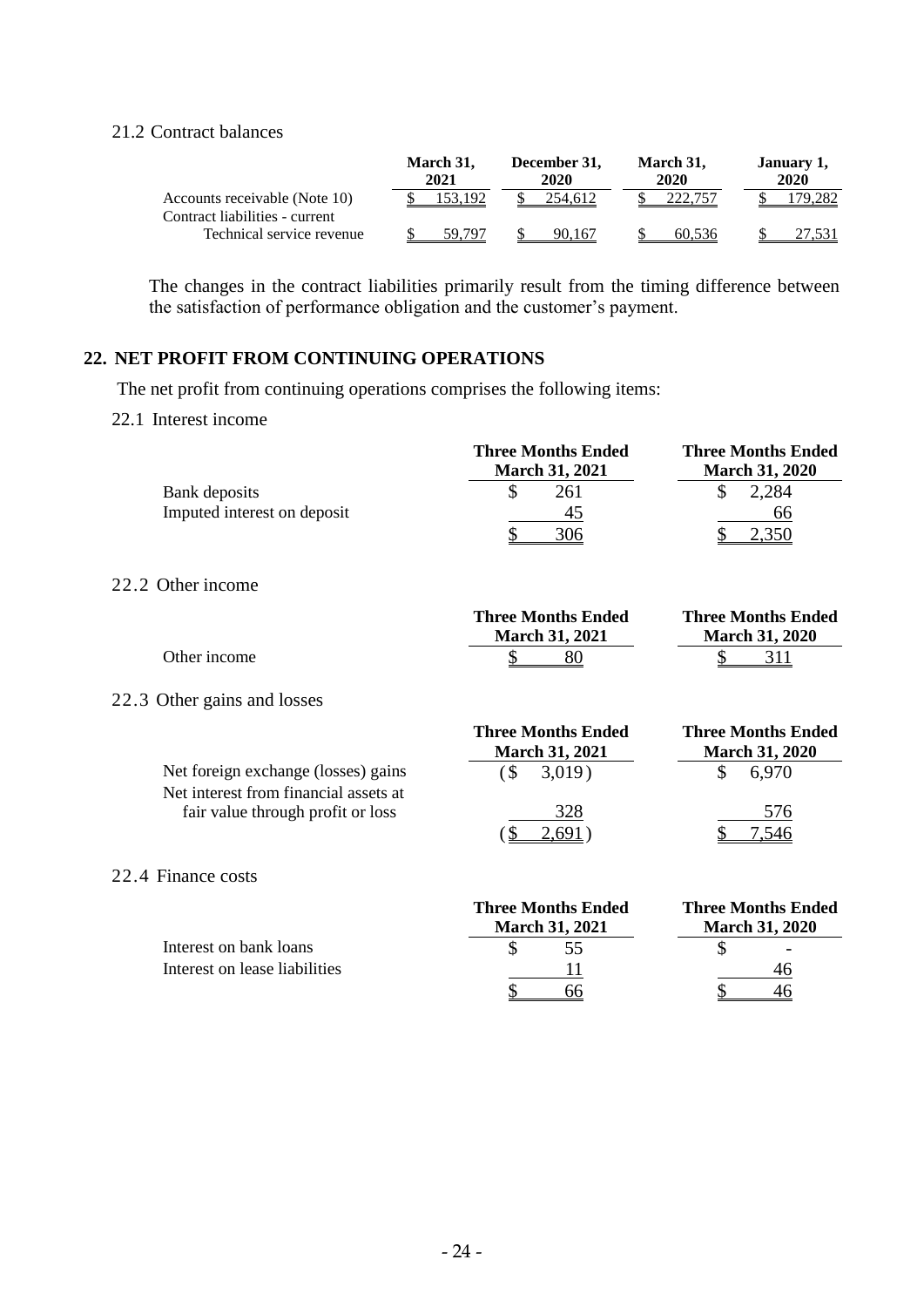#### 22.5 Depreciation and amortization

|                                                               | <b>Three Months Ended</b><br><b>March 31, 2021</b> | <b>Three Months Ended</b><br><b>March 31, 2020</b> |
|---------------------------------------------------------------|----------------------------------------------------|----------------------------------------------------|
| An analysis of depreciation by function<br>Operating expenses | 9,461                                              | 9.672                                              |
| An analysis of amortization by function<br>Operating expenses |                                                    | 706                                                |

#### 22.6 Employee benefits expense

|                                                         | <b>Three Months Ended</b><br><b>March 31, 2021</b> | <b>Three Months Ended</b><br><b>March 31, 2020</b> |
|---------------------------------------------------------|----------------------------------------------------|----------------------------------------------------|
| Short-term employee benefits                            | 94,260<br>\$                                       | 77,217<br>\$                                       |
| Post-employment benefits                                |                                                    |                                                    |
| Defined contribution plans                              | 3,651                                              | 3,011                                              |
| Other employee benefits                                 |                                                    |                                                    |
| Labor and health insurance                              | 5,016                                              | 5,285                                              |
| Other employee benefits                                 | 2,515                                              | 2,330                                              |
| Total employee benefits expenses                        | 105,442                                            | 87,843                                             |
| An analysis of employee benefits<br>expense by function |                                                    |                                                    |
| Operating expenses                                      |                                                    |                                                    |

#### 22.7 Employees' compensation and remuneration of directors

According to the Articles of Incorporation of the Company, the Company accrued employees' compensation and remuneration of directors at rates of no less than 1% and no higher than 1.5%, respectively, of net profit before income tax, employees' compensation, and remuneration of directors. The employees' compensation and the remuneration of directors for the three months ended March 31, 2021 and 2020 are set out as follows:

#### Accrual rate

|                           | <b>Three Months Ended</b><br><b>March 31, 2021</b> | <b>Three Months Ended</b><br><b>March 31, 2020</b> |
|---------------------------|----------------------------------------------------|----------------------------------------------------|
| Employees' compensation   | 1.20%                                              | 1.20%                                              |
| Remuneration of directors | 1.20%                                              | 1.20%                                              |
| Amount                    |                                                    |                                                    |
|                           | <b>Three Months Ended</b>                          | <b>Three Months Ended</b>                          |
|                           | <b>March 31, 2021</b>                              | <b>March 31, 2020</b>                              |
| Employees' compensation   | 810                                                | 855                                                |
| Remuneration of directors | 810                                                | 855                                                |

If there is a change in the amounts after the consolidated financial statements are authorized for issue, the differences are recorded as a change in the accounting estimate.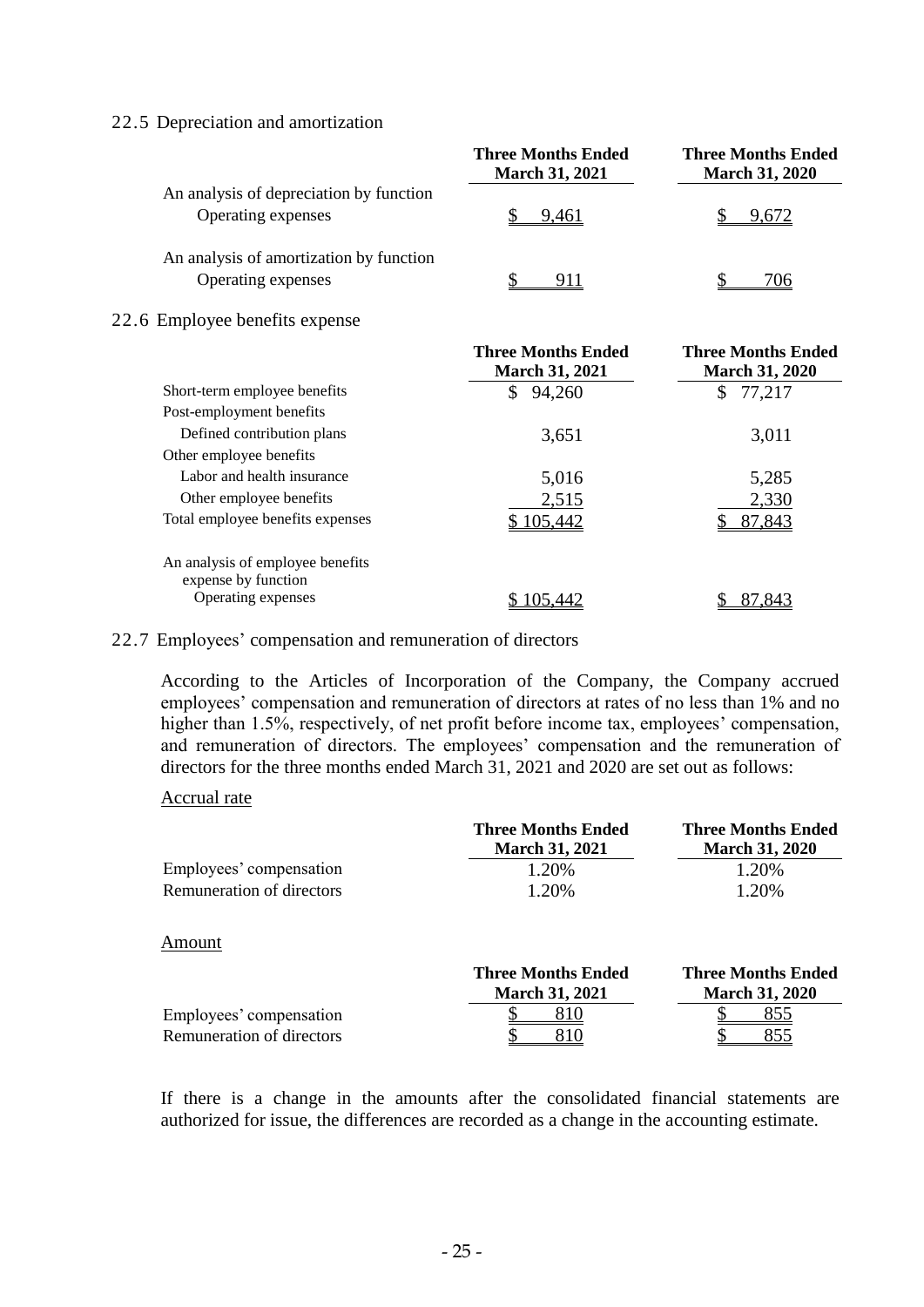The employees' compensation and the remuneration of directors for the years ended December 31, 2020 and 2019, which were approved by the Company's board of directors on February 23, 2021 and February 19, 2020, respectively, are set out as follows:

#### Amount

|                           | <b>Year Ended</b><br><b>December 31, 2020</b> | <b>Year Ended</b><br><b>December 31, 2019</b> |
|---------------------------|-----------------------------------------------|-----------------------------------------------|
|                           | Cash                                          | Cash                                          |
| Employees' compensation   | '()()                                         |                                               |
| Remuneration of directors |                                               |                                               |

There is no difference between the actual amounts of employees' compensation and remuneration of directors paid and the amounts recognized in the consolidated financial statements for the years ended December 31, 2020 and 2019.

Information on the employees' compensation and remuneration of directors resolved by the Company's board of directors is available at the Market Observation Post System website of the Taiwan Stock Exchange.

#### 22.8 Gains or losses on foreign currency exchange

|                         | <b>Three Months Ended</b><br><b>March 31, 2021</b> | <b>Three Months Ended</b><br><b>March 31, 2020</b> |
|-------------------------|----------------------------------------------------|----------------------------------------------------|
| Foreign exchange gains  | \$57,198                                           | \$23,636                                           |
| Foreign exchange losses | 60,217                                             | 16,666)                                            |
| Net (loss) profit       |                                                    |                                                    |

#### **23. INCOME TAXES RELATING TO CONTINUING OPERATIONS**

#### 23.1 Income tax recognized in profit or loss

The major components of income tax expense are set out as follows:

|                                                    | <b>Three Months Ended</b><br><b>March 31, 2021</b> | <b>Three Months Ended</b><br><b>March 31, 2020</b> |  |
|----------------------------------------------------|----------------------------------------------------|----------------------------------------------------|--|
| Current Tax<br>In respect of the current period    | 7,765<br>S.                                        | 9,070                                              |  |
| Deferred Tax<br>In respect of the current period   | 2.612                                              | 1.206                                              |  |
| Income tax expense recognized in<br>profit or loss |                                                    |                                                    |  |

#### 23.2 Income tax recognized in other comprehensive income

|                                                        | <b>Three Months Ended</b><br><b>March 31, 2021</b> | <b>Three Months Ended</b><br><b>March 31, 2020</b> |  |
|--------------------------------------------------------|----------------------------------------------------|----------------------------------------------------|--|
| Deferred Tax                                           |                                                    |                                                    |  |
| In respect of the current period                       |                                                    |                                                    |  |
| Translation of foreign operations                      |                                                    |                                                    |  |
| Income tax recognized in other<br>comprehensive income |                                                    |                                                    |  |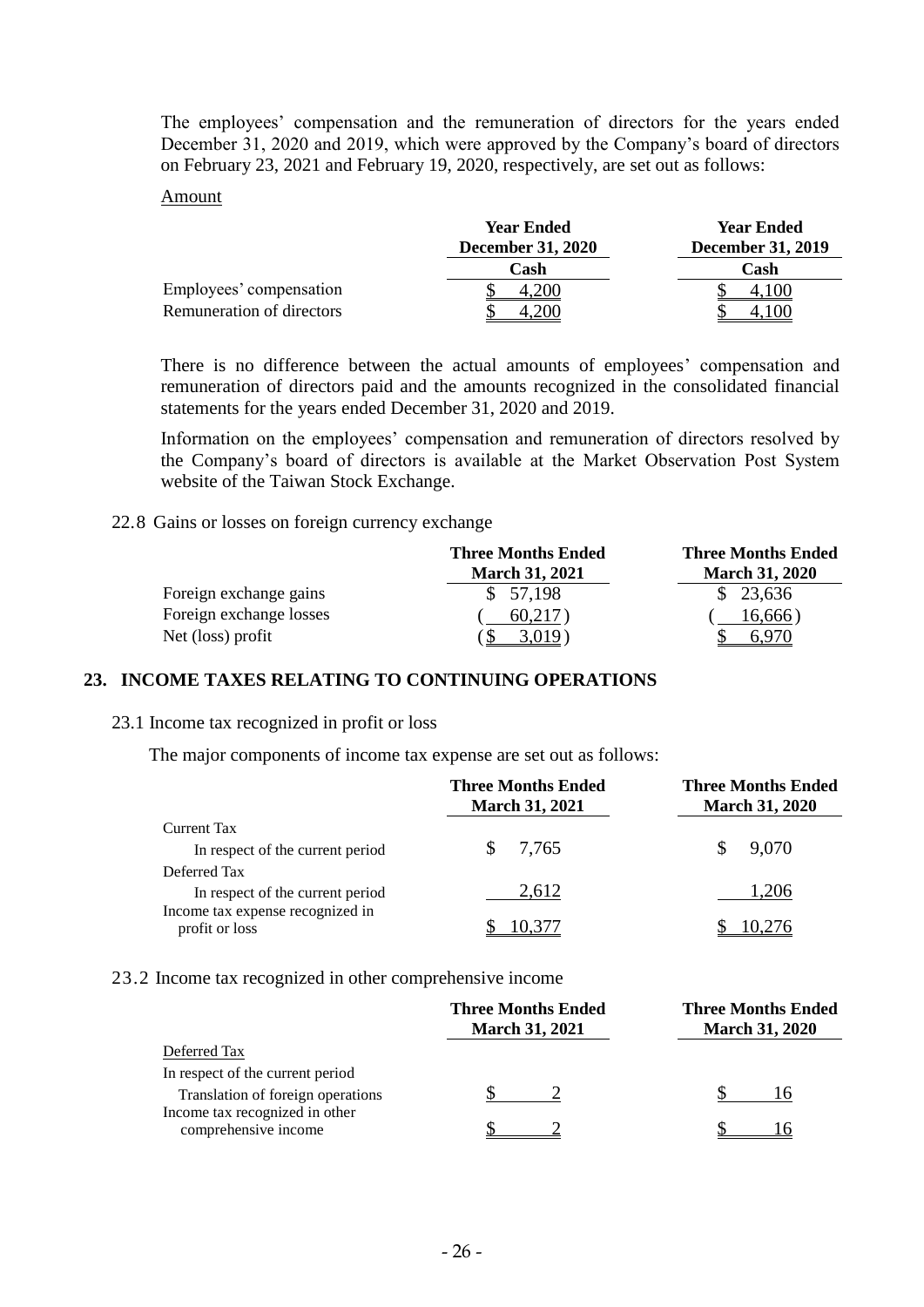#### 23.3 Income tax assessments

The tax authorities have examined income tax returns of the Company through 2019. The Group has no pending tax litigation as of March 31, 2021.

### **24. EARNINGS PER SHARE**

|                                                          |                                                    | Unit: NT\$ Per Share                               |
|----------------------------------------------------------|----------------------------------------------------|----------------------------------------------------|
|                                                          | <b>Three Months Ended</b><br><b>March 31, 2021</b> | <b>Three Months Ended</b><br><b>March 31, 2020</b> |
| Basic earnings per share<br>From continuing operations   | 1.79                                               | 1.90                                               |
| Diluted earnings per share<br>From continuing operations |                                                    |                                                    |

The net profit and weighted average number of ordinary shares outstanding used in the computation of earnings per share are set out as follows:

#### Net Profit for the Period

|                                                                             | <b>Three Months Ended</b><br><b>March 31, 2021</b> | <b>Three Months Ended</b><br><b>March 31, 2020</b> |
|-----------------------------------------------------------------------------|----------------------------------------------------|----------------------------------------------------|
| Earnings used in the computation of basic<br>and diluted earnings per share | \$55,637                                           | \$59,456                                           |

Number of Shares (in thousands of shares)

|                                         | <b>Three Months Ended</b><br><b>March 31, 2021</b> | <b>Three Months Ended</b><br><b>March 31, 2020</b> |
|-----------------------------------------|----------------------------------------------------|----------------------------------------------------|
| Weighted average number of ordinary     |                                                    |                                                    |
| shares used in the computation of basic |                                                    |                                                    |
| earnings per share                      | 31,107                                             | 31,309                                             |
| Effect of potentially dilutive ordinary |                                                    |                                                    |
| shares:                                 |                                                    |                                                    |
| Employees' compensation                 | 10                                                 |                                                    |
| Weighted average number of ordinary     |                                                    |                                                    |
| shares used in the computation of       |                                                    |                                                    |
| diluted earnings per share              | 31.117                                             |                                                    |

If the Group offered to settle the compensation paid to employees in cash or shares, the Group assumed that the entire amount of the compensation will be settled in shares, and the resulting potential shares were included in the weighted average number of shares outstanding used in the computation of diluted earnings per shares, as the effect is dilutive. Such dilutive effect of the potential shares is included in the computation of diluted earnings per share until the shareholders resolve the number of shares to be distributed to employees at their meeting in the following year.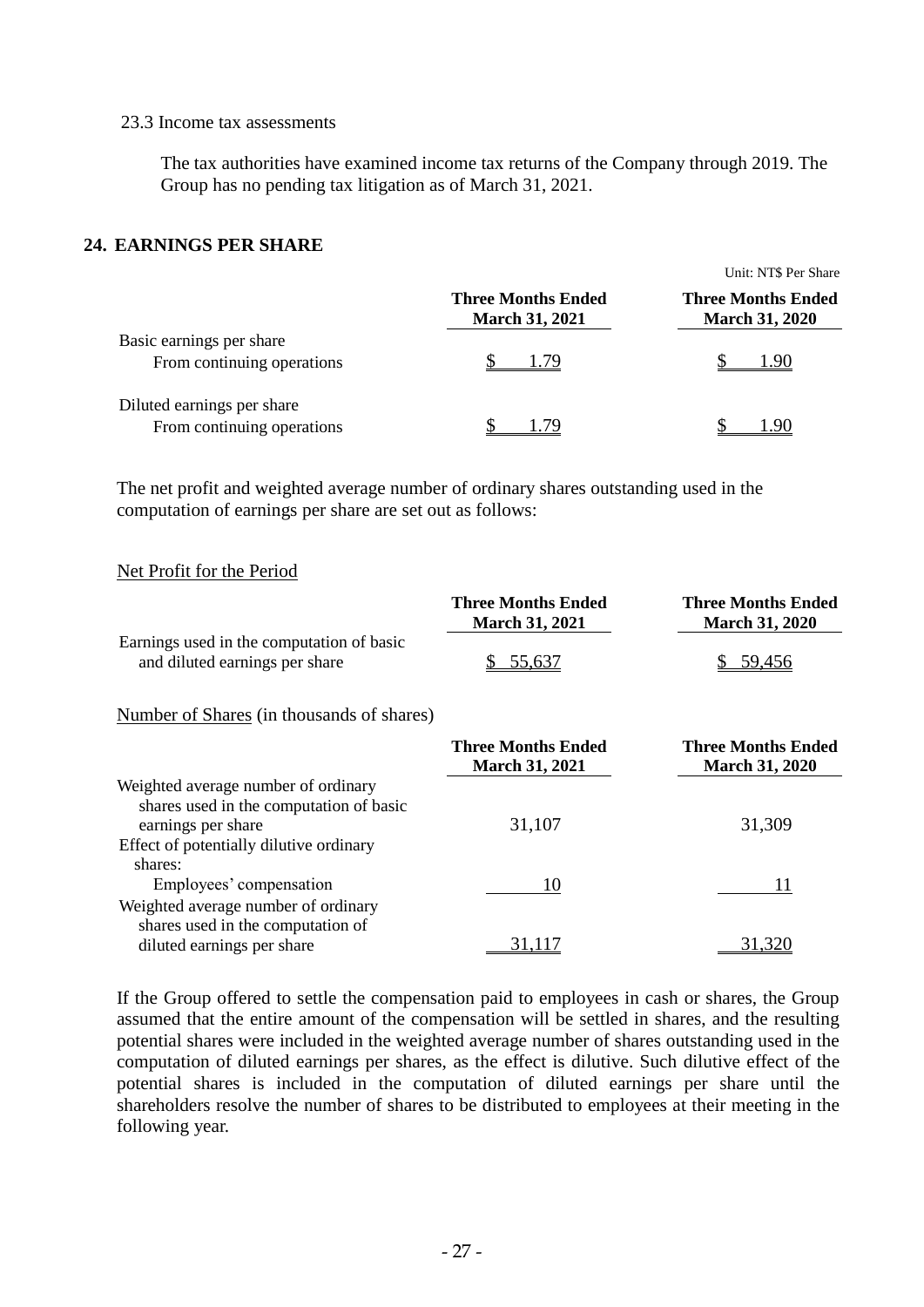#### **25. CASH FLOW INFORMATION**

25.1 Non-cash transactions

For the three months ended March 31, 2021 and 2020, the Group entered into the following non-cash investing and financing activities which were not reflected in the consolidated statement of cash flows.

On March 31, 2021 and 2020, the Group respectively acquired property, plant and equipment of \$3,409 thousand and \$10,222 thousand, which are recognized as payables on equipment. Please refer to Note 18.

#### 25.2 Changes in liabilities arising from financing activities

Three Months Ended March 31, 2021

|                   |                        |     |                   | <b>Non-cash Changes</b>  |                       |
|-------------------|------------------------|-----|-------------------|--------------------------|-----------------------|
|                   |                        |     |                   | <b>Exchange Rate</b>     |                       |
|                   | <b>January 1, 2021</b> |     | <b>Cash Flows</b> | <b>Changes</b>           | <b>March 31, 2021</b> |
| Lease liabilities | 4.169                  | . ა | 2,215)            |                          | 1.956                 |
| Long-term loans   |                        |     | 300,000           | $\overline{\phantom{a}}$ | 300,000               |
|                   | 4,169                  |     | 297,785           |                          | 301,956               |

Three Months Ended March 31, 2020

|                   |                        |                   | <b>Non-Cash Changes</b> |                       |
|-------------------|------------------------|-------------------|-------------------------|-----------------------|
|                   | <b>January 1, 2020</b> | <b>Cash Flows</b> | <b>New Leases</b>       | <b>March 31, 2020</b> |
| Lease liabilities | 9.585                  | 2.294             |                         |                       |

#### **26. CAPITAL MANAGEMENT**

The Group manages its capital to ensure that entities in the Group will be able to continue as going concerns while maximizing the return to stakeholders through the optimization of the debt and equity balance.

The capital structure of the Group consists of issued ordinary shares, capital surplus, retained earnings and other equity.

The Group is not subject to any externally imposed capital requirements.

Based on recommendations of the key management personnel, in order to balance the overall capital structure, the Group may adjust the amount of dividends paid to shareholders and the number of new shares issued.

#### **27. FINANCIAL INSTRUMENTS**

27.1 Fair value of financial instruments not measured at fair value

The management personnel of the Group believes that the carrying amounts of financial assets and financial liabilities in the consolidated financial statements that are not measured at fair value approximate their fair values.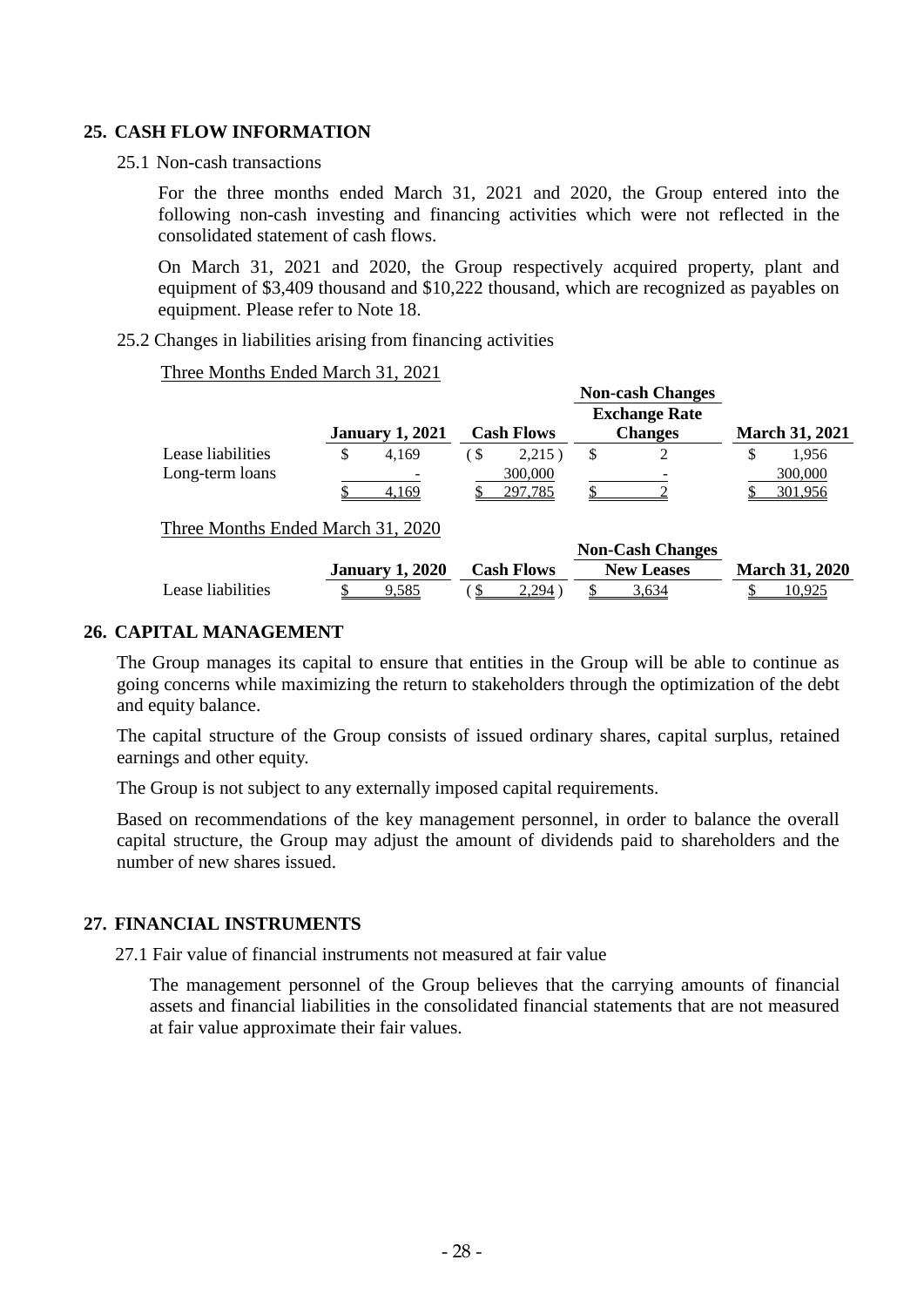# 27.2 Fair value of financial instruments measured at fair value on a recurring basis

#### (1) Fair value hierarchy

March 31, 2021

|                                                                                                                   | Level 1        | <b>Level 2</b> | Level 3      | <b>Total</b> |
|-------------------------------------------------------------------------------------------------------------------|----------------|----------------|--------------|--------------|
| Financial assets at FVTPL<br>Beneficiary certificate of funds                                                     | 609.944<br>S   | \$             | \$           | 609.944      |
| Financial assets at FVTOCI<br>Investments in equity instruments<br>-- Listed shares and emerging<br>market shares | 20,522         |                |              | 20,522       |
| December 31, 2020                                                                                                 |                |                |              |              |
|                                                                                                                   | <b>Level 1</b> | <b>Level 2</b> | Level 3      | Total        |
| Financial assets at FVTPL<br>Beneficiary certificate of funds                                                     | 444,616<br>S   |                | \$.          | 444,616      |
| Financial assets at FVTOCI<br>Investments in equity instruments<br>-- Listed shares and emerging<br>market shares |                |                | \$<br>28,000 | 28,000       |
| March 31, 2020                                                                                                    |                |                |              |              |
|                                                                                                                   | Level 1        | Level 2        | Level 3      | <b>Total</b> |
| Financial assets at FVTPL<br>Beneficiary certificate of funds                                                     | 485,442        |                |              | 485,442      |
| Financial assets at FVTOCI<br>Investments in equity instruments<br>- Unlisted shares                              | \$             |                | \$<br>9,350  | 9,350        |

There were no transfers between levels 1 and 2 for the three months ended March 31, 2021 and 2020.

(2) Reconciliation of Level 3 fair value measurements of financial instruments

Three Months Ended March 31, 2021

|                                          | <b>Financial Assets at</b><br><b>FVTOCI</b> |
|------------------------------------------|---------------------------------------------|
| <b>Financial Assets</b>                  | <b>Equity Instruments</b>                   |
| Balance, beginning of period             | 28,000                                      |
| Recognized in other comprehensive income | 46,007                                      |
| Disposals                                | 53,485)                                     |
| Balance, end of period                   | 20.522                                      |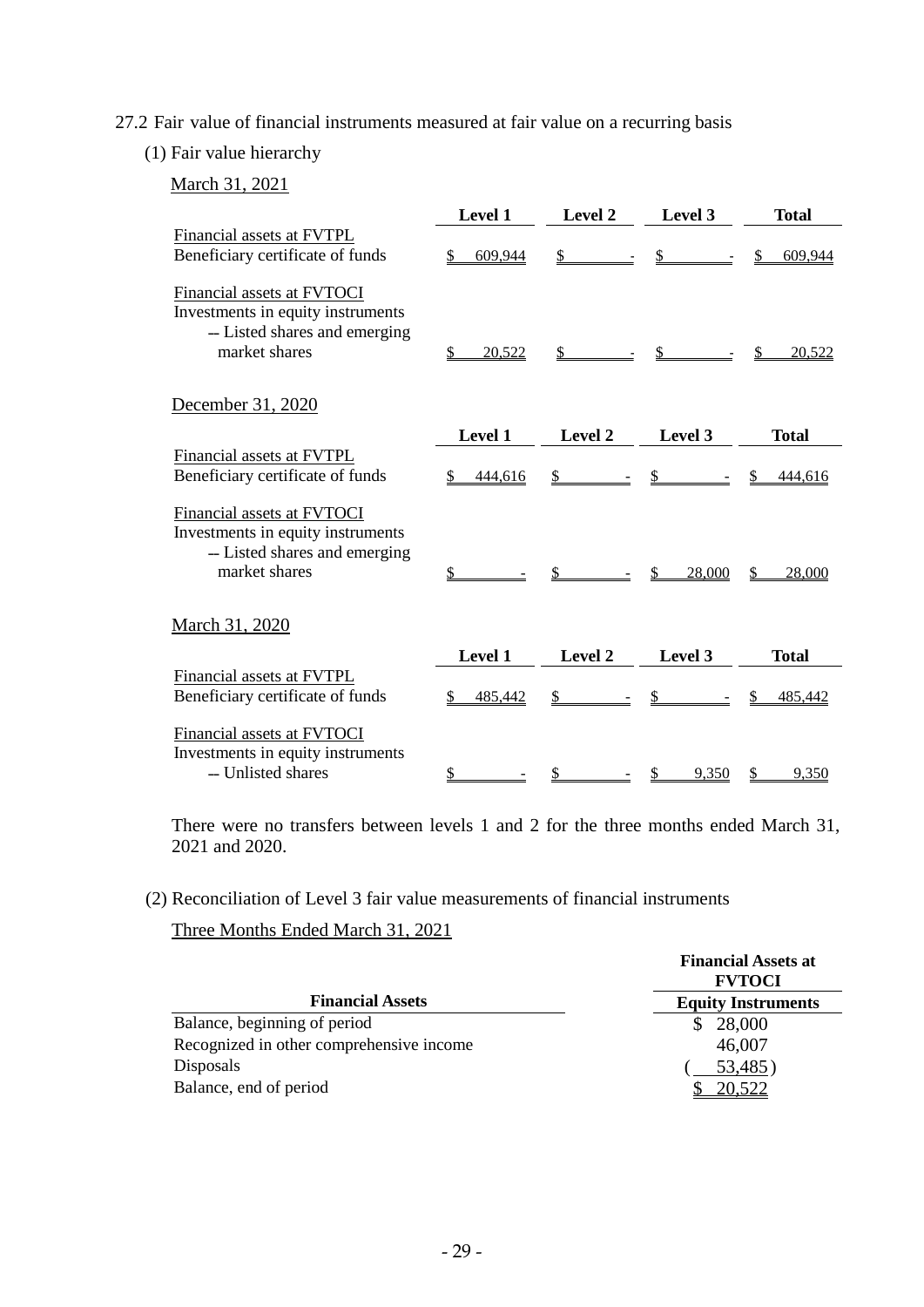#### Three Months Ended March 31, 2020

|                                                    | <b>Financial Assets at</b><br><b>FVTOCI</b> |
|----------------------------------------------------|---------------------------------------------|
| <b>Financial Assets</b>                            | <b>Equity Instruments</b>                   |
| Balance at the beginning and the end of the period | 9,350                                       |

#### (3) Valuation techniques and inputs applied for Level 3 fair value measurement

| <b>Financial Instruments Category</b> | Evaluation Techniques and Input Values                     |  |  |  |  |
|---------------------------------------|------------------------------------------------------------|--|--|--|--|
| Unlisted shares                       | It is based on the estimated value of its assets and       |  |  |  |  |
|                                       | liabilities in order to obtain the target or end-of-period |  |  |  |  |
|                                       | observable share price consideration, comparing the        |  |  |  |  |
|                                       | assets and liabilities or income statement items,          |  |  |  |  |
|                                       | calculating the implied value multiplier of the price,     |  |  |  |  |
|                                       | and estimating the value of the target.                    |  |  |  |  |

#### 27.3 Categories of financial instruments

|                                    | <b>March 31, 2021</b> | <b>December 31, 2020</b> | <b>March 31, 2020</b> |
|------------------------------------|-----------------------|--------------------------|-----------------------|
| Financial assets                   |                       |                          |                       |
| <b>FVTPL</b>                       |                       |                          |                       |
| Mandatorily classified as at FVTPL | \$<br>609,944         | 444,616                  | 485,442               |
| Amortized cost (1)                 | 710,404               | 1,018,878                | 903,604               |
| <b>FVTOCI</b>                      |                       |                          |                       |
| Investment in equity instrument    | 20,522                | 28,000                   | 9,350                 |
|                                    |                       |                          |                       |
| <b>Financial liabilities</b>       |                       |                          |                       |
| Amortized cost (2)                 | 319,965               | 17,996                   | 17,105                |

- (1) The balances include financial assets measured at amortized cost, which comprise cash and cash equivalents, financial assets at amortized cost-current, accounts receivable, other receivables, other financial assets (recognized in other current assets) and refundable deposits (recognized in other current assets and other non-current assets).
- (2) The balances include financial liabilities measured at amortized cost, which comprise accounts payable and other payables (not including payables for salaries or bonuses, payables for annual leave, payables for retirement benefit, payables for insurance, and payables for tax expense) and long-term loans (including long-term loans maturing within one year).

#### 27.4 Financial risk management objectives and policies

The Group's major instruments include equity investments, accounts receivable, accounts payable, and lease liabilities. The Group's corporate financial management function provides services to the business, coordinates access to financial markets, monitors and manages the financial risks relating to the operations of the Group through internal risk reports that analyze exposures by degree and magnitude of risks. These risks include market risk (including currency risk, interest rate risk and other price risk), credit risk and liquidity risk.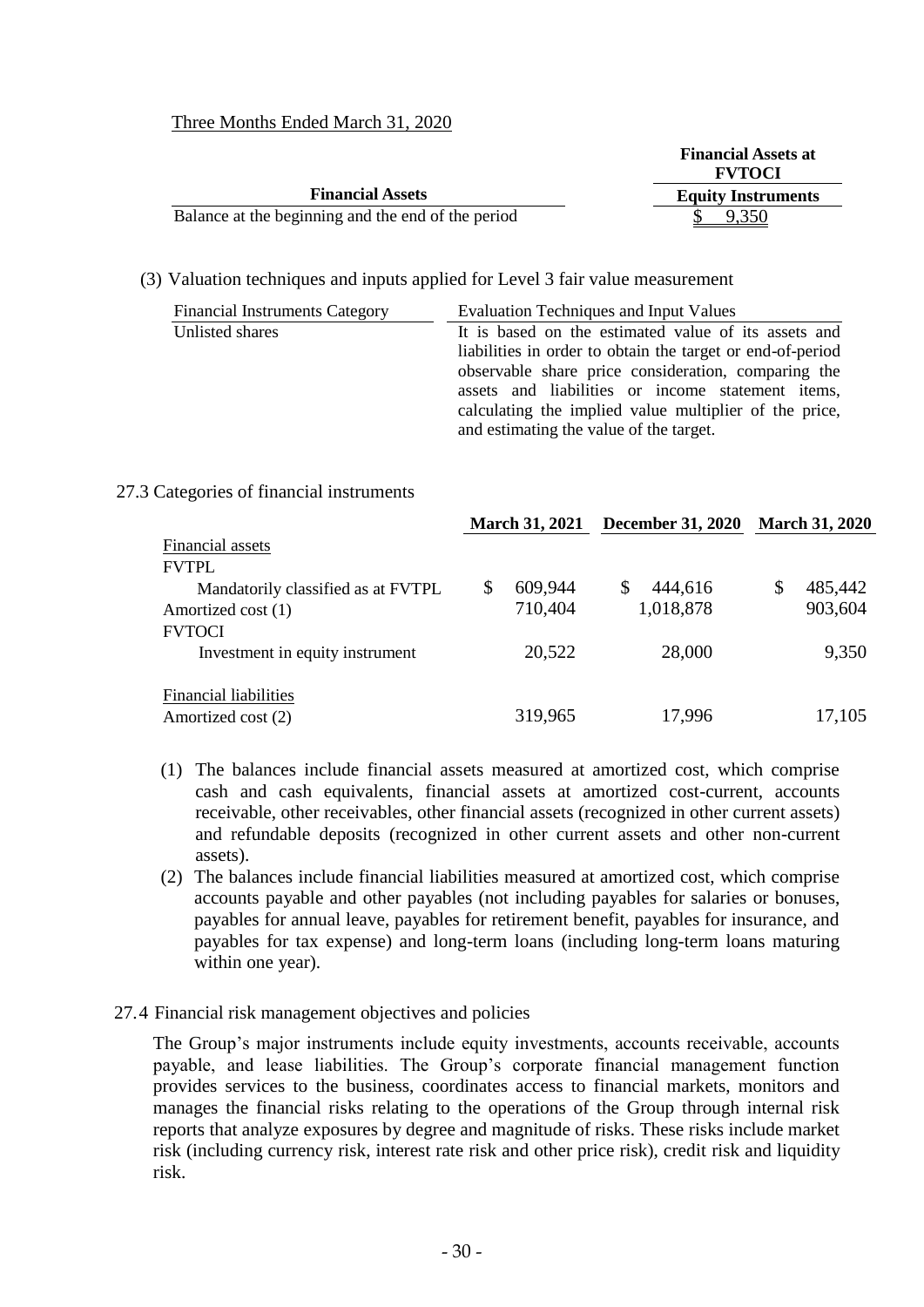The corporate financial management function reports quarterly to the board of directors, which functions to monitor risks and policies implemented to mitigate risk exposures.

(1) Market risk

The Group's activities exposed it primarily to the financial risks of changes in foreign currency exchange rates (refer to (1.1) below), interest rates (refer to (1.2) below), and other price risks (refer to (1.3) below).

(1.1) Foreign currency risks

The Group has foreign currency denominated service transactions, which expose the Group to foreign currency risk.

The carrying amounts of the Group's non-functional currency denominated monetary assets and monetary liabilities (including the non-functional currency monetary items that have been written off in the consolidated financial statement) at the balance sheet dates are set out in Note 30.

#### Sensitivity analysis

The Group is mainly exposed to the exchange rate fluctuation of the United States Dollar (USD).

The following table details the Group's sensitivity to a 1% increase/decrease in the New Taiwan dollar (NTD, the functional currency) against the USD. The sensitivity rate is used when reporting foreign currency risk internally to key management personnel and represents management's assessment of the reasonably possible change in foreign exchange rates.

The sensitivity analysis included only outstanding foreign currency denominated monetary items and adjusts their translation at the end of the year for a 1% change in foreign currency rates. A positive number below indicates an increase in pre-tax profit associated with the functional currency weakening 1% against the USD. For a 1% strengthening of the functional currency against the USD, there would be an equal and opposite impact on pre-tax profit, and the balances below would be negative.

|                |                           | <b>USD</b> Impact         |  |  |  |  |
|----------------|---------------------------|---------------------------|--|--|--|--|
|                | <b>Three Months Ended</b> | <b>Three Months Ended</b> |  |  |  |  |
|                | <b>March 31, 2021</b>     | <b>March 31, 2020</b>     |  |  |  |  |
| Profit or loss | 4.363                     | 8.193                     |  |  |  |  |

The aforementioned profit or loss mainly results from the exposure on outstanding USD denominated bank deposits and accounts receivable at the balance sheet dates.

The Group's sensitivity to foreign currency decreased during the current year mainly due to the decrease in USD denominated bank deposits.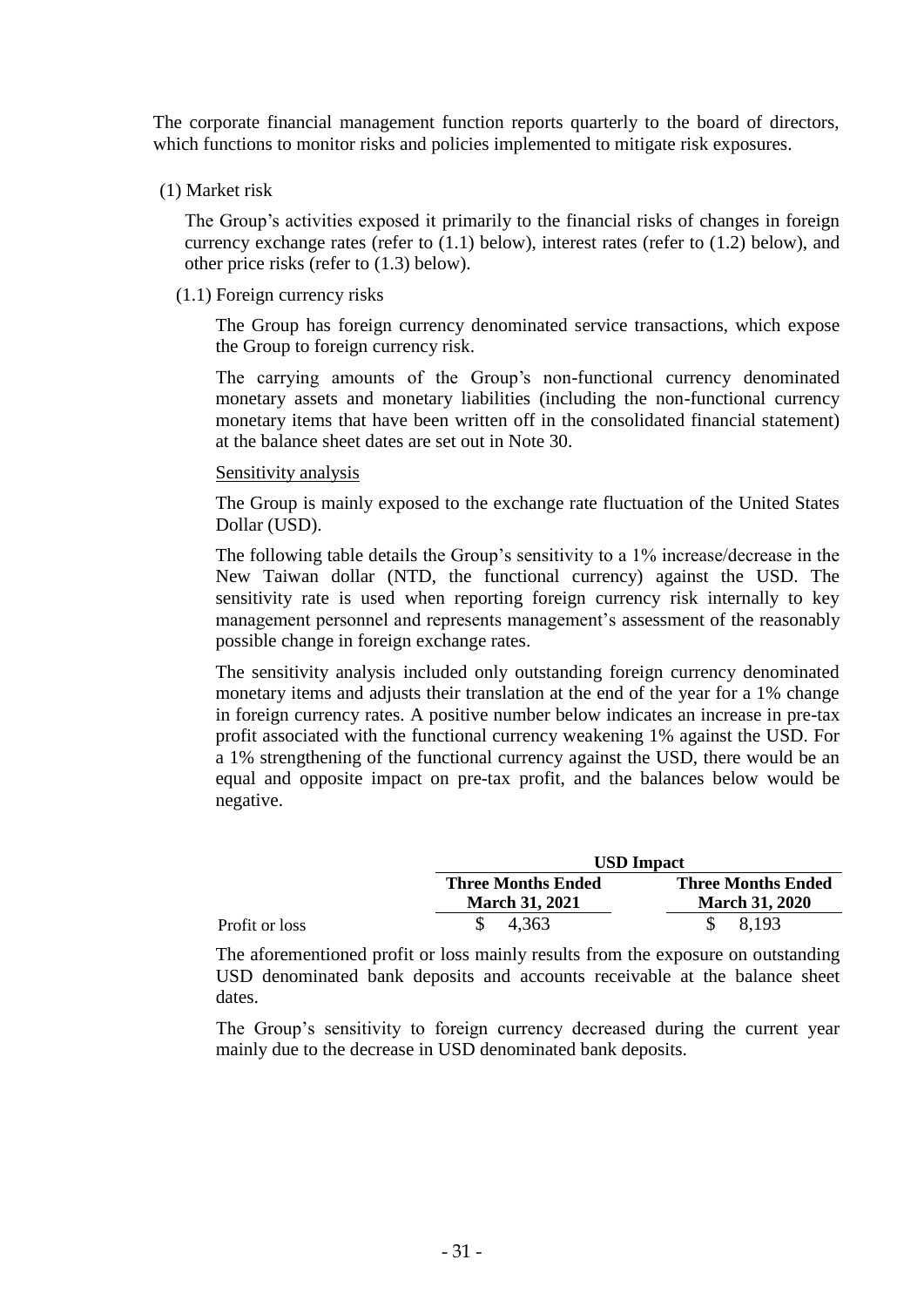#### (1.2) Interest rate risk

The carrying amounts of the Group's financial assets and financial liabilities with exposure to interest rates at the balance sheet dates are set out as follows:

|                               | <b>March 31, 2021</b> | <b>December 31, 2020</b> | <b>March 31, 2020</b> |
|-------------------------------|-----------------------|--------------------------|-----------------------|
| Fair value interest rate risk |                       |                          |                       |
| -Financial assets             | \$114,140             | \$475,320                | 470,397<br>\$.        |
| -Financial liabilities        | 1,956                 | 4,169                    | 10,925                |
| Cash flow interest rate risk  |                       |                          |                       |
| -Financial assets             | 424,684               | 278,690                  | 199,381               |
| -Financial liabilities        | 300,000               |                          |                       |

#### Sensitivity analysis

The sensitivity analysis below was determined based on the Group's exposure to interest rates for both derivative and non-derivative instruments at the balance sheet dates. A 100 basis point increase or decrease is used when reporting interest rate risk internally to key management personnel and represents management's assessment of the reasonable possible change in interest rates.

If interest rates had been 100 basis points increase/decrease and all other variables were held constant, the Group's pre-tax profit for the three months ended March 31, 2021 and 2020 would increase/decrease by \$312 thousands and \$489 thousands, respectively, mainly resulting from the Group's variable-rate bank deposits and the variable risk part of long-term loans.

The Group's sensitivity to interest rates decreased during the current year mainly due to the decrease in variable-rate bank deposits and the increase in long-term loans.

(1.3) Other price risk

The Group was exposed to equity price risk mainly through its investments in equity securities.

#### Sensitivity analysis

The sensitivity analysis below was determined based on the exposure to equity price risks at the balance sheet dates.

If equity prices had been 1% higher/lower, the pre-tax profit for the three months ended March 31, 2021 and 2020 would have increased/decreased by \$6,099 thousand and \$4,854 thousands, respectively, resulting from the changes in fair value of financial assets at FVTPL, and the pre-tax other comprehensive income for the three months ended March 31, 2021 and 2020 would have increased/decreased by \$205 thousands and \$94 thousands respectively, resulting from the changes in fair value of financial assets at FVTOCI.

(2) Credit risks

Credit risk refers to the risk that a counterparty will default on its contractual obligations resulting in a financial loss to the Group. At the balance sheet dates, the Group's maximum exposure to credit risk, which would cause a financial loss to the Group due to the failure of the counterparty to discharge its obligation (not considering collaterals or other credit enhancement instruments, and the irrevocable maximum amount of risk exposure), mainly arises from the carrying amount of the recognized financial assets as stated in the consolidated balance sheets.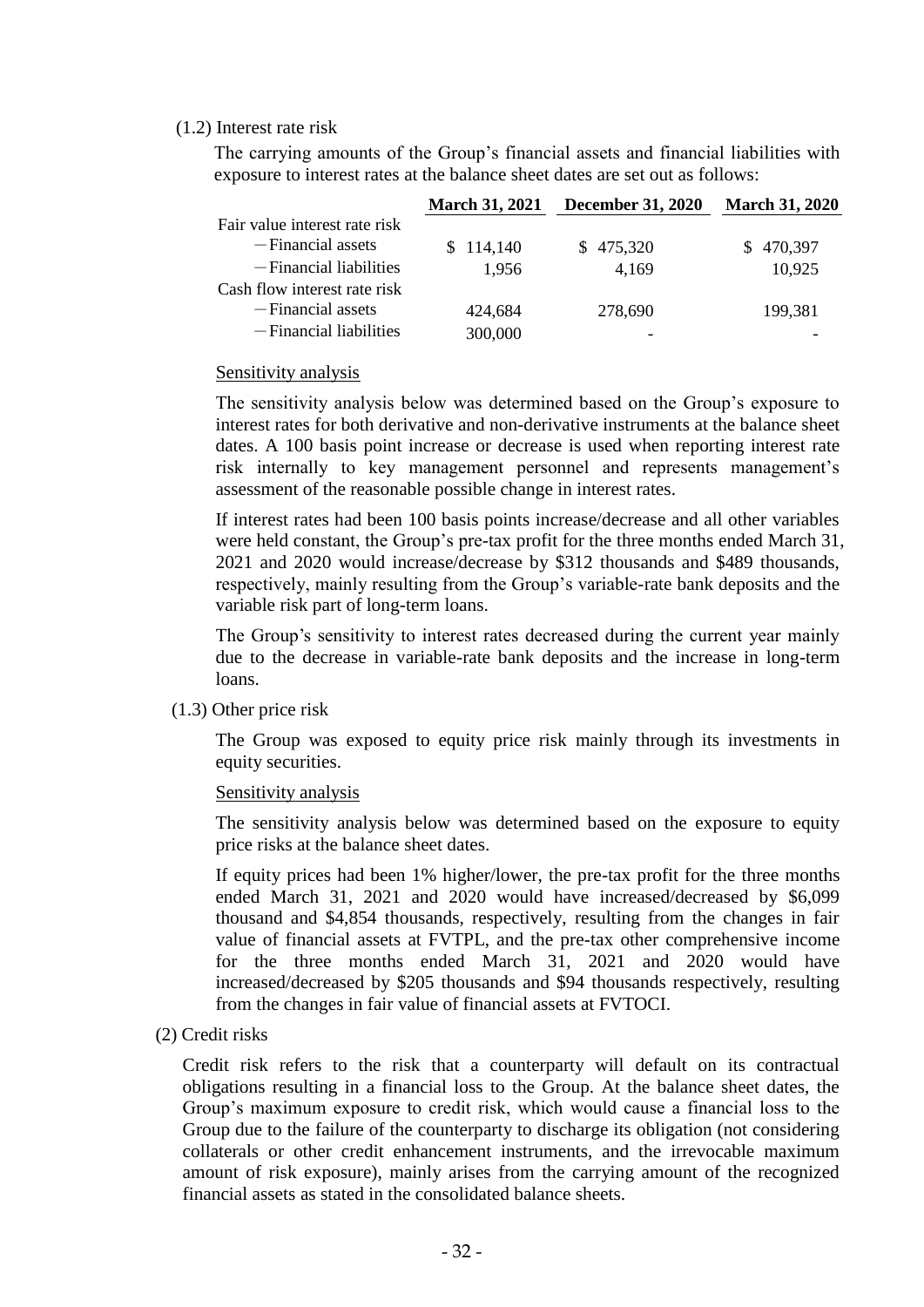The Group has adopted a policy of only dealing with creditworthy counterparties.

To reduce credit risks, the Group's management personnel shall appoint a dedicated team to determine the credit limit, conduct credit examination and approval, and implement other monitoring procedures to ensure that necessary measures are taken to recover overdue receivables. Moreover, the Group shall review the recovery of each receivable on each balance sheet date to ensure that adequate allowances are made for unrecoverable receivables. Therefore, the Group's management believes that the Group's credit risk has been greatly reduced.

The Group's concentration of credit risk was mainly attributable to the Group's three largest customers, which accounted for 14%, 58%, and 53% of total accounts receivable as of March 31, 2021, December 31, 2020, and March 31, 2020, respectively.

(3) Liquidity risk

The Group manages liquidity risk by monitoring and maintaining a level of cash and cash equivalents deemed adequate to finance the Group's operations and mitigate the effects of fluctuations in cash flows.

(3.1) Liquidity and interest rate risk tables for non-derivative financial liabilities

The maturity analysis for non-derivative financial liabilities is prepared based on the undiscounted cash flows (including both principal cash and interest) of financial liabilities based on the earliest date on which the Group can be required to pay. Specifically, bank loans with a repayment on demand clause were included in the earliest time band regardless of the probability of the banks choosing to exercise their rights. The maturity dates for other non-derivative financial liabilities were based on the agreed upon repayment dates.

March 31, 2021

|                          |    | Less than 3<br><b>Months</b> |    | 1 Year |    | 3 Months to |  | <b>Over 1 Years</b> |
|--------------------------|----|------------------------------|----|--------|----|-------------|--|---------------------|
| Non-derivative financial |    |                              |    |        |    |             |  |                     |
| liabilities              |    |                              |    |        |    |             |  |                     |
| Non-interest bearing     | \$ | 19,965                       | \$ |        | \$ |             |  |                     |
| Long-term loans          |    | 4,605                        |    | 13,893 |    | 281,502     |  |                     |
| Lease liabilities        |    | 2,227                        |    | 886    |    | 803         |  |                     |
|                          |    | `הי                          |    |        |    |             |  |                     |

Additional information about the maturity analysis for lease liabilities:

|                   | <b>Less than 1 Year</b> | <b>Over 1 Years</b> |
|-------------------|-------------------------|---------------------|
| Lease liabilities | 3,113                   |                     |
|                   |                         |                     |
| December 31, 2020 |                         |                     |

|                                         | Less than 3<br><b>Months</b> |        | 3 Months to<br>1 Year |     | <b>Over 1 Years</b> |      |
|-----------------------------------------|------------------------------|--------|-----------------------|-----|---------------------|------|
| Non-derivative financial<br>liabilities |                              |        |                       |     |                     |      |
| Non-interest bearing                    |                              | 17,996 |                       |     |                     |      |
| Lease liabilities                       |                              | 2,227  |                       | 876 |                     | ,102 |
|                                         |                              |        |                       | 876 |                     |      |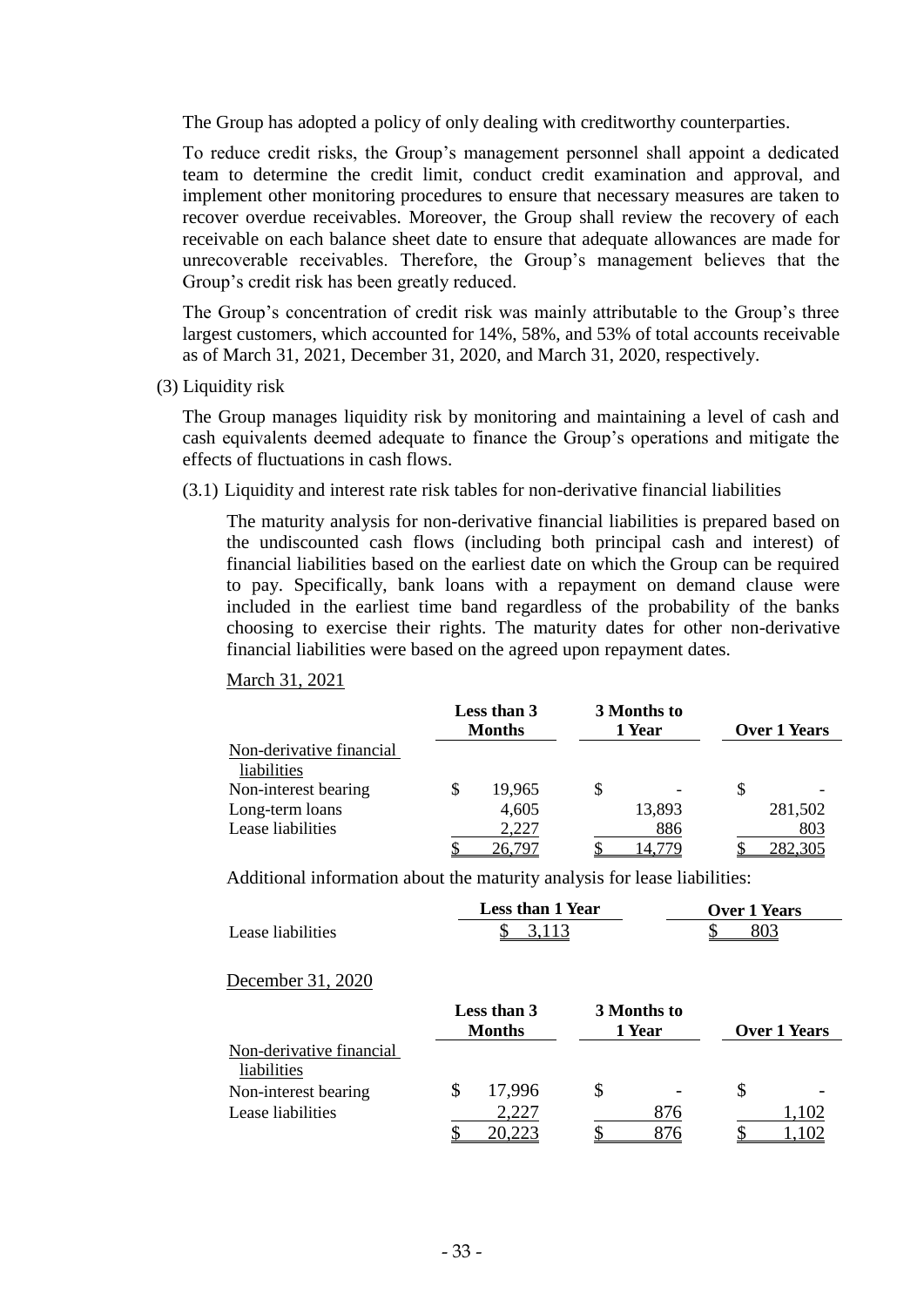Additional information about the maturity analysis for lease liabilities:

|                                                                           | <b>Less than 1 Year</b> |             | <b>Over 1 Years</b> |
|---------------------------------------------------------------------------|-------------------------|-------------|---------------------|
| Lease liabilities                                                         | S<br>3,103              |             | 1,102<br>S          |
| March 31, 2020                                                            |                         |             |                     |
|                                                                           | Less than 3             | 3 Months to |                     |
|                                                                           | <b>Months</b>           | 1 Year      | <b>Over 1 Years</b> |
| Non-derivative financial<br>liabilities                                   |                         |             |                     |
| Non-interest bearing                                                      | \$<br>17,105            | \$          | \$                  |
| Lease liabilities                                                         | 2,236                   | 6,716       | 2,099               |
|                                                                           | ፍ<br>19,341             | 6,716       | \$<br>2,099         |
| Additional information about the maturity analysis for lease liabilities: |                         |             |                     |
|                                                                           | <b>Less than 1 Year</b> |             | <b>Over 1 Years</b> |
| Lease liabilities                                                         | 8,952                   |             | 2,099               |
|                                                                           |                         |             |                     |
|                                                                           |                         |             |                     |

#### (3.2) Financing Amount

|                          |         | March 31, 2021 December 31, 2020 March 31, 2020 |   |
|--------------------------|---------|-------------------------------------------------|---|
| Secured bank loan amount |         |                                                 |   |
| -Amount utilized         | 300,000 | $\qquad \qquad -$                               | - |
| — Unutilized amount      |         | 300,000                                         | - |
|                          | 300-000 | 300.000                                         | - |

# **28. TRANSACTIONS WITH RELATED PARTIES**

The transactions, balances, gains and losses between the Company and its subsidiaries (which are related parties of the Company) have been eliminated on consolidation and are not disclosed in this note. Details of transactions between the Group and other related parties are disclosed as follows.

Compensation of key management personnel

|                              | <b>Three Months Ended</b><br><b>March 31, 2021</b> | <b>Three Months Ended</b><br><b>March 31, 2020</b> |  |  |
|------------------------------|----------------------------------------------------|----------------------------------------------------|--|--|
| Short-term employee benefits | 4.160                                              | 3,860                                              |  |  |
| Post-employment benefits     | QQ                                                 |                                                    |  |  |
|                              |                                                    | 94                                                 |  |  |

The remuneration of directors and key management personnel, as determined by the remuneration committee, was based on the performance of individuals and market trends.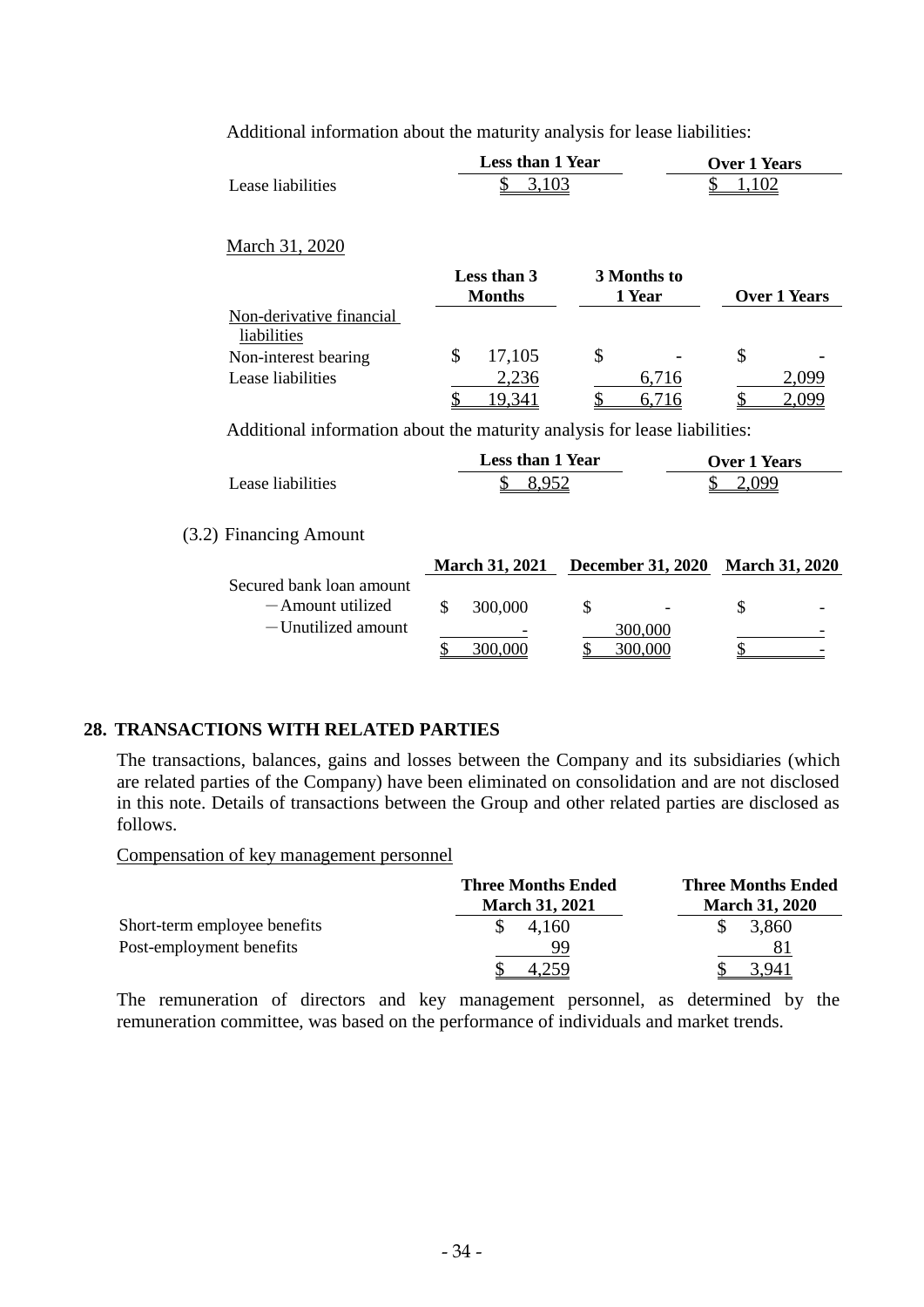### **29. ASSETS PLEDGED AS COLLATERAL OR FOR SECURITY**

The following assets were provided as collateral for bank borrowings:

|                                            | <b>March 31, 2021</b> | <b>December 31, 2020</b> | <b>March 31, 2020</b> |                          |
|--------------------------------------------|-----------------------|--------------------------|-----------------------|--------------------------|
| Property, plant and equipment              | \$427,066             |                          |                       |                          |
| Pledged time deposits (classified as other |                       |                          |                       |                          |
| $financial$ assets $- current$ )           | 485                   | 484                      |                       | $\overline{\phantom{0}}$ |
|                                            | \$427,551             | 484                      |                       | $\overline{\phantom{a}}$ |

# **30. SIGNIFICANT ASSETS AND LIABILITIES DENOMINATED IN FOREIGN CURRENCIES**

The Group's significant financial assets and liabilities denominated in foreign currencies aggregated by the foreign currencies other than functional currencies and the related exchange rates between foreign currencies and respective functional currencies were as follows:

#### March 31, 2021

|                              | <b>Foreign Currencies</b> |                      | <b>Carrying Amount</b> |
|------------------------------|---------------------------|----------------------|------------------------|
|                              | (In Thousands)            | <b>Exchange Rate</b> | (In Thousands)         |
| Financial assets             |                           |                      |                        |
| Monetary <i>items</i>        |                           |                      |                        |
| <b>USD</b>                   | 15,774                    | 28.535 (USD : NTD)   | \$450,111              |
| <b>RMB</b>                   | 61                        | 4.344 (RMB : NTD)    | 265                    |
| <b>Financial liabilities</b> |                           |                      |                        |
| Monetary items<br><b>USD</b> | 484                       | 28.535 (USD : NTD)   | 13,811                 |

#### December 31, 2020

|                              | <b>Foreign Currencies</b><br>(In Thousands) | <b>Exchange Rate</b> | <b>Carrying Amount</b><br>(In Thousands) |
|------------------------------|---------------------------------------------|----------------------|------------------------------------------|
| Financial assets             |                                             |                      |                                          |
| Monetary items               |                                             |                      |                                          |
| <b>USD</b>                   | 23,177                                      | 28.480 (USD : NTD)   | \$660,081                                |
| <b>RMB</b>                   | 61                                          | $4.377$ (RMB : NTD)  | 267                                      |
| <b>Financial liabilities</b> |                                             |                      |                                          |
| Monetary items               |                                             |                      |                                          |
| <b>USD</b>                   | 132                                         | 28.480 (USD : NTD)   | 3,759                                    |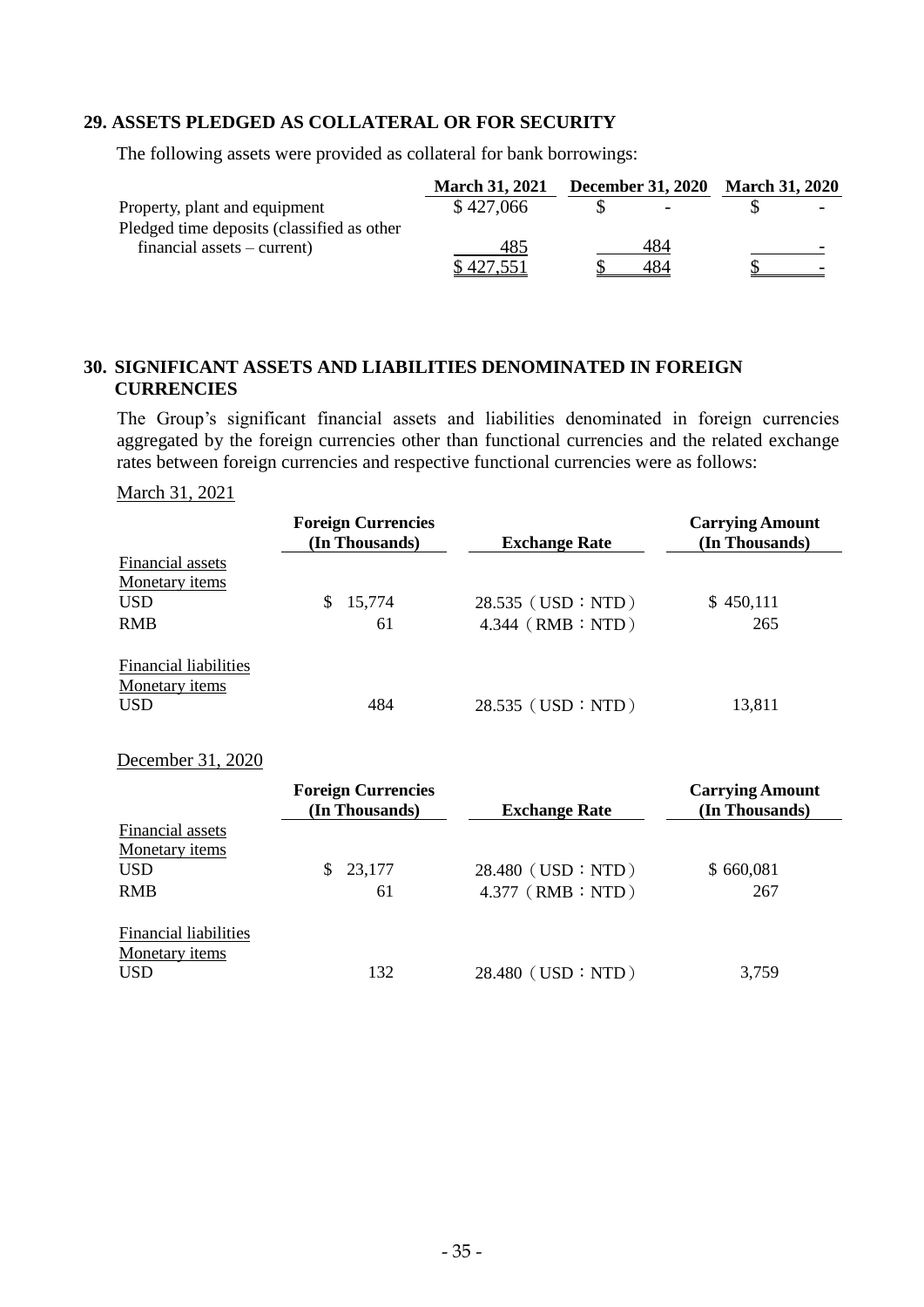#### March 31, 2020

|                                                              | <b>Foreign Currencies</b><br>(In Thousands) | <b>Exchange Rate</b> | <b>Carrying Amount</b><br>(In Thousands) |
|--------------------------------------------------------------|---------------------------------------------|----------------------|------------------------------------------|
| Financial assets<br>Monetary items<br><b>USD</b>             | \$27,197                                    | $30.225$ (USD : NTD) | \$822,029                                |
| <b>Financial liabilities</b><br>Monetary items<br><b>USD</b> | 90                                          | $30.225$ (USD : NTD) | 2,720                                    |

The significant unrealized foreign exchange gains (losses) were as follows:

|                 | Three Months Ended March 31, 2021 |                       | Three Months Ended March 31, 2020 |                       |  |  |  |
|-----------------|-----------------------------------|-----------------------|-----------------------------------|-----------------------|--|--|--|
| Foreign         |                                   | <b>Net Foreign</b>    |                                   | <b>Net Foreign</b>    |  |  |  |
| <b>Currency</b> | <b>Exchange Rate</b>              | <b>Exchange Gains</b> | <b>Exchange Rate</b>              | <b>Exchange Gains</b> |  |  |  |
| USD.            | 28.366 (USD:NTD)                  | 6,958                 | $30.106$ (USD : NTD)              | \$10,365              |  |  |  |

#### **31. SEPARATELY DISCLOSED ITEMS**

**31.1** Significant transactions and **31.2** Information about investees:

- (1) Financing provided to others: None.
- (2) Endorsements/guarantees provided: None.
- (3) Marketable securities held (excluding investments in subsidiaries, associates and jointly controlled entities): Table 1.
- (4) Marketable securities acquired or disposed of at costs or prices of at least NT\$300 million or 20% of the paid-in capital: Table 2.
- (5) Acquisition of individual real estate at costs of at least NT \$300 million or 20% of the paid-in capital: Table 3.
- (6) Disposal of individual real estate at prices of at least NT\$300 million or 20% of the paid-in capital: None.
- (7) Total purchases from or sales to related parties amounting to at least NT\$100 million or 20% of the paid-in capital: None.
- (8) Receivables from related parties amounting to at least NT\$100 million or 20% of the paid-in capital: None.
- (9) Trading in derivative instruments: None.
- (10) Others: intercompany relationships and significant intercompany transactions: Table 4.
- (11) Information on investees: Table 5.

#### **31.3** Information on investments in mainland China

- (1) The name of the investee company in mainland China, the principal business activities, paid-in capital, method of investment, inward and outward remittance of funds, ownership percentage, current profit and loss, recognized investment income or loss, carrying amount of the investment at the end of the period, repatriations of investment income, and limit on the amount of investment in the mainland China area: Table 6.
- (2) Any of the following significant transactions with investee companies in mainland China,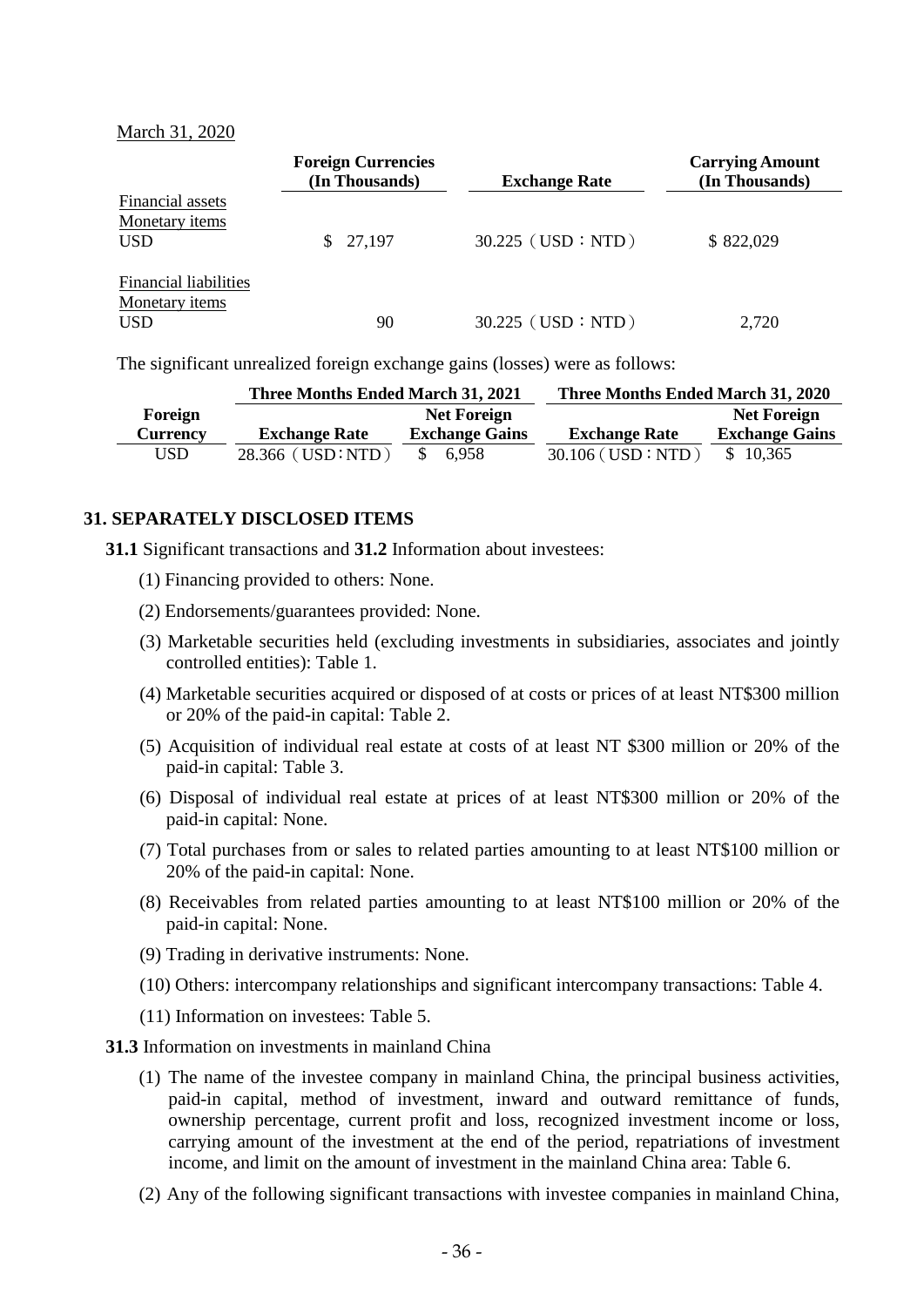either directly or indirectly through a third party, and their prices, payment terms, and unrealized gains or losses: Table 6.

- (2.1) The amount and percentage of purchases and the balance and percentage of the related payables at the end of the period.
- (2.2) The amount and percentage of sales and the balance and percentage of the related receivables at the end of the period.
- (2.3) The amount of property transactions and the amount of the resultant gains or losses.
- (2.4) The balance of negotiable instrument endorsements or guarantees or pledges of collateral at the end of the period and the purposes.
- (2.5) The highest balance, the ending balance, the interest rate range, and total current period interest with respect to the financing of funds.
- (2.6) Other transactions that have a material effect on the profit or loss for the period or on the financial position, such as the rendering or receipt of services.
- **31.4** Major shareholder information: The name, the number and percentage of shareholding of shareholders whose percentage of ownership is more than 5%.

| <b>Shareholder Name</b>             |                    | <b>Shares</b>               |
|-------------------------------------|--------------------|-----------------------------|
|                                     | <b>Shares Held</b> | Percentage of Ownership (%) |
| Hsiao-Ping Lin                      | 6,604,000          | 21.08%                      |
| Huey-Ling Chen                      | 4,564,000          | 14.57%                      |
| Jui-Chun Investment Company Limited | 1,642,000          | 5.24%                       |

## **32. SEGMENT INFORMATION**

#### Industrial financial information

The Group is regarded a significant operating segment that offers services of Silicon IP design. Furthermore, the Group's chief operating decision maker reviews the Group's financial reports for resource allocation and performance assessment. Therefore, the operational information does not need to be disclosed by segments.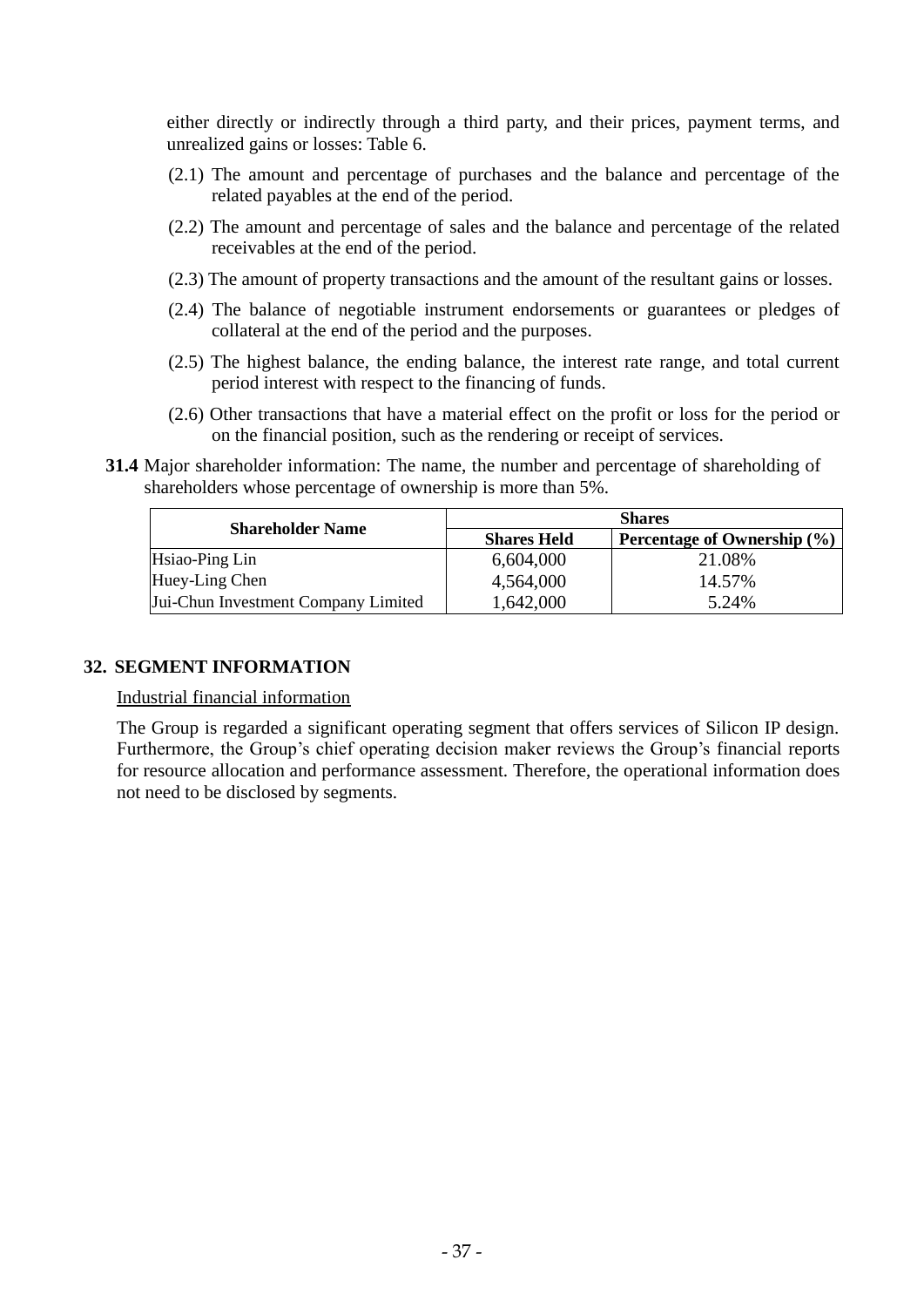# **M31 TECHNOLOGY CORPORATION AND SUBSIDIARIES**

# **MARKETABLE SECURITIES HELD (EXCLUDING INVESTMENTS IN SUBSIDIARIES) MARCH 31, 2021 (In Thousands of New Taiwan Dollars, Thousands of Shares/Units)**

| <b>Holding Company</b> | <b>Type and Name of Marketable</b>                             | <b>Relationship with the</b> |                                                                                      |                                  | <b>March 31, 2021</b>  |                                           |                   |             |
|------------------------|----------------------------------------------------------------|------------------------------|--------------------------------------------------------------------------------------|----------------------------------|------------------------|-------------------------------------------|-------------------|-------------|
| <b>Name</b>            | <b>Securities</b>                                              | <b>Holding Company</b>       | <b>Financial Statement Account</b>                                                   | Number of<br><b>Shares/Units</b> | <b>Carrying Amount</b> | <b>Percentage of</b><br>Ownership $(\% )$ | <b>Fair Value</b> | <b>Note</b> |
| The Company            | <b>Shares</b><br><b>ISTART-TEK INC.</b>                        |                              | Financial assets at fair value through<br>other comprehensive income-<br>non-current | 80                               | \$20,522               | 0.36                                      | \$20,522          |             |
|                        | Fund beneficiary certificate<br>Taishin 1699 Money Market Fund | $\overline{\phantom{m}}$     | Financial assets at fair value through<br>profit or loss – current                   | 11,749                           | 160,442                | $\overline{\phantom{0}}$                  | 160,442           |             |
|                        | <b>FSITC Money Market Fund</b>                                 |                              | Financial assets at fair value through<br>$profit$ or $loss$ - current               | 1,291                            | 232,297                | $\overline{\phantom{0}}$                  | 232,297           |             |
|                        | Hua Nan Phoenix Money Market<br>Fund                           |                              | Financial assets at fair value through<br>profit or $loss$ - current                 | 9,585                            | 157,151                | $\overline{\phantom{0}}$                  | 157,151           |             |
|                        | <b>FSITC Taiwan Money Market</b><br>Fund                       | $\overline{\phantom{0}}$     | Financial assets at fair value through<br>$profit$ or $loss$ - current               | 3,888                            | 60,054                 | $\overline{\phantom{0}}$                  | 60,054            |             |

Note: For relevant information on investment in subsidiaries, please refer to Table 5 and Table 6.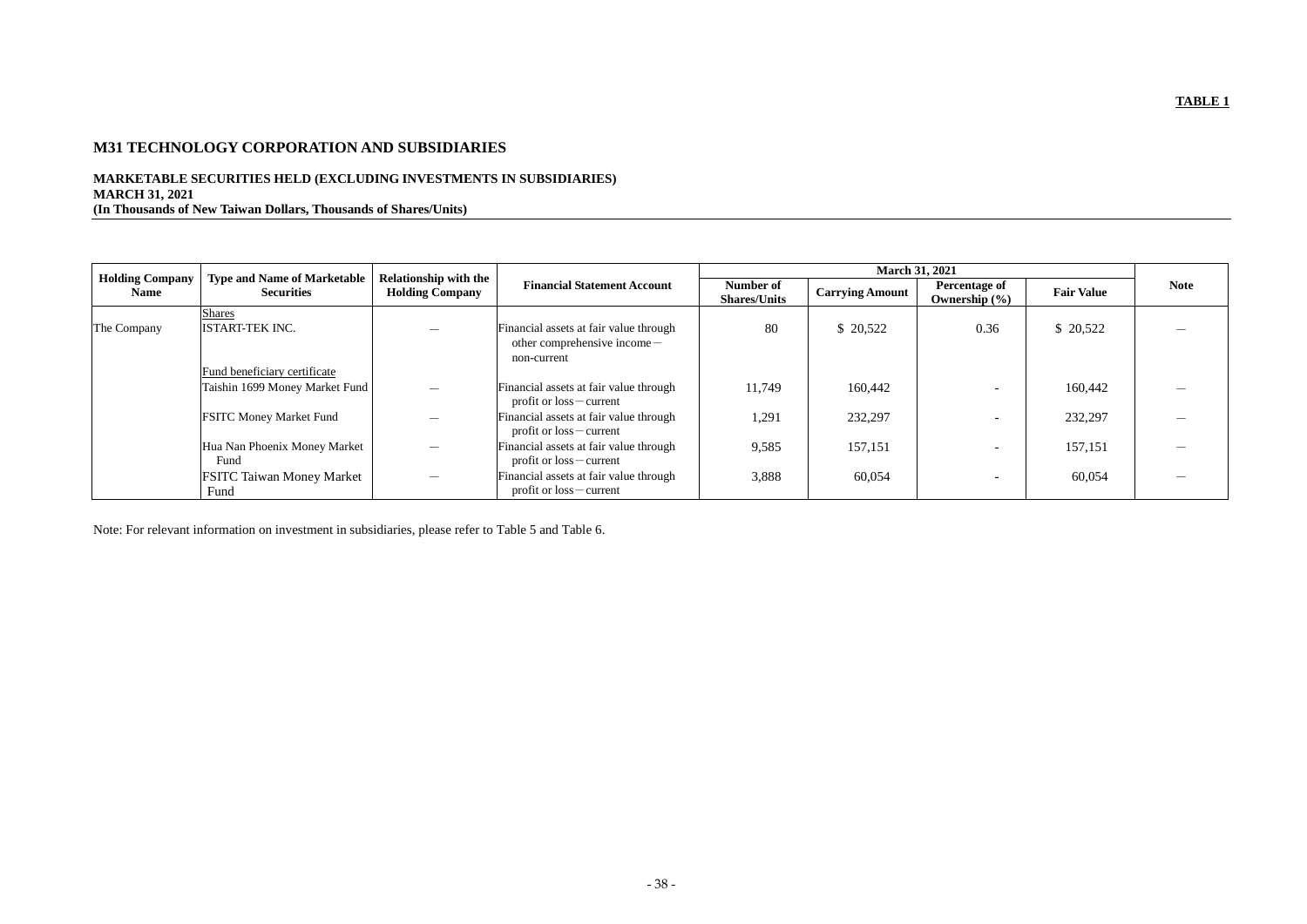# **M31 TECHNOLOGY CORPORATION AND SUBSIDIARIES**

# **MARKETABLE SECURITIES ACQUIRED OR DISPOSED OF AT COSTS OR PRICES OF AT LEAST NT\$300 MILLION OR 20% OF THE PAID-IN CAPITAL FOR THE THREE MONTHS ENDED MARCH 31, 2021**

**(In Thousands of New Taiwan Dollars, Thousands of Units)**

|                        |                                                         |                                       |              | <b>Beginning Balance</b> |              | <b>Acquisition</b> | <b>Disposal</b> |        |          |             | <b>Ending Balance</b> |         |
|------------------------|---------------------------------------------------------|---------------------------------------|--------------|--------------------------|--------------|--------------------|-----------------|--------|----------|-------------|-----------------------|---------|
| Company<br><b>Name</b> | <b>Type and Name of</b><br><b>Marketable Securities</b> | <b>Financial Statement</b><br>Account | Number of    | Amount                   | Number of    | Amount             | Number of       | Amount | Carrying | Gain (Loss) | Number of             | Amount  |
|                        |                                                         |                                       | <b>Units</b> |                          | <b>Units</b> |                    | <b>Units</b>    |        | Amount   | on Disposal | <b>Units</b>          | (Note)  |
|                        | Fund beneficiary certificate                            |                                       |              |                          |              |                    |                 |        |          |             |                       |         |
| The Company            | Taishin 1699 Money Market Financial assets at fair      |                                       | 4.425        | 60,389                   | 7,324        | 100,000            |                 |        |          |             | 11,749                | 160,442 |
|                        | Fund                                                    | value through profit or               |              |                          |              |                    |                 |        |          |             |                       |         |
|                        |                                                         | loss - current                        |              |                          |              |                    |                 |        |          |             |                       |         |

Note: The amount per book at fair value at the end of the period.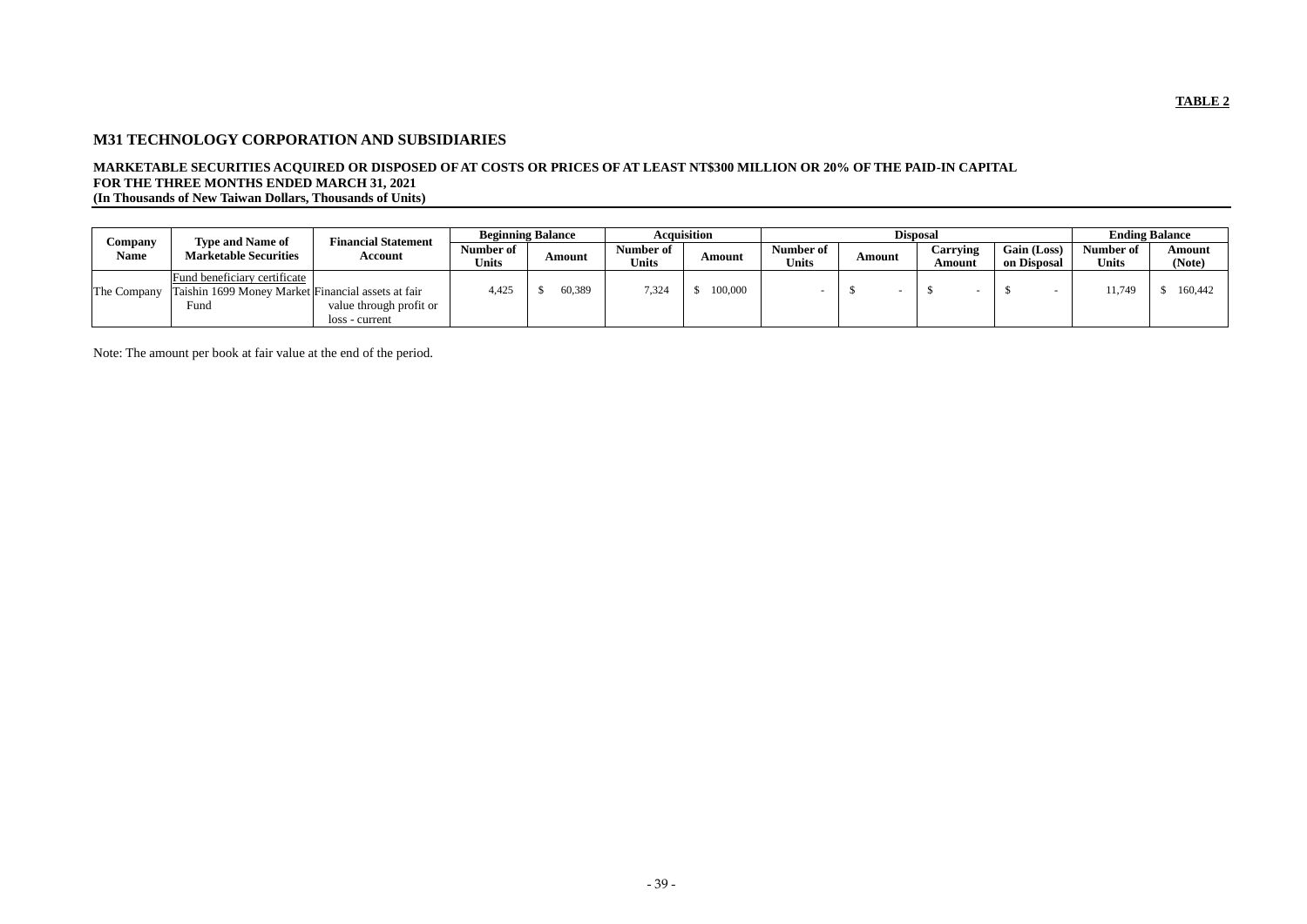# **M31 TECHNOLOGY CORPORATION AND SUBSIDIARIES**

#### **ACQUISITION OF INDIVIDUAL REAL ESTATE AT COSTS OF AT LEAST NT \$300 MILLION OR 20% OF THE PAID-IN CAPITAL FOR THE THREE MONTHS ENDED MARCH 31, 2021 (In Thousands of New Taiwan Dollars)**

| <b>Acquisition</b>     |                                  | <b>Purchase</b> | <b>Transaction</b> |                |                        | <b>Relationship</b> |       | <b>Counterpart is Related Party,</b><br>the Information of Previous Transfer |             |        | Price                                    | <b>Purpose of</b>               | <b>Other</b>   |
|------------------------|----------------------------------|-----------------|--------------------|----------------|------------------------|---------------------|-------|------------------------------------------------------------------------------|-------------|--------|------------------------------------------|---------------------------------|----------------|
| Company<br><b>Name</b> | <b>Property Type</b>             | Day             | Amount             | <b>Payment</b> | <b>Counterparty</b>    |                     | Owner | Relationship   Transfer<br>with the<br><i><u><b>Issuer</b></u></i>           | <b>Date</b> | Amount | <b>Determination</b><br><b>Reference</b> | <b>Acquisition</b><br>and Usage | <b>Matters</b> |
|                        | The Company   Land and buildings | 3/22/2021       | 437,758            | 437,758        | Winsome<br>Development | —                   | N/A   | N/A                                                                          | N/A         | N/A    | Decided by<br>mutual<br>agreement        | Operational<br>use              | None           |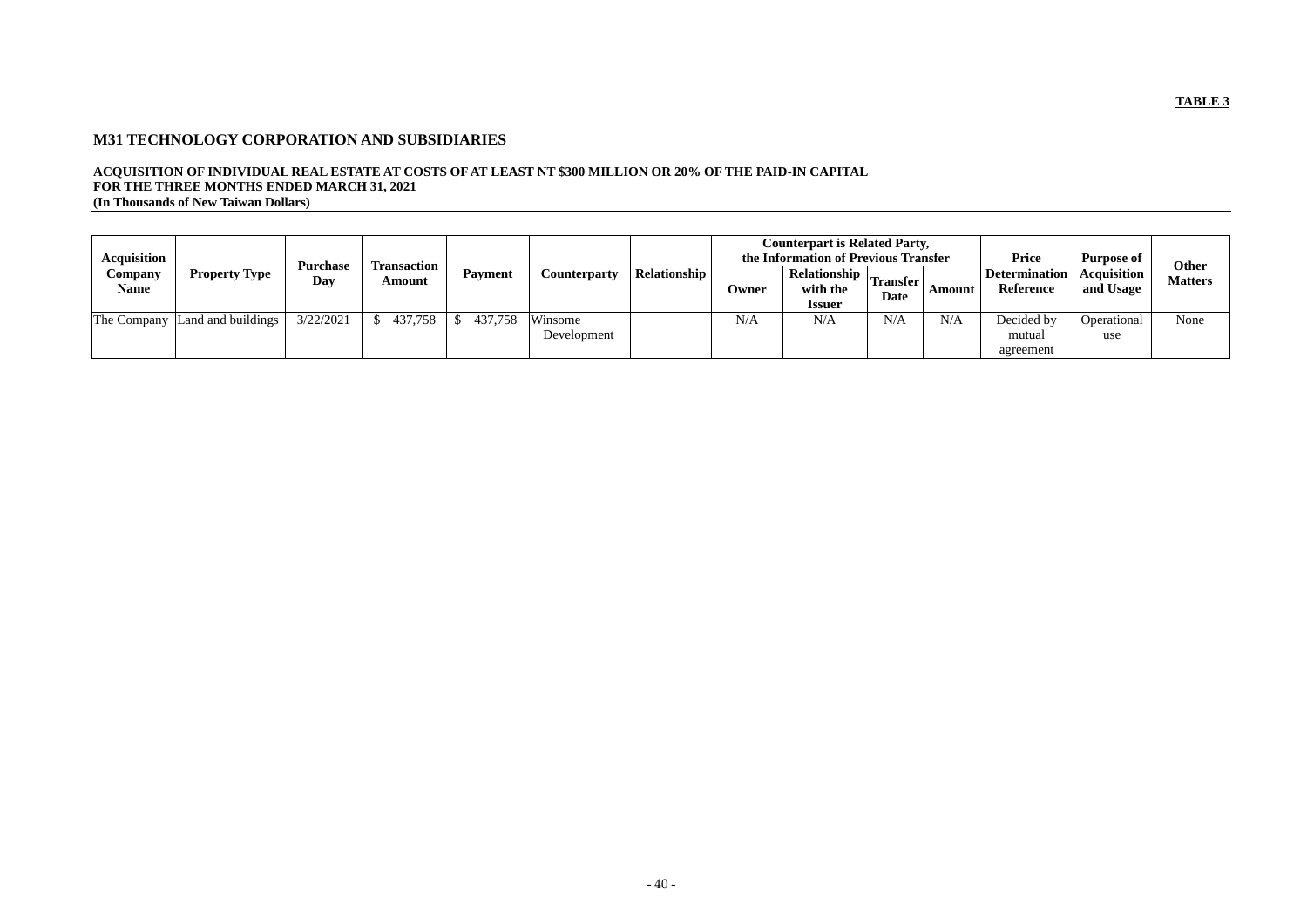# **M31 TECHNOLOGY CORPORATION AND SUBSIDIARIES**

#### **INTERCOMPANY RELATIONSHIPS AND SIGNIFICANT INTERCOMPANY TRANSACTIONS FOR THE THREE MONTHS ENDED MARCH 31, 2021 (In Thousands of New Taiwan Dollars)**

| No.      | Relationship<br><b>Financial Statement</b><br><b>Counterparty</b><br><b>Company</b> |                            |          | <b>Transaction Details</b> |                        |                             |                                                               |
|----------|-------------------------------------------------------------------------------------|----------------------------|----------|----------------------------|------------------------|-----------------------------|---------------------------------------------------------------|
| (Note 1) |                                                                                     |                            | (Note 2) | <b>Accounts</b>            | <b>Amount (Note 5)</b> | <b>Payment Terms</b>        | <b>Percentage of Total</b><br><b>Sales or Assets (Note 3)</b> |
|          | M31 Technology Corporation                                                          | M31 Technology USA, INC.   |          | Service revenue            | 7,453                  | Decided by mutual agreement |                                                               |
|          |                                                                                     |                            |          |                            |                        | based on market price       |                                                               |
|          |                                                                                     |                            |          | Accounts receivable-       | 51,228                 | Net 90 days from the end of |                                                               |
|          |                                                                                     |                            |          | related-party              |                        | the transaction month       |                                                               |
|          | M31 Technology USA, INC.                                                            | M31 Technology Corporation |          | Accounts receivable-       | 1,398                  | Net 30 days from the end of |                                                               |
|          |                                                                                     |                            |          | related-party              |                        | the transaction month       |                                                               |
|          |                                                                                     |                            |          | Marketing revenue          | 11,324                 | Decided by mutual agreement |                                                               |
|          |                                                                                     |                            |          |                            |                        | based on market price       |                                                               |

Note 3: In the computation of percentage of consolidated revenue/assets, if the amount is the ending balance of assets or liabilities, the accounts percentage will be calculated by dividing the consolidated assets; if the amount is the amount of income or expense, the accounts percentage will be cumulated by dividing the consolidated revenues in the same period.

Note 1: Transactions between parent company and subsidiaries should be detailed on the column of No. The meaning of the numbers are as follow:

Note 4: This form is presented in New Taiwan Dollar (NTD). The amount that involves foreign currencies will be translated into NTD at the exchange rate on balance sheet dates, while the amount related to gains and losses are translated into NTD at the average exchange rate in the first quarter.

(1) Number 0 represents the parent company.

(2) Subsidiaries are numbered in sequence from Number 1.

Note 2: The transaction relationships are classified as the following three types. Just mark the number of the relationship type:

(1) Transactions from parent company to subsidiary.

(2) Transactions from subsidiary to parent company.

(3) Transactions from subsidiary to subsidiary.

Note 5: This table only shows one-way transaction information. The above transactions have been written off when the consolidated financial statement was prepared.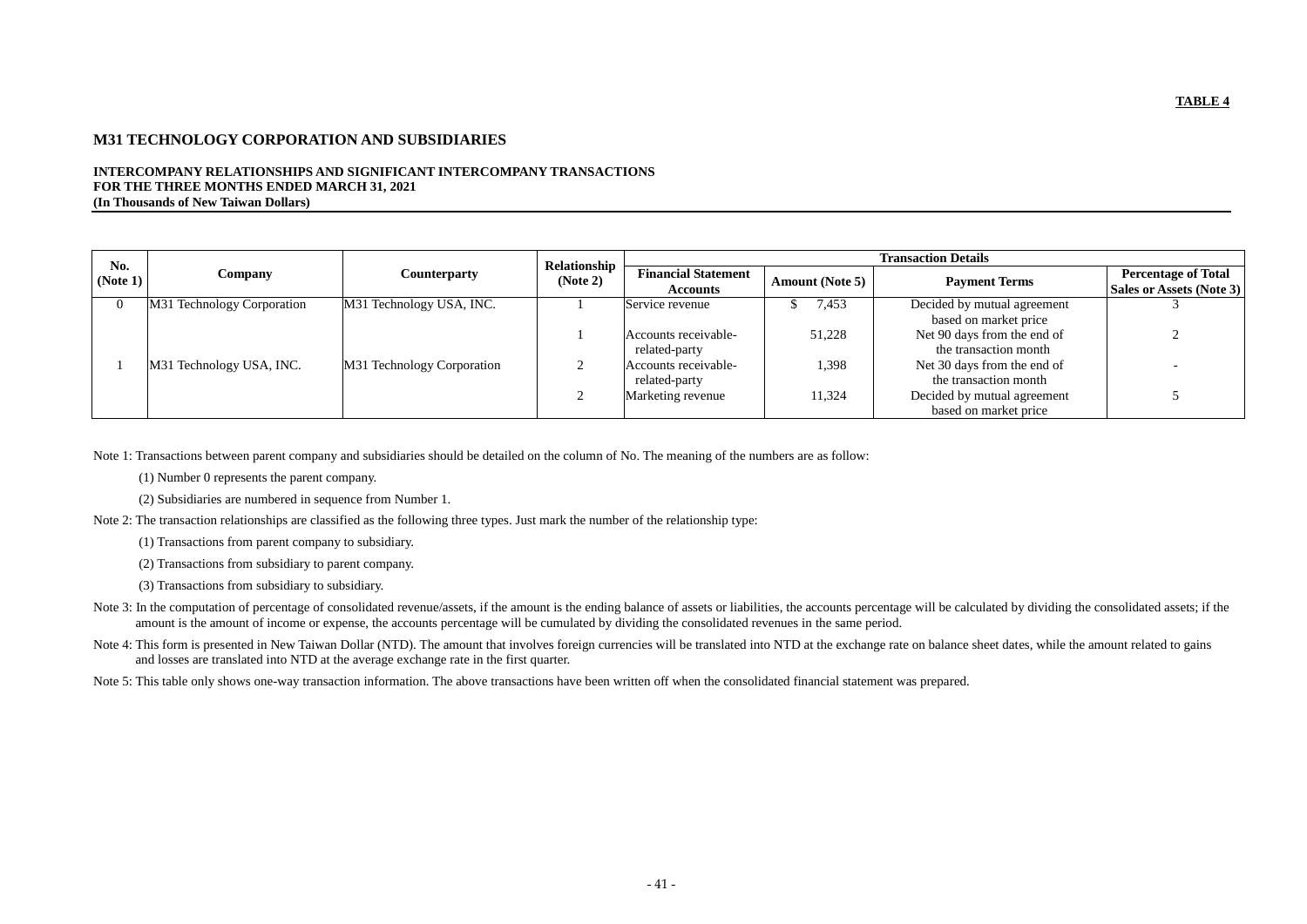# **M31 TECHNOLOGY CORPORATION AND SUBSIDIARIES**

## **INFORMATION ON INVESTEES FOR THE THREE MONTHS ENEDED MARCH 31, 2021 (In Thousands of New Taiwan Dollars, Unless Stated Otherwise)**

| <b>Investor Company</b> | <b>Investee Company</b>                            | Location                                | <b>Principal Business</b><br><b>Activities</b>                    | <b>Original Investment</b><br>Amount |                   | As of March 31, 2021       |            |                    | <b>Net Income</b><br>(Loss) of the | <b>Share of</b>      | <b>Note</b>                                                               |
|-------------------------|----------------------------------------------------|-----------------------------------------|-------------------------------------------------------------------|--------------------------------------|-------------------|----------------------------|------------|--------------------|------------------------------------|----------------------|---------------------------------------------------------------------------|
|                         |                                                    |                                         |                                                                   | March 31,<br>2021                    | March 31,<br>2020 | Number of<br><b>Shares</b> | %          | Carrying<br>Amount | <b>Investee</b>                    | <b>Profit (Loss)</b> |                                                                           |
| The Company             | M31 Technology USA,<br>INC.<br>Sirius Venture Ltd. | <b>USA</b><br>Republic of<br>Seychelles | Product marketing and<br>technical service<br>Investment Holdings | 13,35<br>5,364                       | 13,351<br>5,364   | 450,000<br>167,000         | 100<br>100 | 3,790<br>2,343     | 131<br>108)                        | 131                  | Subsidiaries accounted<br>by USD<br>108) Subsidiaries accounted<br>by USD |

Note 1: The above transaction have been written off when the consolidated financial statement was prepared.

Note 2: For relevant information on investee companies in mainland China, please refer to Table 6.